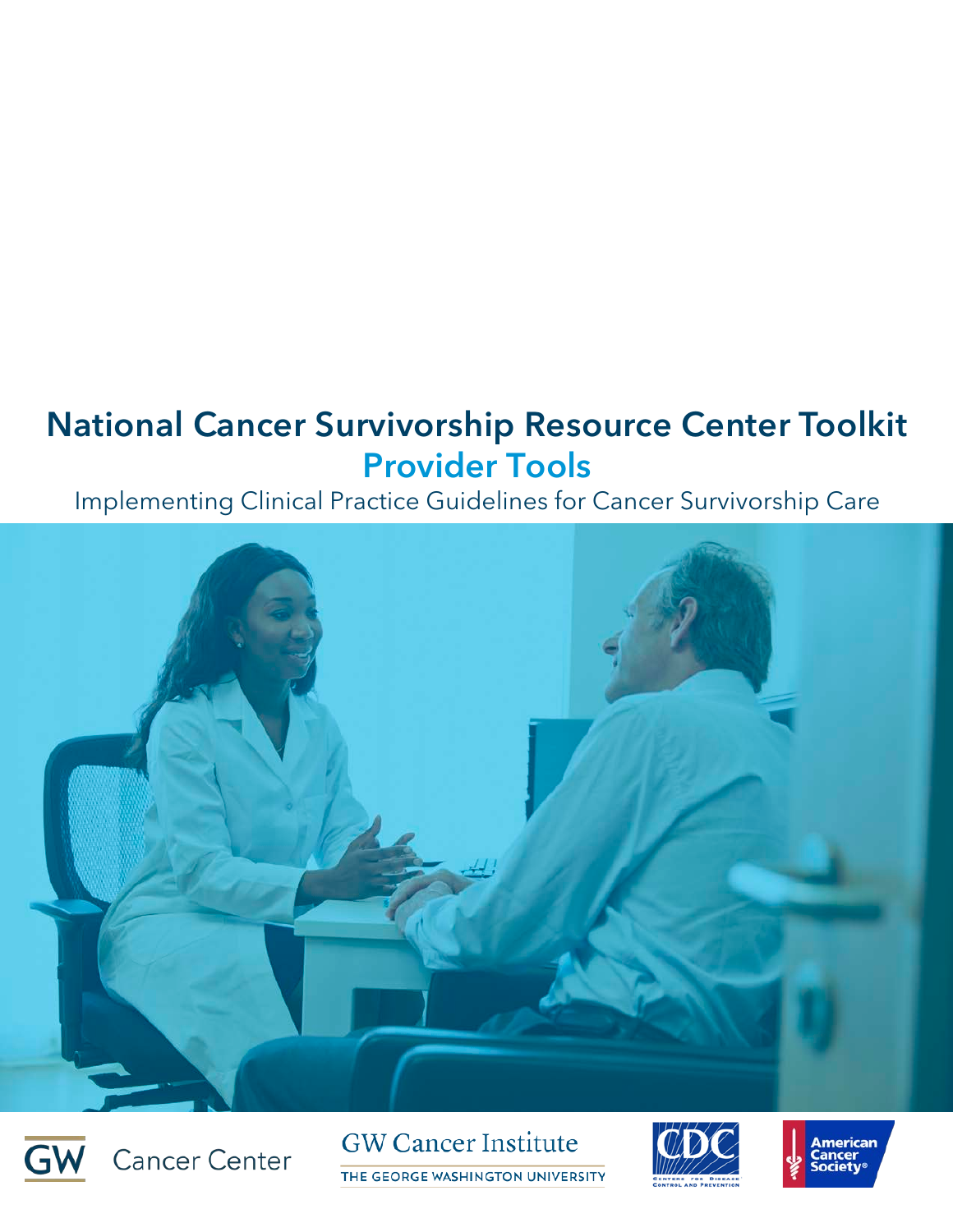### INTRODUCTION AND OVERVIEW

More Americans are surviving cancer than ever. As the number of cancer survivors living years beyond their cancer diagnosis has grown, so has the emphasis on enhancing health and quality of life before, during and after cancer treatment. Cancer survivors are at risk for physical, psychosocial and practical impacts from cancer and its treatment, and it is essential that they have comprehensive follow-up care after treatment ends.

This toolkit provides resources to help with implementing the American Cancer Society cancer survivorship care guidelines for colorectal, head and neck and prostate cancers and the American Cancer Society/American Society of Clinical Oncology cancer survivorship care guideline for breast cancer. In addition to the guidelines, information is included on training opportunities for primary care providers and patient materials to help activate cancer survivors to be full participants in their survivorship care.

This toolkit was created to be used by:

- Primary care providers
- Oncology providers
- Comprehensive Cancer Control professionals
- Patient navigators

The goals of this toolkit are to:

Quick Tip: Viewing this PDF in Chrome? Use "Ctrl+click" on links to open pages in a new tab

- Educate primary and oncology care providers about clinical follow-up care needs of cancer survivors
- Provide tools primary and oncology care providers can implement to help improve care for cancer survivors
- Equip patients with tools to help them discuss their long-term health with providers
- Highlight free continuing education resources for improving survivorship care

The information and free resources provided in this toolkit can be used to enhance practice and help to ensure cancer survivors receive evidence-based follow-up care.

#### First published March 31, 2016

Suggested Citation: Willis, A., Hoffler, E., Villalobos, A., Pratt-Chapman, M. (2016). National Cancer Survivorship Resource Center: Implementing Clinical Practice Guidelines for Cancer Survivorship Care. The George Washington University Cancer Institute. Washington, DC.

Electronic copies of the most recent version of this toolkit can be downloaded at [bit.ly/NCSRCToolkit](http://smhs.gwu.edu/gwci/reports)

Copyright © 2016, the George Washington University Cancer Institute and the American Cancer Society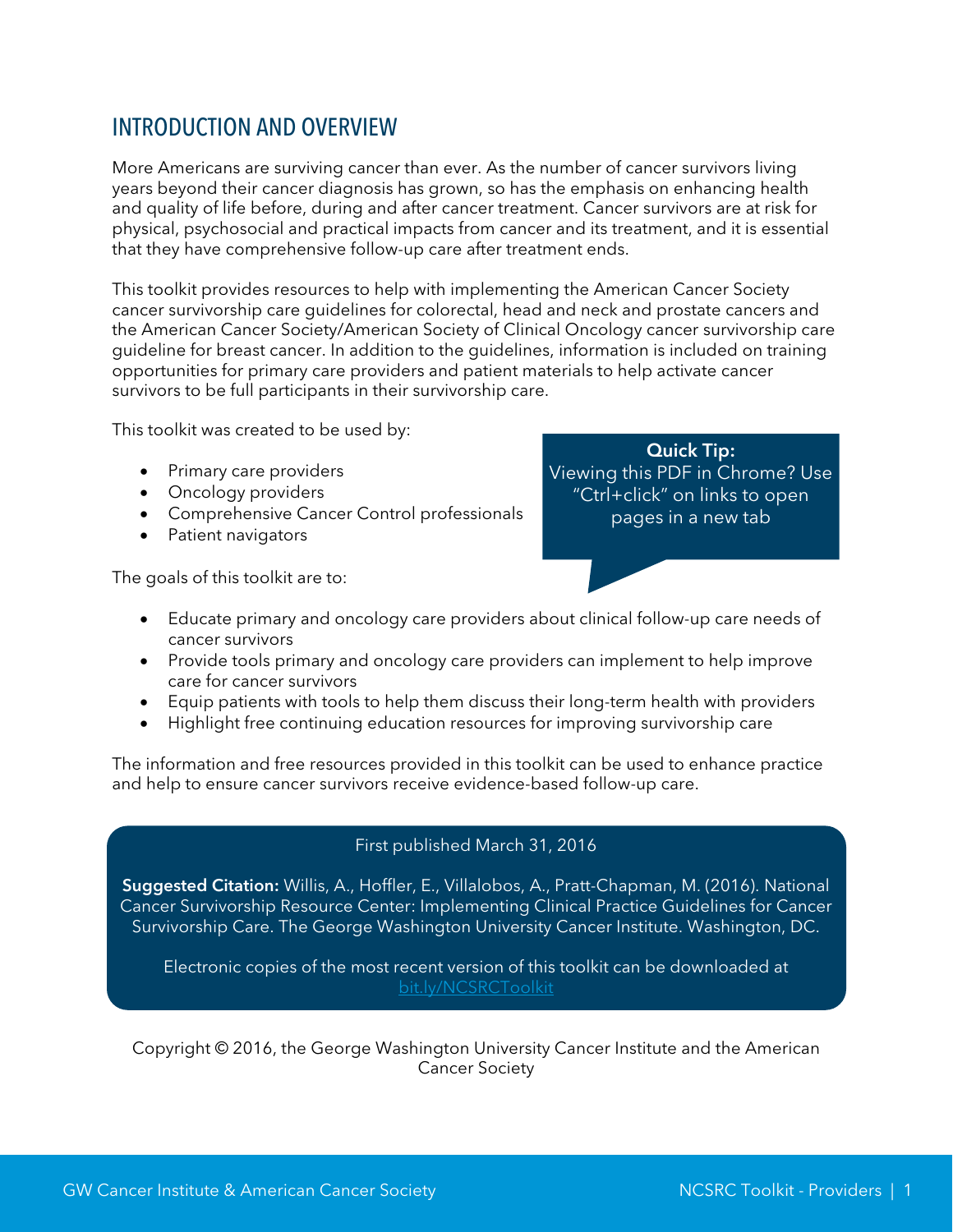### PROJECT STAFF: NATIONAL CANCER SURVIVORSHIP RESOURCE CENTER

- Catherine Alfano, PhD *Vice President, Survivorship, American Cancer Society Co-Principal Investigator/Project Director*
- Nicole Erb, BA *Program Manager, American Cancer Society*
- Rachel Spillers Cannady, BS *American Cancer Society*
- Patrice Bowles, BBA *Program Coordinator, American Cancer Society*
- Kerry Beckman, MPH, CHES *Research Analyst, American Cancer Society*
- Mandi Pratt-Chapman, MA *Associate Center Director for Patient-Centered Initiatives and Health Equity, GW Cancer Center Director, GW Cancer Institute Co-Principal Investigator/Project Director*
- Anne Willis, MA *Former Director of Patient-Centered Programs, GW Cancer Institute*
- Shaira Morales *Project Manager, GW Cancer Institute*
- Monique Dyson, MS, CHES *Project Coordinator, GW Cancer Institute*
- Aubrey Van Kirk Villalobos, MPH, MEd *Director, Comprehensive Cancer Control, GW Cancer Institute*
- Allison Harvey, MPH, CHES *Senior Manager, Health Care Professional Education, GW Cancer Institute*
- Kelli Vos, MSPH *Communications Coordinator, GW Cancer Institute*

# ABOUT THE NATIONAL CANCER SURVIVORSHIP RESOURCE CENTER

The [National Cancer Survivorship Resource Center](http://www.cancer.org/treatment/survivorshipduringandaftertreatment/nationalcancersurvivorshipresourcecenter/index) (The Survivorship Center) is a collaboration between the [American Cancer Society,](http://www.cancer.org/) the George Washington University [Cancer Institute](http://gwcancerinstitute.org/) and the [Centers for Disease Control and Prevention](http://www.cdc.gov/) (CDC), funded through a 5-year cooperative agreement from the CDC. The Survivorship Center's mission is to improve the quality of life of cancer survivors and caregivers and reduce death and disability due to cancer by focusing on the importance of improving functioning and helping survivors achieve optimal health and well-being. The Survivorship Center achieves its mission by:

- Providing evidence-based information, resources, and support to cancer survivors, caregivers, friends, and family;
- Improving the survivorship knowledge and skills of health care professionals, community-based organizations and government organizations; and
- Recommending action to policy- and decision-makers.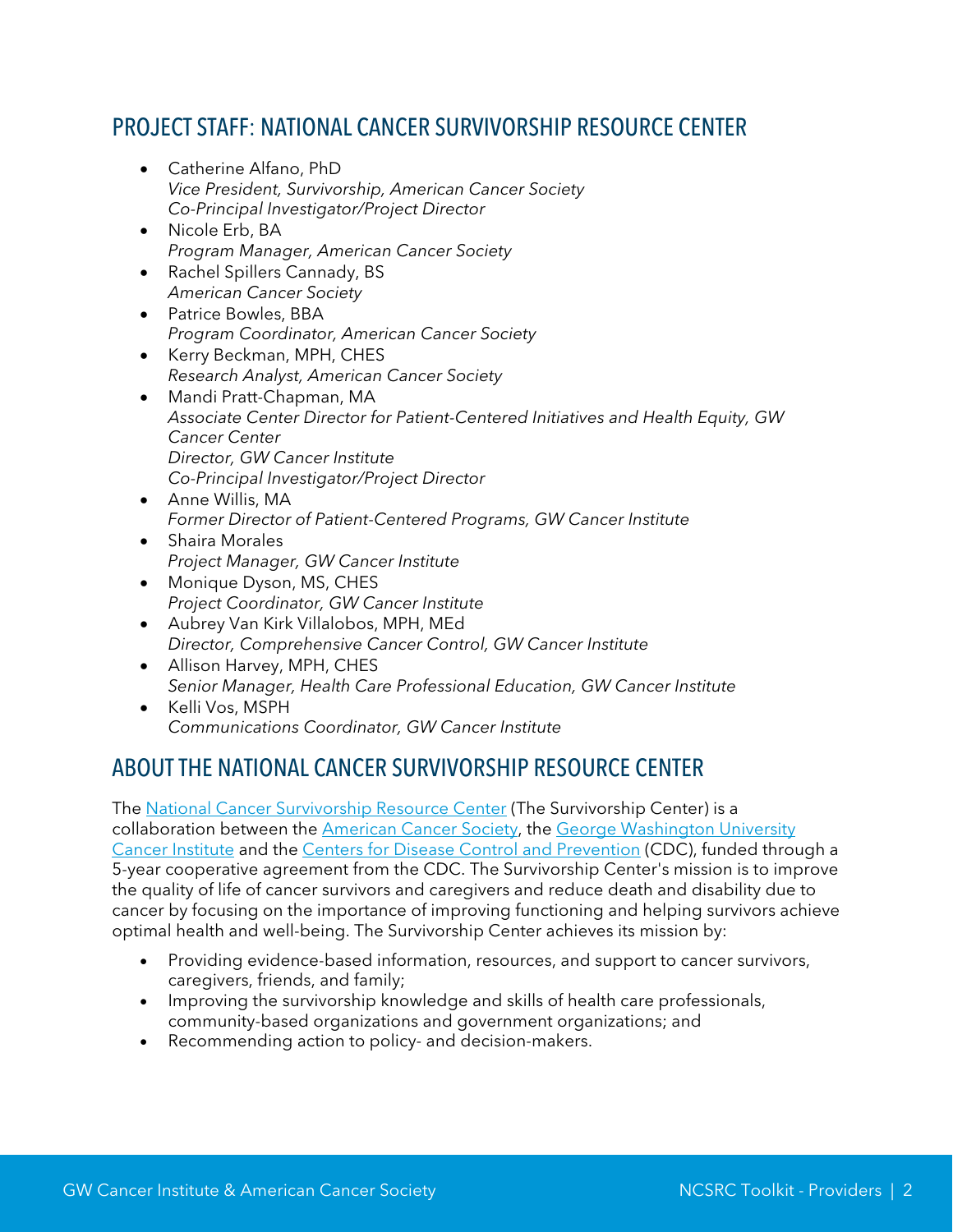The Survivorship Center is focused on:

- Creating [breast,](http://onlinelibrary.wiley.com/doi/10.3322/caac.21319/abstract) [colorectal,](http://onlinelibrary.wiley.com/doi/10.3322/caac.21286/full) [head and neck](http://bit.ly/acsheadneck) and [prostate](http://bit.ly/ACSPrCa) cancer survivorship clinical care guidelines for primary care providers.
- Implementing health care provider education and training, such as the Cancer [Survivorship E-Learning Series for Primary Care Providers;](http://gwcehp.learnercommunity.com/elearning-series) and a smartphone application for primary care providers to make the cancer survivorship care guidelines available at their fingertips.
- Developing resources, including the [Prescription for Cancer Information](http://www.cancer.org/treatment/survivorshipduringandaftertreatment/nationalcancersurvivorshipresourcecenter/toolsforhealthcareprofessionals/index) for health care providers and [Life After Treatment Guide](http://www.cancer.org/treatment/survivorshipduringandaftertreatment/nationalcancersurvivorshipresourcecenter/toolsforcandersruvivorsandcaregivers/index) for cancer survivors.

Learn more about [the Survivorship Center](http://www.cancer.org/survivorshipcenter) at [cancer.org/survivorshipcenter.](http://cancer.org/survivorshipcenter)

### ABOUT THE AMERICAN CANCER SOCIETY

For 100 years, the [American Cancer Society](http://www.cancer.org/) has worked relentlessly to save lives and create a world with less cancer. Together with millions of our supporters worldwide, we help people stay well and get well, find cures and fight back against cancer.

### ABOUT THE GW CANCER INSTITUTE

Created in 2003, the vision of the [GW Cancer Institute](http://www.gwcancerinstitute.org/) is a cancer-free world and health care that is patient-centered, accessible and equitable. The institute's mission is to foster healthy communities, prepared patients, responsive health care professionals and supportive health care systems through applied cancer research, education, advocacy and translation of evidence to practice. In 2015 it became part of the newly established GW Cancer Center.

### ABOUT THE CENTERS FOR DISEASE CONTROL AND PREVENTION (CDC)

The [CDC](http://www.cdc.gov/) works 24/7 saving lives and protecting people from health threats to have a more secure nation. Whether threats are chronic or acute, man-made or natural, human error or deliberate attack, global or domestic, CDC is the U.S. health protection agency. Through the Division of Cancer Prevention and Control, CDC is a national leader in developing, implementing, and promoting public health strategies that ease the cancer burden through primary prevention, early detection, survivor support and end-of-life care.

### ACKNOWLEDGEMENTS AND DISCLAIMERS

Development of this toolkit was made possible by cooperative agreement #5U55DP003054 from the Centers for Disease Control and Prevention. Its contents are solely the responsibility of the authors and do not represent the official views of the Centers for Disease Control and Prevention. The views expressed here do not necessarily reflect the official policies of the U.S. Department of Health and Human Services; nor does mention of trade names, commercial practices, or organizations imply endorsement by the U.S. government.

If you have questions about the National Cancer Survivorship Resource Center, contact [survivorship@cancer.org.](mailto:survivorship@cancer.org) For questions about this toolkit or the GW Cancer Institute, contact [gwci@gwu.edu.](mailto:gwci@gwu.edu)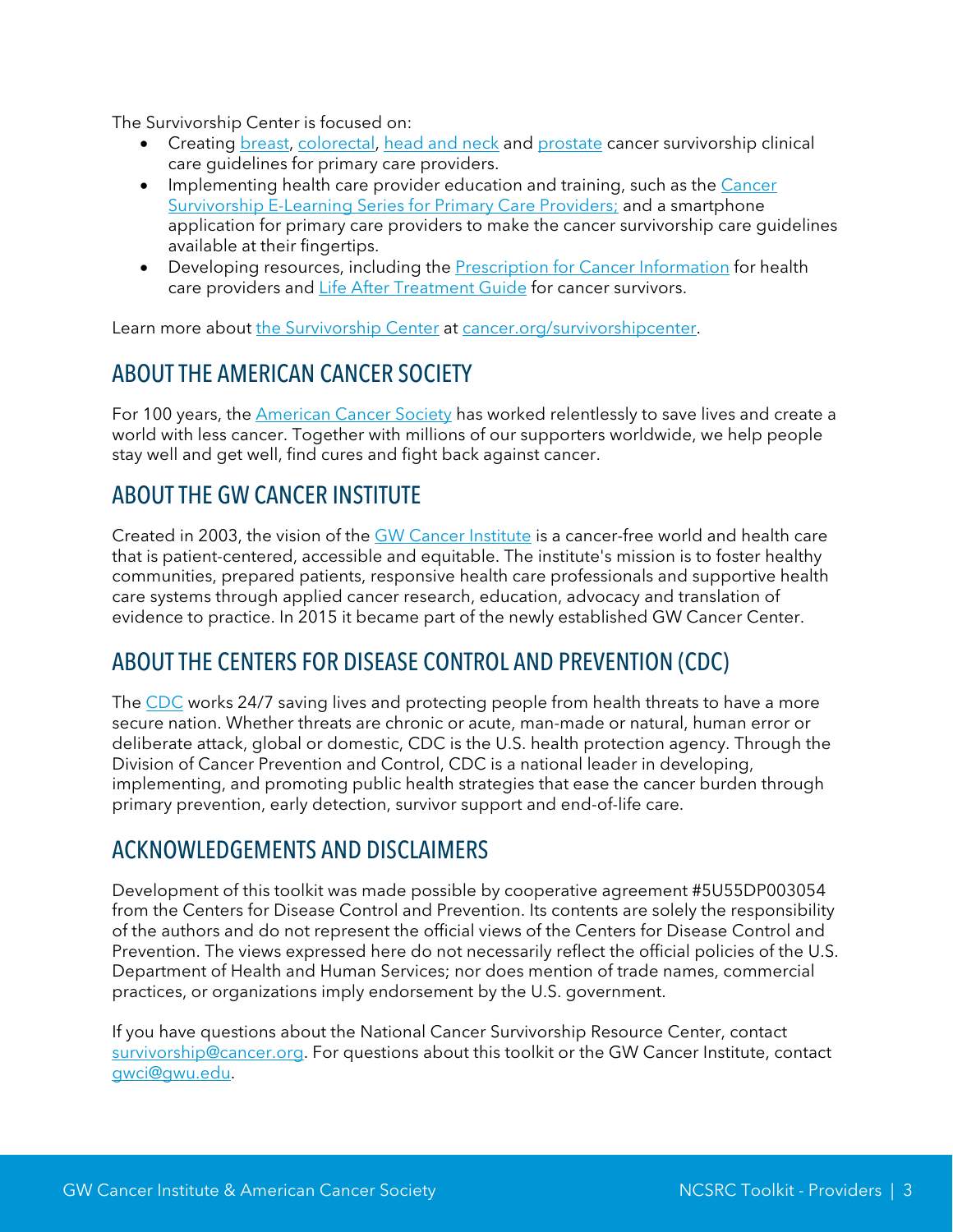## National Cancer Survivorship Resource Center Toolkit Provider Tools

Implementing Clinical Practice Guidelines for Cancer Survivorship Care

| <b>CONTENTS</b>                                                          |  |
|--------------------------------------------------------------------------|--|
| What Primary Care Providers Should Know About Cancer Survivorship Care5  |  |
|                                                                          |  |
| What Comprehensive Cancer Control Professionals Should Know About Cancer |  |
|                                                                          |  |
|                                                                          |  |
| <b>Breast Cancer</b>                                                     |  |
|                                                                          |  |
|                                                                          |  |
|                                                                          |  |
| <b>Colorectal Cancer</b>                                                 |  |
|                                                                          |  |
|                                                                          |  |
|                                                                          |  |
| <b>Head and Neck Cancer</b>                                              |  |
|                                                                          |  |
|                                                                          |  |
|                                                                          |  |
| <b>Prostate Cancer</b>                                                   |  |
|                                                                          |  |
|                                                                          |  |
|                                                                          |  |
|                                                                          |  |
|                                                                          |  |
|                                                                          |  |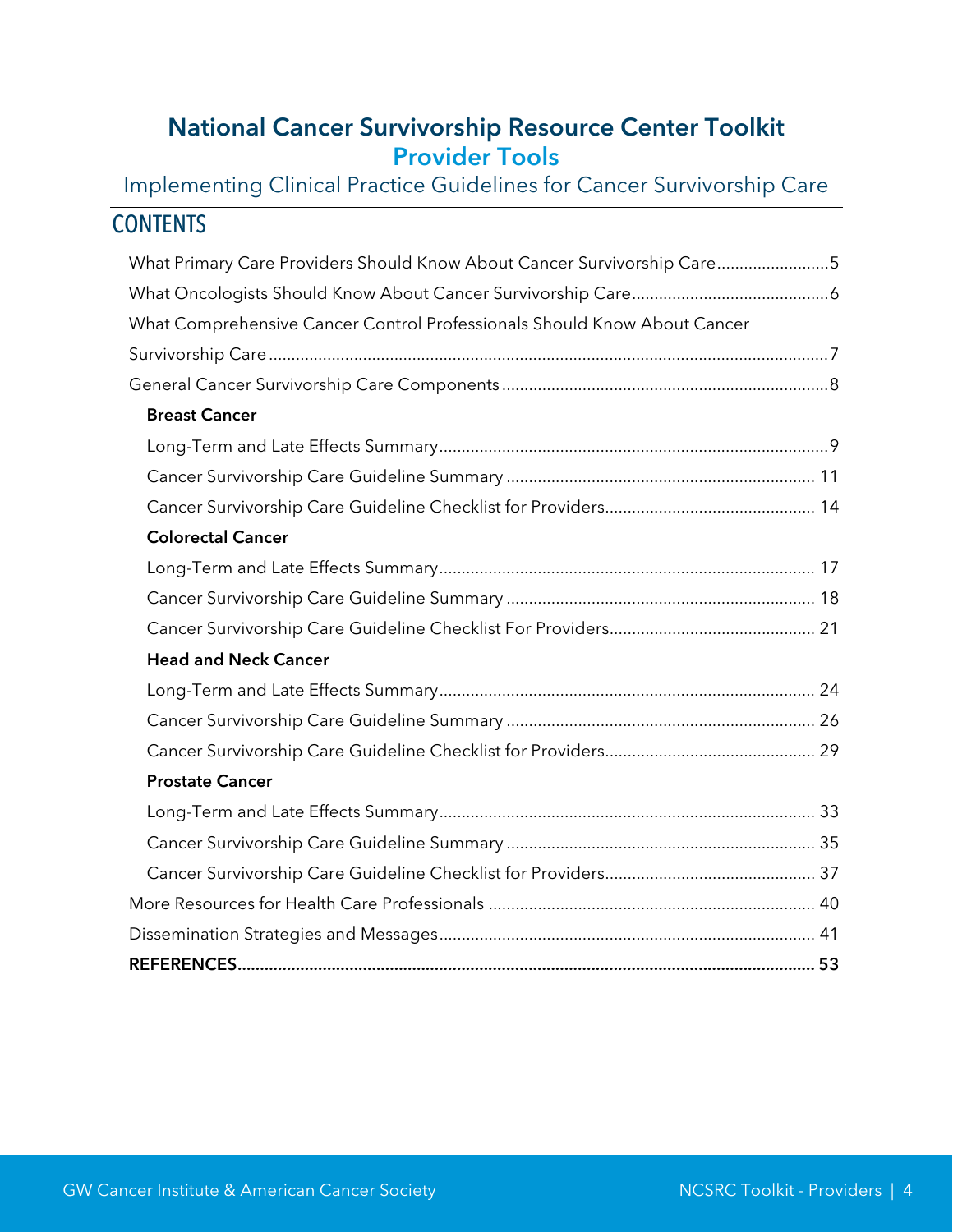### <span id="page-5-0"></span>WHAT PRIMARY CARE PROVIDERS SHOULD KNOW ABOUT CANCER SURVIVORSHIP CARE

- The number of cancer survivors is growing dramatically with the aging of the U.S. baby boomer population.
- Cancer survivors face physical, psychosocial and practical impacts from cancer and its treatment.
- More emphasis is being placed on long-term follow-up care for cancer survivors to improve quality of life and health outcomes.
- Primary care providers play a critical role in clinical follow-up care and should ask for a Survivorship Care Plan from the treating clinician to guide care.
- New Commission on Cancer Accreditation Standards require (1) Survivorship Care Plans (treatment summary + follow-up care plan) be given to and discussed with patients treated with curative intent who are finishing active treatment, and (2) patients to be screened for distress and psychosocial health needs. As a result, these practices are becoming part of the standard of care.
- American Cancer Society Cancer Survivorship Care Guidelines are available to guide the content of Survivorship Care Plans for colorectal, head and neck and prostate cancer survivors. A joint American Cancer Society/American Society of Clinical Oncology Cancer Survivorship Care Guideline is available to guide the content of Survivorship Care Plans for breast cancer survivors. View them at: [www.cancer.org/professionals.](http://www.cancer.org/professionals)
- Patients need to be educated about the long-term and late effects of cancer, interventions available to them to prevent or treat these problems, as well as ways to stay as healthy as possible after treatment.
- Training opportunities are available at<http://bit.ly/PCPE-Learning> and [http://tinyurl.com/GWOnlineAcademy.](http://tinyurl.com/GWOnlineAcademy)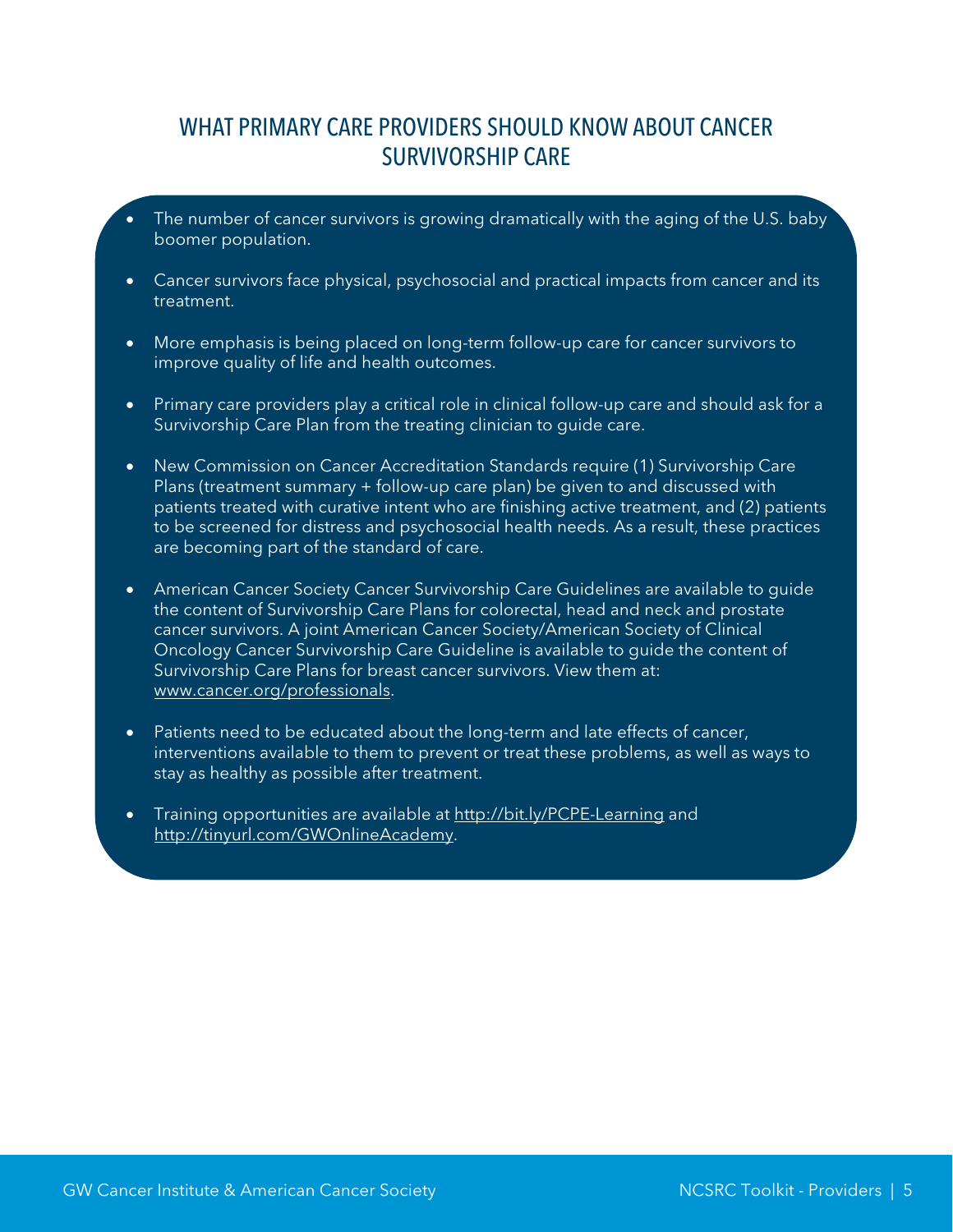### <span id="page-6-0"></span>WHAT ONCOLOGISTS SHOULD KNOW ABOUT CANCER SURVIVORSHIP CARE

- New Commission on Cancer Accreditation Standards require (1) Survivorship Care Plans (treatment summary + follow-up care plan) be given to and discussed with patients treated with curative intent who are finishing active treatment, and (2) patients to be screened for distress and psychosocial health needs. As a result, these practices are becoming part of the standard of care.
- American Cancer Society Cancer Survivorship Care Guidelines are available to guide the content of Survivorship Care Plans for colorectal, head and neck and prostate cancer survivors. A joint American Cancer Society/American Society of Clinical Oncology Cancer Survivorship Care Guideline is available to guide the content of Survivorship Care Plans for breast cancer survivors. View them at: [www.cancer.org/professionals.](http://www.cancer.org/professionals)
- Primary care providers play a critical role in clinical follow-up care and should be given a Survivorship Care Plan by the treating clinician to guide post-treatment care.
- Patients need to be educated about the long-term and late effects of cancer, interventions available to them to prevent or treat these problems as well as ways to stay as healthy as possible after treatment.
- Training opportunities are available at<http://bit.ly/PCPE-Learning> and [http://tinyurl.com/GWOnlineAcademy.](http://tinyurl.com/GWOnlineAcademy)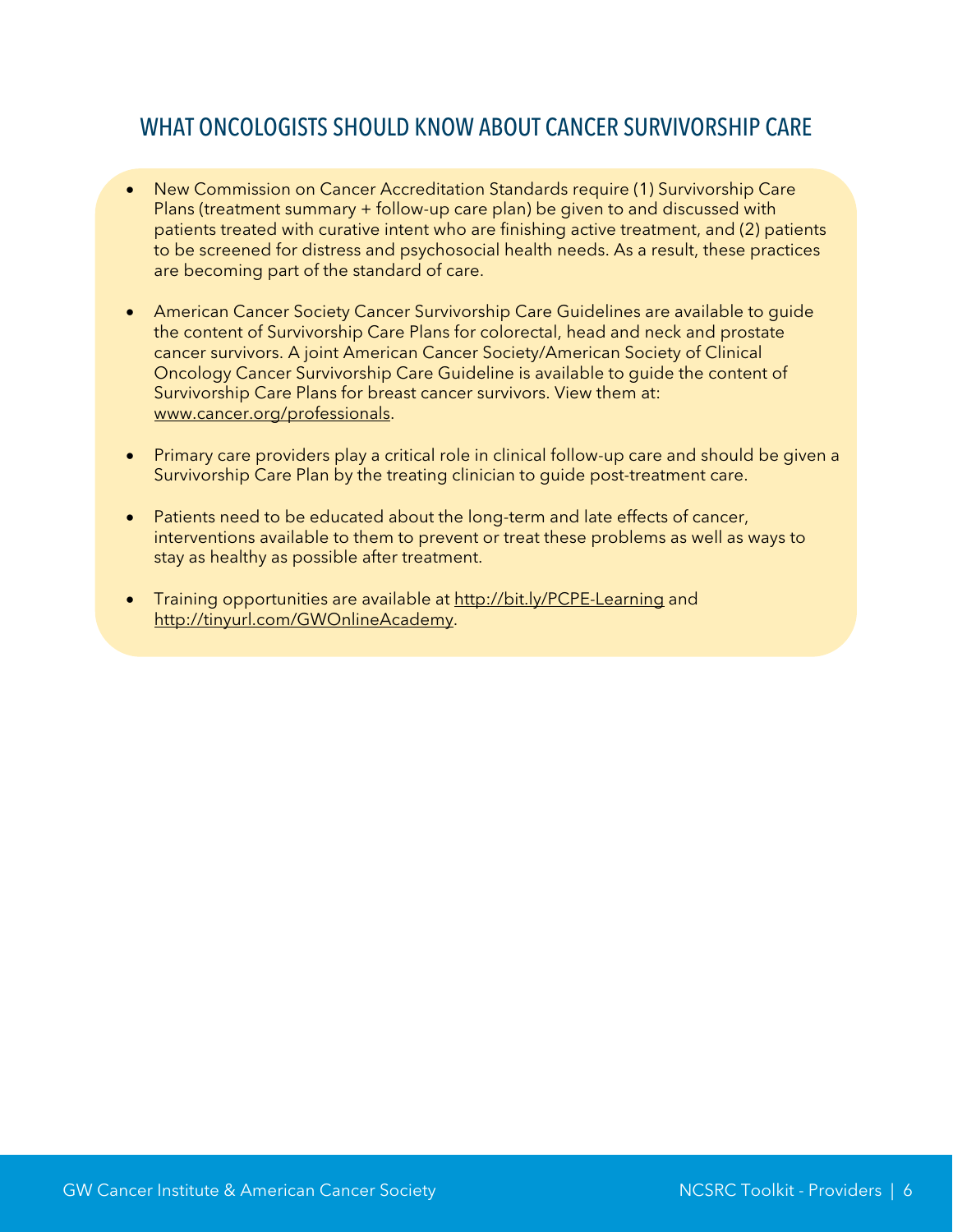### <span id="page-7-0"></span>WHAT COMPREHENSIVE CANCER CONTROL PROFESSIONALS SHOULD KNOW ABOUT CANCER SURVIVORSHIP CARE

- Both primary care providers and oncologists need to be educated about the needs of cancer survivors, so they can help make sure post-treatment care is provided and coordinated.
- New Commission on Cancer Accreditation Standards require (1) Survivorship Care Plans (treatment summary + follow-up care plan) be given to and discussed with patients treated with curative intent who are finishing active treatment, and (2) patients to be screened for distress and psychosocial health needs. As a result, these practices are becoming part of the standard of care.
- American Cancer Society Cancer Survivorship Care Guidelines are available to guide the content of Survivorship Care Plans for prostate, colorectal and head and neck cancer survivors. A joint American Cancer Society/American Society of Clinical Oncology Guideline is available to guide the content of Survivorship Care Plans for breast cancer survivors. View them at: [www.cancer.org/professionals.](http://www.cancer.org/professionals)
- Patients need to be educated about the long-term and late effects of cancer, interventions available to them to prevent or treat these problems as well as ways to stay as healthy as possible after treatment.
- Comprehensive Cancer Control programs play a critical role in providing information to key stakeholders, including clinicians and patients.
- Training opportunities are available at<http://bit.ly/PCPE-Learning> and [http://tinyurl.com/GWOnlineAcademy.](http://tinyurl.com/GWOnlineAcademy)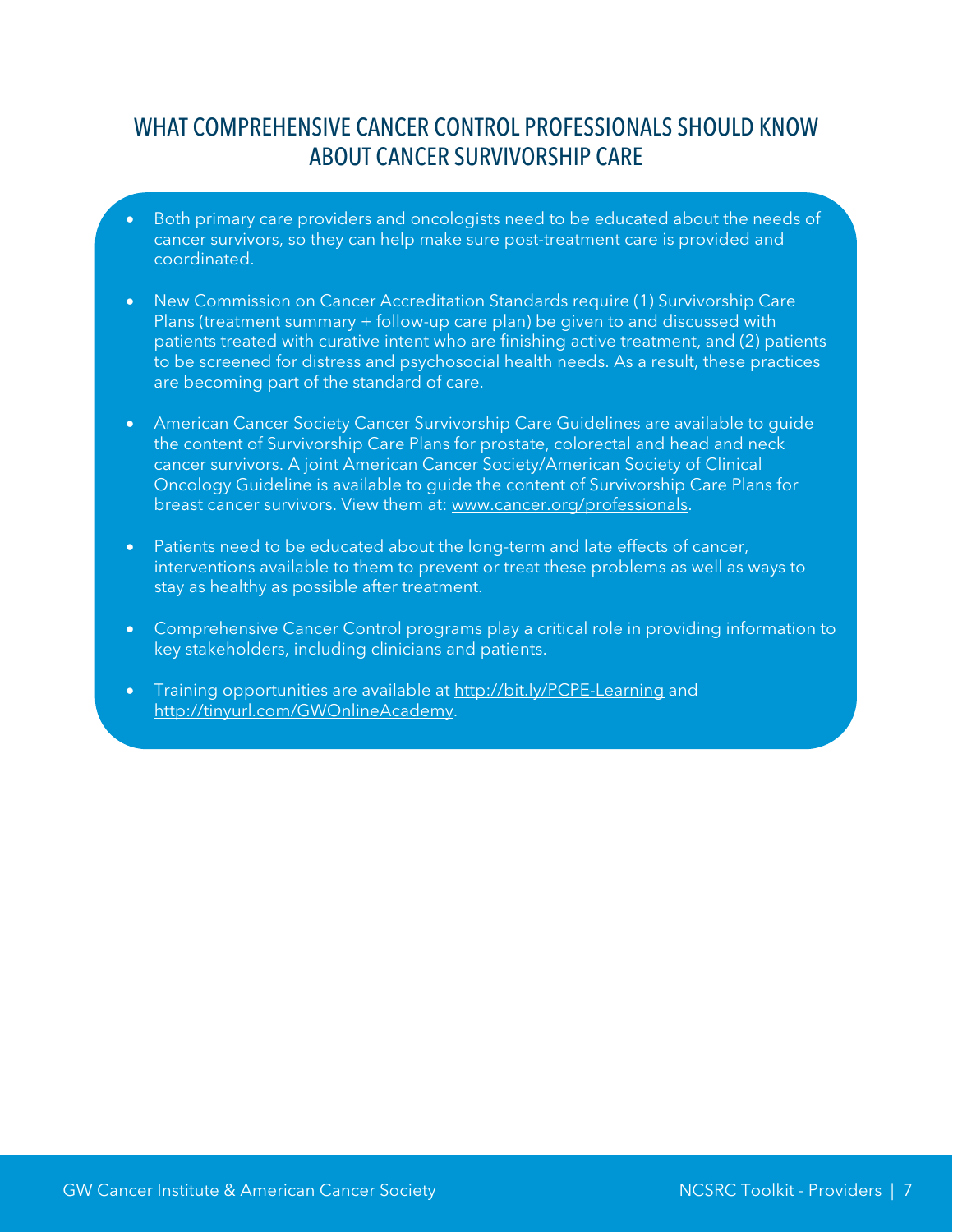# <span id="page-8-0"></span>GENERAL CANCER SURVIVORSHIP CARE COMPONENTS

#### SURVEILLANCE AND SCREENING

- Check for early local or regional cancer recurrence.
- Detect recurrence or second primary cancers early.
- For average-risk, asymptomatic individuals, follow American Cancer Society guidelines for breast, cervical, colorectal, endometrial, lung and prostate cancer screening.

#### ASSESSMENT AND MANAGEMENT OF PHYSICAL AND PSYCHOSOCIAL IMPACTS

- Follow tumor-specific guidelines whenever possible, including breast-, colorectal-, head and neck- and prostatespecific American Cancer Society Survivorship Care Guidelines.
- Assessment and management of physical and psychosocial impacts is a critical function of follow-up care.
- For most cancers, limited evidence is available on the impacts and their management.
- Use American Society of Clinical Oncology and National Comprehensive Cancer Network symptom-based guidelines.

#### CARE COORDINATION

- Primary care providers and the oncology team should maintain communication throughout diagnosis, treatment and post-treatment care to help ensure care is evidence-based and wellcoordinated.
- Primary care providers should consult with the cancer treatment team and request a treatment summary and survivorship care plan.
- Coordinate care with other medical specialists to address physical effects. Refer survivors to behavioral specialists to address psychosocial issues (e.g., cognitive dysfunction, depression, fear of recurrence, body image and sexual dysfunction).
- Refer survivors to prehabilitation and rehabilitation specialists as needed to address issues (e.g., lingering fatigue).
- Periodically update the survivor's family history; new breast or colorectal cancers in the family might make the survivor a candidate for cancer genetic testing.
- Encourage the inclusion of caregivers, spouses or partners in usual cancer survivorship care and support.
- Refer survivors to appropriate community-based and peer support resources.

#### HEALTH PROMOTION

- Follow the American Cancer Society Guidelines on Nutrition and Physical Activity for Cancer Survivors, including:
- o Counsel survivors to achieve and maintain a healthy weight. Weight management is considered a priority standard of care.
- o Counsel survivors to avoid inactivity and engage in regular physical activity (minimum 150 minutes/week + strength training minimum 2 days/week). Physical activity significantly improves quality of life, physical functioning, peak oxygen consumption and reduces symptoms of fatigue.
- o Counsel survivors to achieve a diet that is high in vegetables, fruits and whole grains.
- Counsel survivors to avoid tobacco products or offer cessation counseling and/or refer survivors to cessation counseling and resources.
- Counsel survivors to avoid or limit alcohol consumption. Limit to no more than 1 drink per day for women and no more than 2 drinks per day for men.

These are the basic components of survivorship care. Care should be customized based on the individual's age, specific diagnosis and treatment protocol.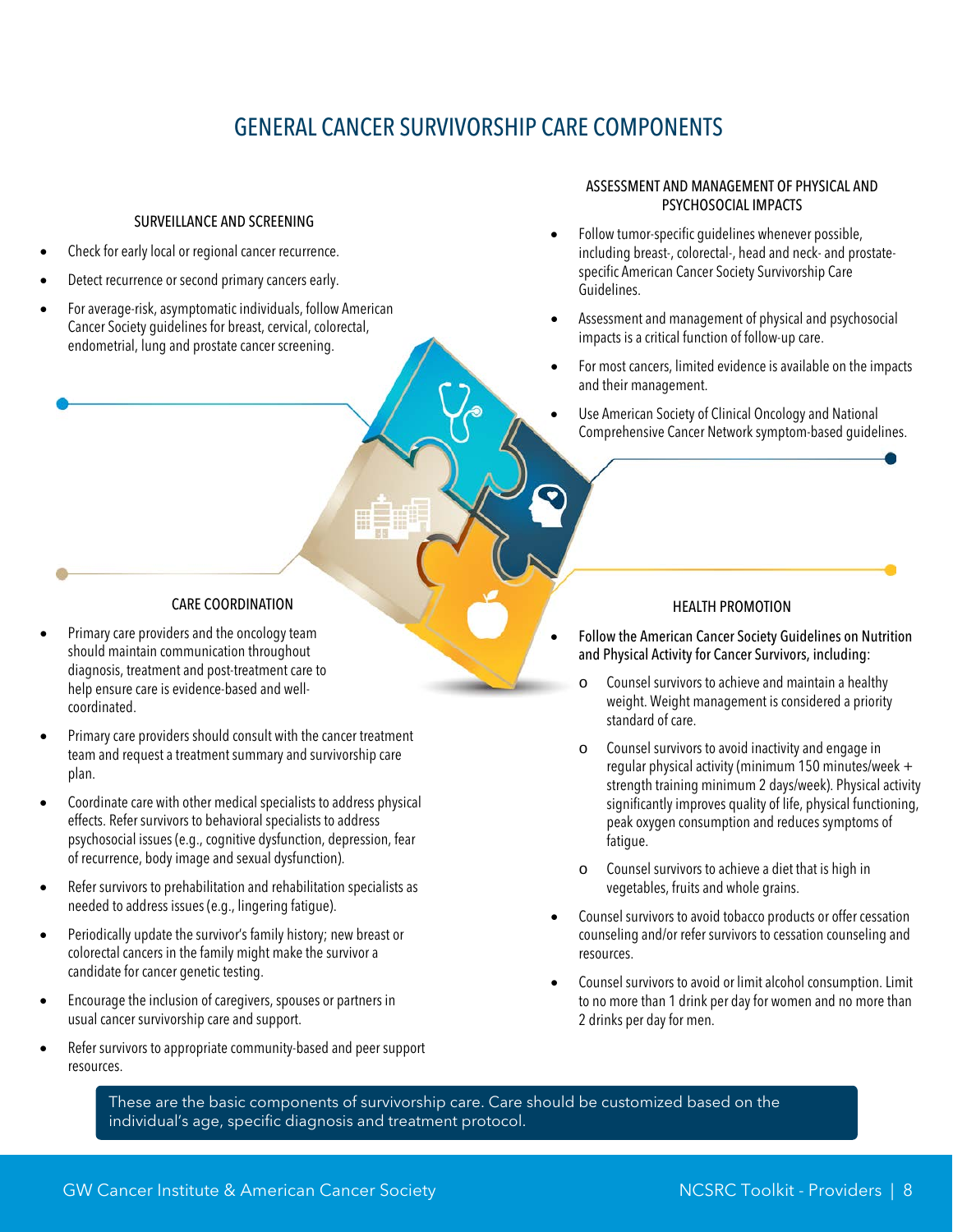### <span id="page-9-0"></span>BREAST CANCER SURVIVORSHIP CARE: LONG-TERM AND LATE EFFECTS SUMMARY

| Long-term Effects                                                                                                                                                                                                                                                                                          | <b>Late Effects</b><br>Start after treatment ends                                                                                                                                                                                                                                                                                                                                                                                                                                                                                                                               |
|------------------------------------------------------------------------------------------------------------------------------------------------------------------------------------------------------------------------------------------------------------------------------------------------------------|---------------------------------------------------------------------------------------------------------------------------------------------------------------------------------------------------------------------------------------------------------------------------------------------------------------------------------------------------------------------------------------------------------------------------------------------------------------------------------------------------------------------------------------------------------------------------------|
| Start during treatment and persist<br><b>Surgery Effects</b>                                                                                                                                                                                                                                               |                                                                                                                                                                                                                                                                                                                                                                                                                                                                                                                                                                                 |
| • Lack of skin sensitivity<br>· Body image issues<br>• Sexual dysfunction<br>• Numbness<br>$\bullet$ Pain<br>• Limited range of motion<br>• Weakness<br>• Poor cosmetic outcome                                                                                                                            | · Lymphedema<br>• Neuropathy                                                                                                                                                                                                                                                                                                                                                                                                                                                                                                                                                    |
| Radiation Therapy to the Breast/Chest Wall/Regional Lymph Nodes Effects                                                                                                                                                                                                                                    |                                                                                                                                                                                                                                                                                                                                                                                                                                                                                                                                                                                 |
| $\bullet$ Fatigue <sup>a,b</sup><br>• Skin sensitivity/pain<br>• Sexual dysfunction<br>$\bullet$ Pain<br>• Pneumonitis <sup>a,b</sup><br>• Poor cosmetic outcome<br>• Breast atrophy/asymmetrical breast volume<br>• Lymphedema <sup>a</sup><br>• Numbness or weakness of the upper extremity <sup>a</sup> | • Skin discoloration<br>• Breast may be slightly smaller and firmer than the<br>nonirradiated side (breast asymmetry)<br>• Skin sensitivity/pain<br>· Telangiectasia<br>· Sexual dysfunction<br>• Lymphedema <sup>ª</sup><br>• Shortness of breath (lung pneumonitis or fibrosis) <sup>a,b</sup><br>· Cardiovascular disease (e.g., pericardial effusion,<br>pericarditis) <sup>b</sup><br>• Numbness or weakness of the upper extremity <sup>b,c</sup><br>• Second primary cancers (e.g., soft-tissue sarcomas of<br>thorax, shoulder, and pelvis; lung cancer) <sup>a,b</sup> |
| <b>Chemotherapy Effects</b>                                                                                                                                                                                                                                                                                |                                                                                                                                                                                                                                                                                                                                                                                                                                                                                                                                                                                 |
| • Cognitive impairment<br>• Fatigue<br>• Ovarian failure with or without menopausal symptoms<br>• Sexual dysfunction<br>• Change in libido<br>• Infertility<br>· Weight gain<br>• Obesity<br>· Neuropathy, especially after taxanes<br>· Oral health issues<br>$\bullet$ Hair loss                         | · Osteoporosis/osteopenia<br>• Increased risk of cardiovascular disease<br>(cardiomyopathy, congestive heart failure) with<br>anthracycline-based chemotherapy<br>· Increased risk of leukemia and myelodysplastic<br>syndrome with alkylating agents, anthracyclines, other<br>topoisomerase II inhibitors, and other agents with<br>immunosuppressive potential                                                                                                                                                                                                               |

<sup>&</sup>lt;sup>a</sup> Risks are increased in patients who also received radiotherapy to the supraclavicular lymph nodes.<br><sup>b</sup> Risks are increased in patients who also received radiotherapy to the internal mammary lymph nodes.

<sup>&</sup>lt;sup>c</sup> There is a need to be careful, because these can also be signs of recurrent cancer, typically with pain; an appropriate consultation with the radiation oncologist may be warranted.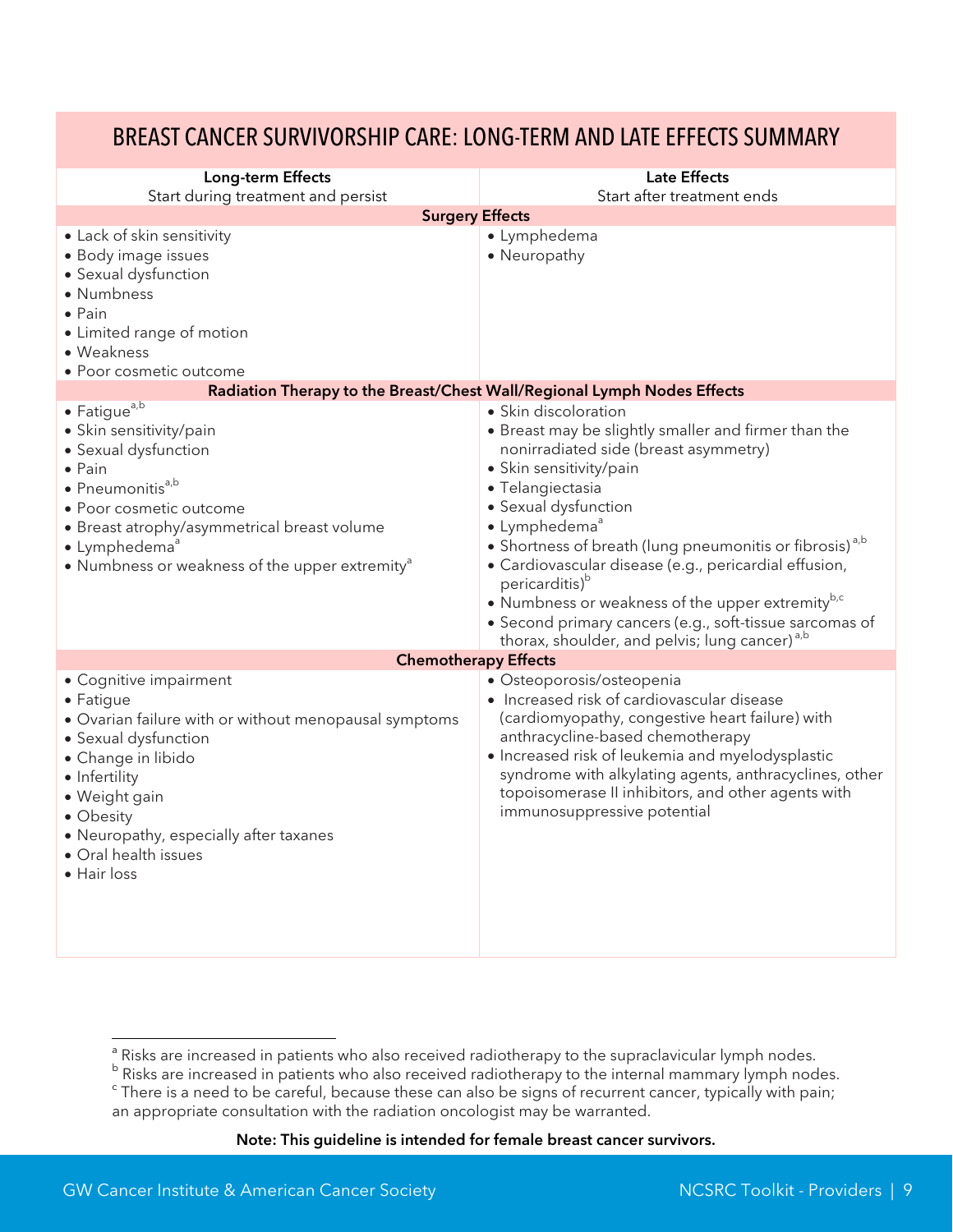| Long-term Effects                                                                                      | <b>Late Effects</b>                    |  |  |
|--------------------------------------------------------------------------------------------------------|----------------------------------------|--|--|
| Start during treatment and persist                                                                     | Start after treatment ends             |  |  |
| <b>Hormonal Therapy Effects</b>                                                                        |                                        |  |  |
| <b>Tamoxifen</b>                                                                                       |                                        |  |  |
| • Hot flashes                                                                                          | • Increased risk of stroke             |  |  |
| • Changes in menstruation                                                                              | • Increased risk of endometrial cancer |  |  |
| · Mood changes                                                                                         | • Increased risk of blood clots        |  |  |
| • Increased triglycerides                                                                              | · Osteopenia in premenopausal women    |  |  |
| <b>Aromatase Inhibitors</b>                                                                            |                                        |  |  |
| • Vaginal dryness                                                                                      | • Increased risk of osteoporosis       |  |  |
| · Decreased libido                                                                                     | • Increased risk of fractures          |  |  |
| · Musculoskeletal symptoms/pain                                                                        |                                        |  |  |
| • Cholesterol elevation                                                                                |                                        |  |  |
|                                                                                                        | <b>Targeted Therapy Effects</b>        |  |  |
| Trastuzumab                                                                                            |                                        |  |  |
| · Increased risk of cardiac dysfunction                                                                |                                        |  |  |
| <b>General Psychological Long-term and Late Effects</b>                                                |                                        |  |  |
| • Depression                                                                                           |                                        |  |  |
| • Distress-multifactorial unpleasant experience of psychological, social, and/or spiritual nature      |                                        |  |  |
| · Worry, anxiety                                                                                       |                                        |  |  |
| • Fear of recurrence                                                                                   |                                        |  |  |
| • Fear of pain                                                                                         |                                        |  |  |
| • End-of-life concerns: death and dying                                                                |                                        |  |  |
| • Changes in sexual function and/or desire                                                             |                                        |  |  |
| • Challenges with body image                                                                           |                                        |  |  |
| • Challenges with self-image                                                                           |                                        |  |  |
| • Relationship and other social role difficulties                                                      |                                        |  |  |
| • Return-to-work concerns and financial challenges                                                     |                                        |  |  |
| <b>More Information</b>                                                                                |                                        |  |  |
| View the American Cancer Society/American Society of Clinical Oncology Breast Cancer Survivorship Care |                                        |  |  |

Guideline at[: http://bit.ly/BrCaCare](http://bit.ly/BrCaCare)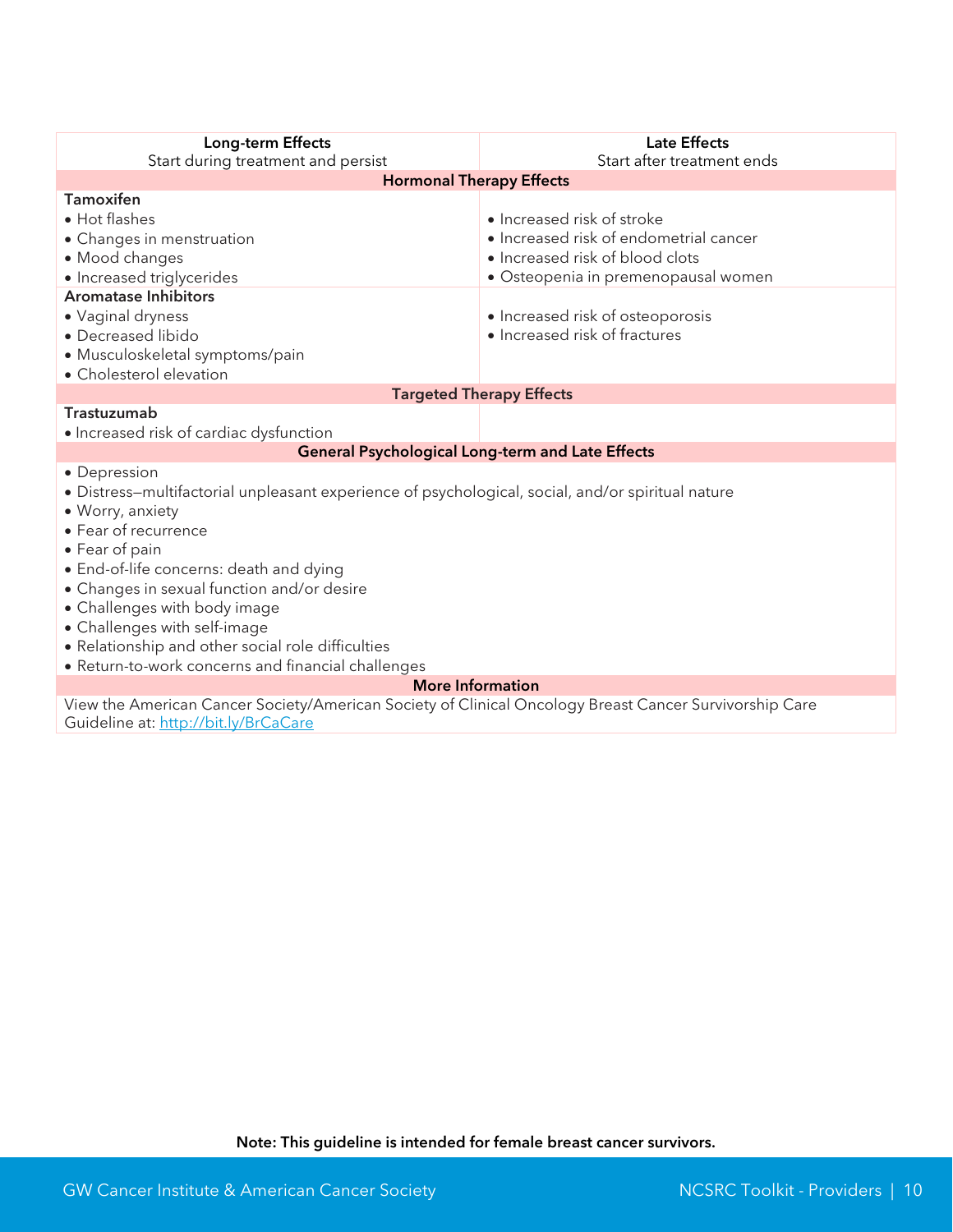

# AMERICAN CANCER SOCIETY/AMERICAN SOCIETY OF CLINICAL ONCOLOGY BREAST CANCER SURVIVORSHIP CARE GUIDELINE SUMMARY

<span id="page-11-0"></span>Assessment and Management of Long-term and Late Effects

| <b>SEXUAL FUNCTION AND FERTILITY</b>                                                                                                                                                                                                                                                                                                                                                                                                                                                                                                                                                                                                                                                                                                                                                                                | <b>COGNITIVE FUNCTION</b>                                                                                                                                                                                                                                                                                                                                                                                                                         |
|---------------------------------------------------------------------------------------------------------------------------------------------------------------------------------------------------------------------------------------------------------------------------------------------------------------------------------------------------------------------------------------------------------------------------------------------------------------------------------------------------------------------------------------------------------------------------------------------------------------------------------------------------------------------------------------------------------------------------------------------------------------------------------------------------------------------|---------------------------------------------------------------------------------------------------------------------------------------------------------------------------------------------------------------------------------------------------------------------------------------------------------------------------------------------------------------------------------------------------------------------------------------------------|
| Assess for sexual dysfunction or problems with sexual intimacy including<br>sexual desire disorder (M-H), arousal or lubrication concerns (L-M),<br>dyspareunia (M), orgasm concerns (M), loss of sexual function (U), loss<br>of sexual sensitivity of the skin (U), vaginal dryness (U)<br>Assess for reversible contributing factors and treat when appropriate<br>Offer nonhormonal, water-based lubricants and moisturizers for vaginal<br>dryness<br>Refer for psychoeducational support, group therapy, sexual counseling,<br>marital counseling or intensive psychotherapy when appropriate<br>Refer survivors of childbearing age who experience infertility to a<br>$\bullet$<br>specialist in reproductive endocrinology and infertility                                                                 | Ask patients if they are experiencing cognitive difficulties (problems with<br>concentration, executive function and memory; in treatment (H), after<br>treatment (M))<br>Assess for reversible contributing factors of cognitive impairment and<br>$\bullet$<br>treat when possible<br>Refer patients with signs of cognitive impairment for neurocognitive<br>assessment and rehabilitation, including group cognitive training if<br>available |
| <b>MUSCULOSKELETAL HEALTH</b>                                                                                                                                                                                                                                                                                                                                                                                                                                                                                                                                                                                                                                                                                                                                                                                       | PREMATURE MENOPAUSE/HOT FLASHES                                                                                                                                                                                                                                                                                                                                                                                                                   |
| Assess for musculoskeletal symptoms by asking about symptoms at each<br>encounter<br>Ask about:<br>Numbness of upper extremity/limb (M-H)<br>$\circ$<br>Musculoskeletal pain (L-H)<br>$\circ$<br>Difficulties with ipsilateral upper extremity: decreased/limited<br>$\circ$<br>range of motion (L-H)<br>Myalgias (M)<br>$\circ$<br>Arthralgias (M)<br>$\circ$<br>Weakness of upper extremity/limb (L-M)<br>$\circ$<br>Axillary web syndrome (U)<br>$\circ$<br>Difficulties with ipsilateral upper extremity: adhesive<br>$\circ$<br>capsulitis (U)<br>Difficulties with ipsilateral upper extremity: rotator cuff injury<br>$\circ$<br>(U)<br>Offer one or more of the following interventions based on clinical<br>indication: acupuncture, physical activity, referral for physical therapy or<br>rehabilitation | Assess for premature menopause including hot flashes (H), changes in<br>menstruation (U), chemotherapy-related early menopause (U)<br>Offer SNRIs, selective serotonin reuptake inhibitors (SSRIs), gabapentin,<br>$\bullet$<br>lifestyle modifications and/or environmental modifications to help<br>mitigate vasomotor symptoms of premature menopause                                                                                          |
| <b>BONE HEALTH</b>                                                                                                                                                                                                                                                                                                                                                                                                                                                                                                                                                                                                                                                                                                                                                                                                  | <b>BODY IMAGE</b><br>اړب                                                                                                                                                                                                                                                                                                                                                                                                                          |
| Assess for bone loss, osteoporosis, osteopenia (H)<br>Refer postmenopausal survivors for baseline dual-energy x-ray<br>absorptiometry (DEXA) scan<br>Refer for repeat DEXA scans every 2 years for women taking an<br>$\bullet$<br>aromatase inhibitor, premenopausal women taking tamoxifen and/or a<br>gonadotropin-releasing hormone (GnRH) agonist and women who have<br>chemotherapy-induced premature menopause                                                                                                                                                                                                                                                                                                                                                                                               | Assess for body image/appearance concerns (M-H) including breast<br>asymmetry and atrophy, hair loss, sexual dysfunction/chemotherapy-<br>related early menopause, loss of breast, obesity, poor cosmetic outcome,<br>scarring and/or lymphedema after surgery, skin changes from radiation,<br>skin discoloration, telangiectasia, weight gain<br>Offer adaptive devices and/or surgery when appropriate                                         |
| High prevalence ≥50% (H), Mid Prevalence 21-49% (M), Low-Prevalence ≤20% (L), Unknown Prevalence (U)                                                                                                                                                                                                                                                                                                                                                                                                                                                                                                                                                                                                                                                                                                                |                                                                                                                                                                                                                                                                                                                                                                                                                                                   |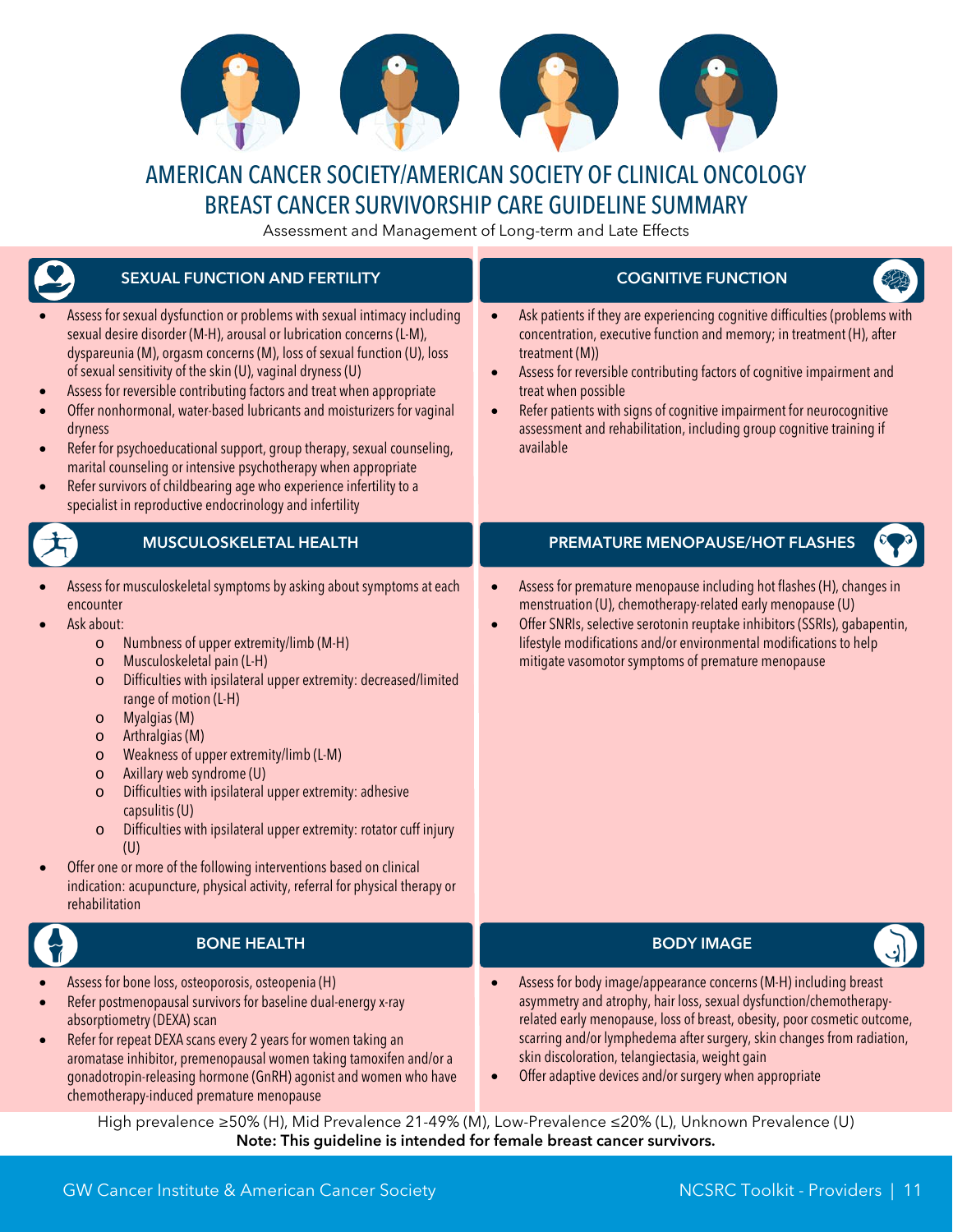# AMERICAN CANCER SOCIETY/AMERICAN SOCIETY OF CLINICAL ONCOLOGY BREAST CANCER SURVIVORSHIP CARE GUIDELINE SUMMARY (CONTINUED)

Assessment and Management of Long-term and Late Effects



High prevalence ≥50% (H), Mid Prevalence 21-49% (M), Low-Prevalence ≤20% (L), Unknown Prevalence (U) Note: This guideline is intended for female breast cancer survivors.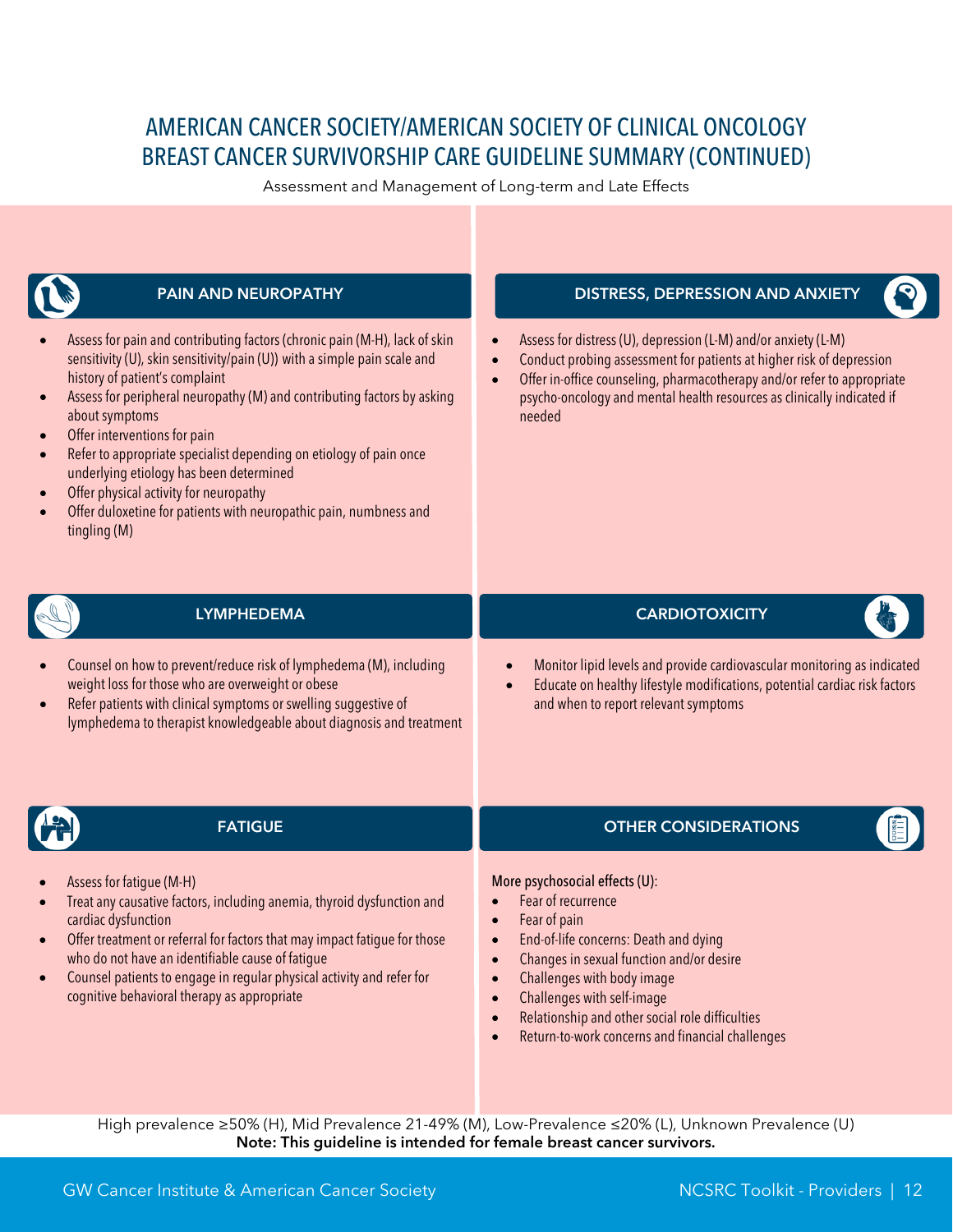# AMERICAN CANCER SOCIETY/AMERICAN SOCIETY OF CLINICAL ONCOLOGY BREAST CANCER SURVIVORSHIP CARE GUIDELINE SUMMARY (CONTINUED)



#### SURVEILLANCE AND SCREENING

- H&P every 3-6 months for first 3 years after primary therapy, every 6-12 months for next 2 years and annually thereafter by the treating oncology team
- Refer women who received a unilateral mastectomy for annual mammography on the intact breast and those with lumpectomies for annual mammography of both breasts
- Educate and counsel women about signs and symptoms of local or regional recurrence
- Assess cancer family history and offer genetic counseling if hereditary risk factors are suspected
- Counsel adherence to adjuvant endocrine (antiestrogen) therapy
- Screen for other cancers, as you would the general population
- Provide annual gynecologic assessment for postmenopausal women on selective estrogen receptor modulator therapies



#### NOT RECOMMENDED

- Routine screening with MRI of the breast, unless patient meets high risk criteria for increased breast cancer surveillance per ACS guidelines
- Routine laboratory tests or imaging, except mammography if indicated for detection of disease recurrence in absence of symptoms

### HEALTH PROMOTION

- Assess information needs related to breast cancer and its treatment, side effects, other health concerns and available support services and provide or refer to appropriate resources to meet these needs
- Counsel survivors to achieve and maintain a healthy weight; weight management is considered a priority standard of care
- Counsel survivors to engage in regular physical activity including:
	- o Aerobic exercise at least 150 minutes per week
	- o Strength training exercise at least 2 days per week
- Counsel survivors to achieve a dietary pattern that is high in vegetables, fruits, whole grains, legumes and low in saturated fats
- Assess for tobacco use and offer and/or refer survivors to cessation counseling and resources and counsel survivors to avoid tobacco products
- Counsel survivors to limit alcohol consumption to no more than 1 drink per day for women



#### CARE COORDINATION

- Consult with cancer treatment team and request a treatment summary and survivorship care plan
- Maintain communication with the oncology team throughout the patient's diagnosis, treatment and post-treatment care to ensure care is evidencebased and well-coordinated
- Encourage the inclusion of caregivers, spouses or partners in usual breast cancer survivorship care and support

High prevalence ≥50% (H), Mid Prevalence 21-49% (M), Low-Prevalence ≤20% (L), Unknown Prevalence (U) Note: This guideline is intended for female breast cancer survivors.

#### View full-text guideline at<http://bit.ly/BrCaCare>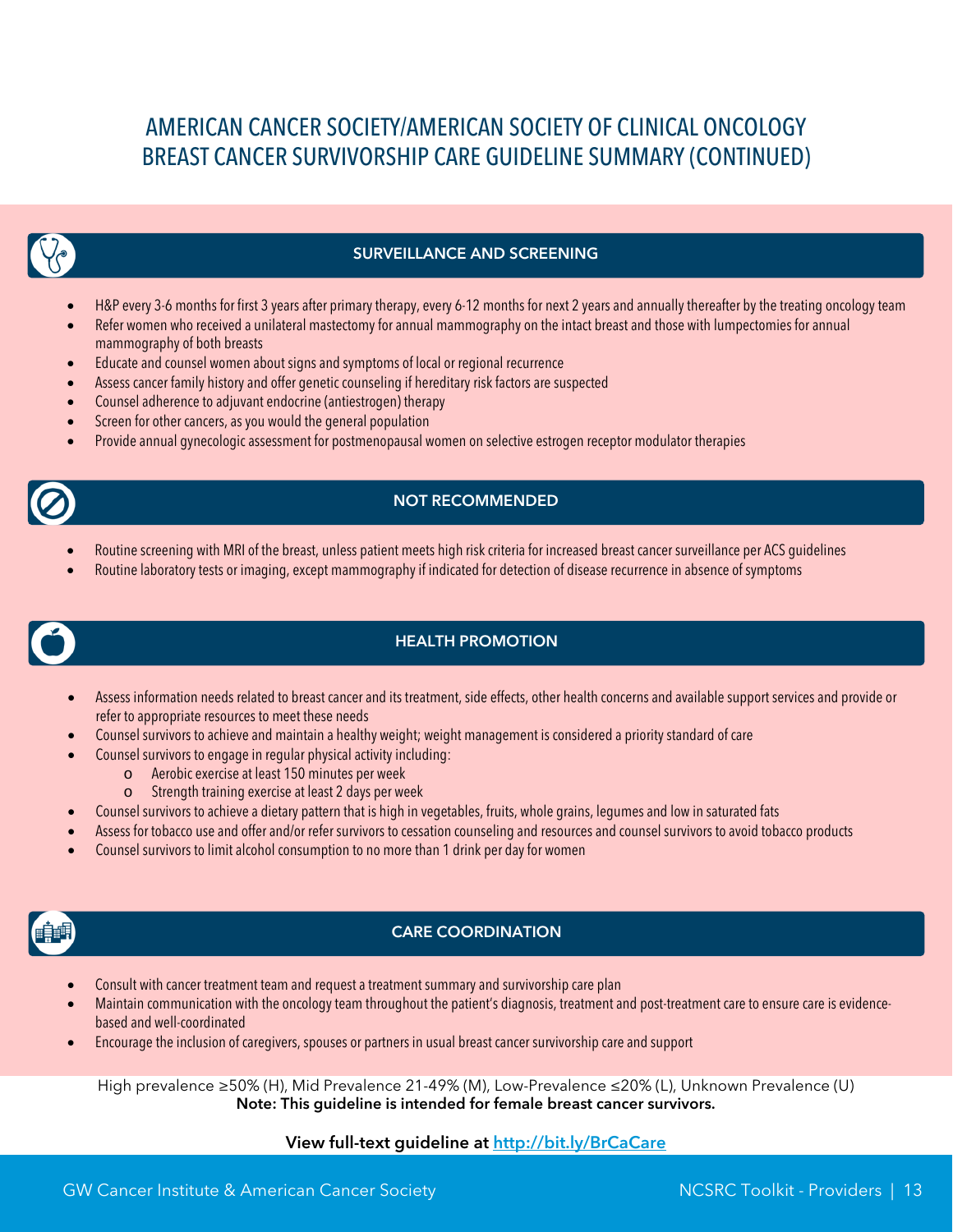### <span id="page-14-0"></span>BREAST CANCER SURVIVORSHIP CARE GUIDELINE CHECKLIST FOR PROVIDERS

Clinical follow-up care provided to breast cancer survivors should be individualized based on age, specific diagnosis and treatment protocol.

#### **Surveillance**

- $\Box$  Individualize clinical follow-up care provided to breast cancer survivors based on age, specific diagnosis and treatment protocol as recommended by oncology team. Make sure patient receives detailed cancer-related history and physical exam every 3-6 months for first 3 years after primary therapy, every 6-12 months for the next 2 years, and annually thereafter by the treating oncology team.
- $\Box$  Refer women who received a unilateral mastectomy for annual mammography on the intact breast and those with lumpectomies for annual mammography of both breasts. Routine screening with MRI of the breast is not recommended unless patient meets high risk criteria for increased breast cancer surveillance as per ACS guidelines.
- □ Routine laboratory tests or imaging is not recommended, except mammography if indicated, for detection of disease recurrence in absence of symptoms.
- Educate and counsel women about signs and symptoms of local or regional recurrence.
- □ Assess cancer family history. Offer genetic counseling if hereditary risk factors suspected.
- □ Counsel patients to adhere to adjuvant endocrine (antiestrogen) therapy.

#### Screening for Second Primary Cancers

G [Screen for other cancers,](http://www.cancer.org/healthy/findcancerearly/cancerscreeningguidelines/american-cancer-society-guidelines-for-the-early-detection-of-cancer) as you would the general population. Provide annual gynecologic assessment for postmenopausal women on selective estrogen receptor modulator therapies.

#### Assessment and Management of Physical and Psychosocial Long-Term and Late Effects

- □ Assess for **body image/appearance concerns**. Offer adaptive devices and/or surgery when appropriate. Refer for psychosocial care as indicated.
- □ Counsel on how to prevent/reduce risk of lymphedema, including weight loss for those who are overweight or obese. Refer patients with clinical symptoms or swelling suggestive of lymphedema to therapist knowledgeable about diagnosis and treatment.
- □ Monitor lipid levels and provide cardiovascular monitoring, as indicated. Educate on healthy lifestyle modifications, potential cardiac risk factors, and when to report relevant symptoms.
- $\Box$  Ask patients if they are experiencing **cognitive difficulties**. Assess for reversible contributing factors of cognitive impairment and treat when possible. Refer patients with signs of cognitive impairment for neurocognitive assessment and rehabilitation, including group cognitive training if available.
- □ Assess for distress, depression and/or anxiety. Conduct probing assessment for patients at higher risk of depression. Offer in-office counseling, pharmacotherapy and/or refer to appropriate psycho-oncology and mental health resources as clinically indicated.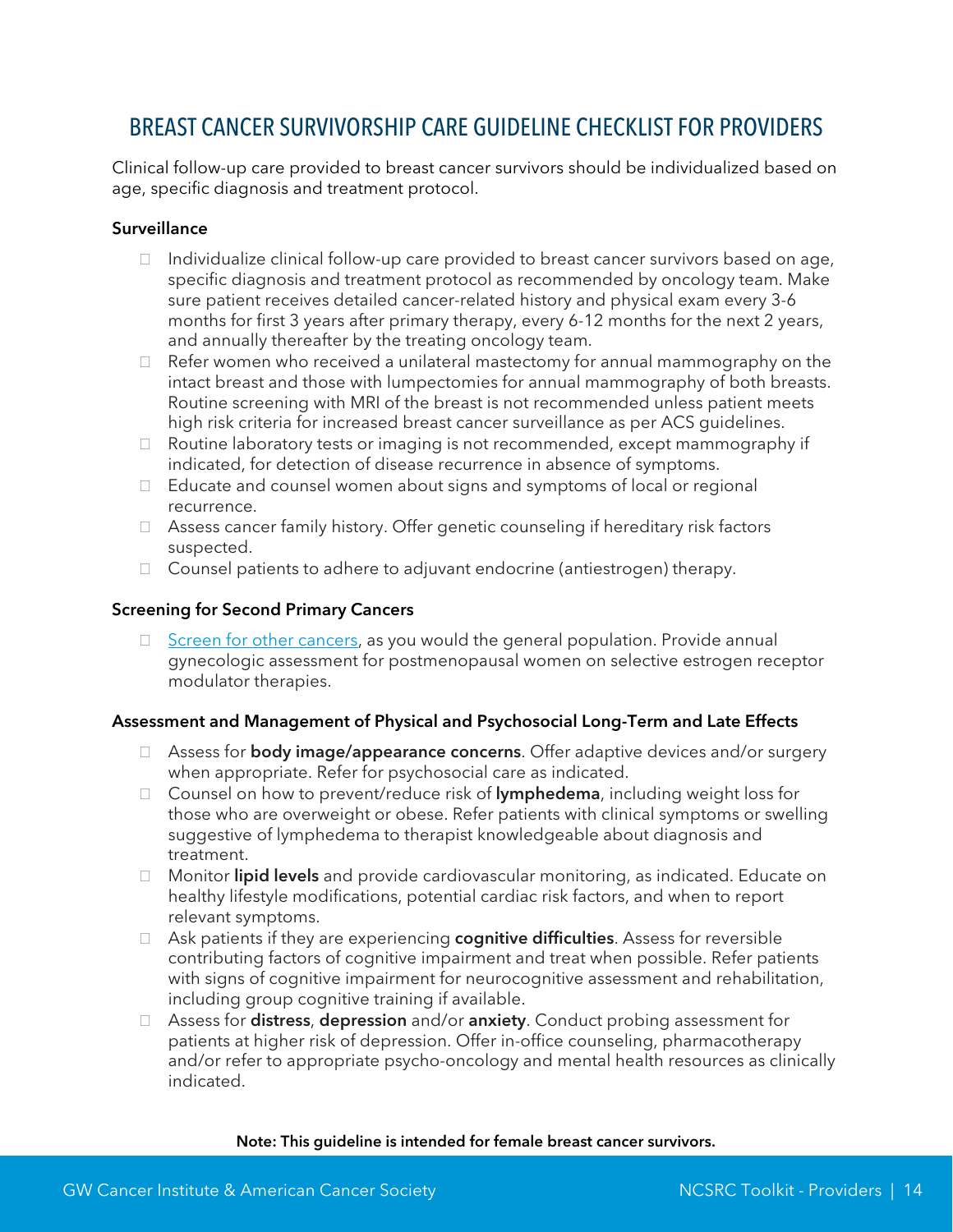- □ Assess for fatigue and treat any causative factors, including anemia, thyroid dysfunction and cardiac dysfunction. Offer treatment or referral for factors that may impact fatigue (e.g., mood disorder, sleep disturbance, pain) for those who do not have an identifiable cause of fatigue. Counsel patients to engage in regular physical activity and refer for cognitive behavioral therapy as appropriate.
- $\Box$  Assess for **musculoskeletal symptoms** by asking about symptoms at each encounter. Offer one or more of the following interventions based on clinical indication: acupuncture, physical activity, referral for physical therapy or rehabilitation.
- Assess for **pain** and contributing factors with simple pain scale and comprehensive history of complaint. Offer interventions for pain such as acetaminophen, nonsteroidal anti-inflammatory drugs, physical activity, and/or acupuncture. Refer to appropriate specialist, depending on etiology of pain once underlying etiology has been determined. Assess for **peripheral neuropathy** and contributing factors by asking about symptoms. Offer physical activity for neuropathy. Offer duloxetine for patients with neuropathic pain, numbness and tingling.
- $\Box$  Assess for **sexual dysfunction** or problems with sexual intimacy. Assess for reversible contributing factors and treat when appropriate. Offer nonhormonal, water-based lubricants and moisturizers for vaginal dryness. Refer for psychoeducational support, group therapy, sexual counseling, marital counseling or intensive psychotherapy when appropriate.
- Offer serotonin-norepinephrine reuptake inhibitors (SNRIs), selective serotonin reuptake inhibitors (SSRIs), gabapentin, lifestyle modifications and/or environmental modifications to help mitigate vasomotor symptoms or premature menopausal symptoms.
- $\Box$  Refer postmenopausal survivors for a baseline dual-energy x-ray absorptiometry (DEXA) scan. Refer for repeat DEXA scans every 2 years for women taking an aromatase inhibitor, premenopausal women taking tamoxifen and/or a gonadotropinreleasing hormone (GnRH) agonist and women who have chemotherapy-induced premature menopause.
- $\Box$  Refer survivors of childbearing age who experience **infertility** to a specialist in reproductive endocrinology and infertility as soon as possible.

#### Health Promotion

- □ Assess information needs related to breast cancer and treatment, side effects, other health concerns and available support services. Provide or refer to appropriate resources.
- □ Counsel to achieve and maintain a healthy weight. Counsel overweight or obese survivors to limit consumption of high-calorie foods and beverages and increase physical activity to promote and maintain weight loss.
- $\Box$  Counsel to engage in regular physical activity consistent with the ACS guideline and specifically: avoid inactivity and return to normal daily activities as soon as possible after diagnosis, aim for at least 150 minutes of moderate or 75 minutes of vigorous aerobic exercise per week and include strength training exercises at least 2 days per week. Strength training should be emphasized for women who are treated with adjuvant chemotherapy or hormone therapy.
- □ Counsel to achieve a dietary pattern that is high in vegetables, fruits, whole grains and legumes; low in saturated fats; and limited in alcohol consumption.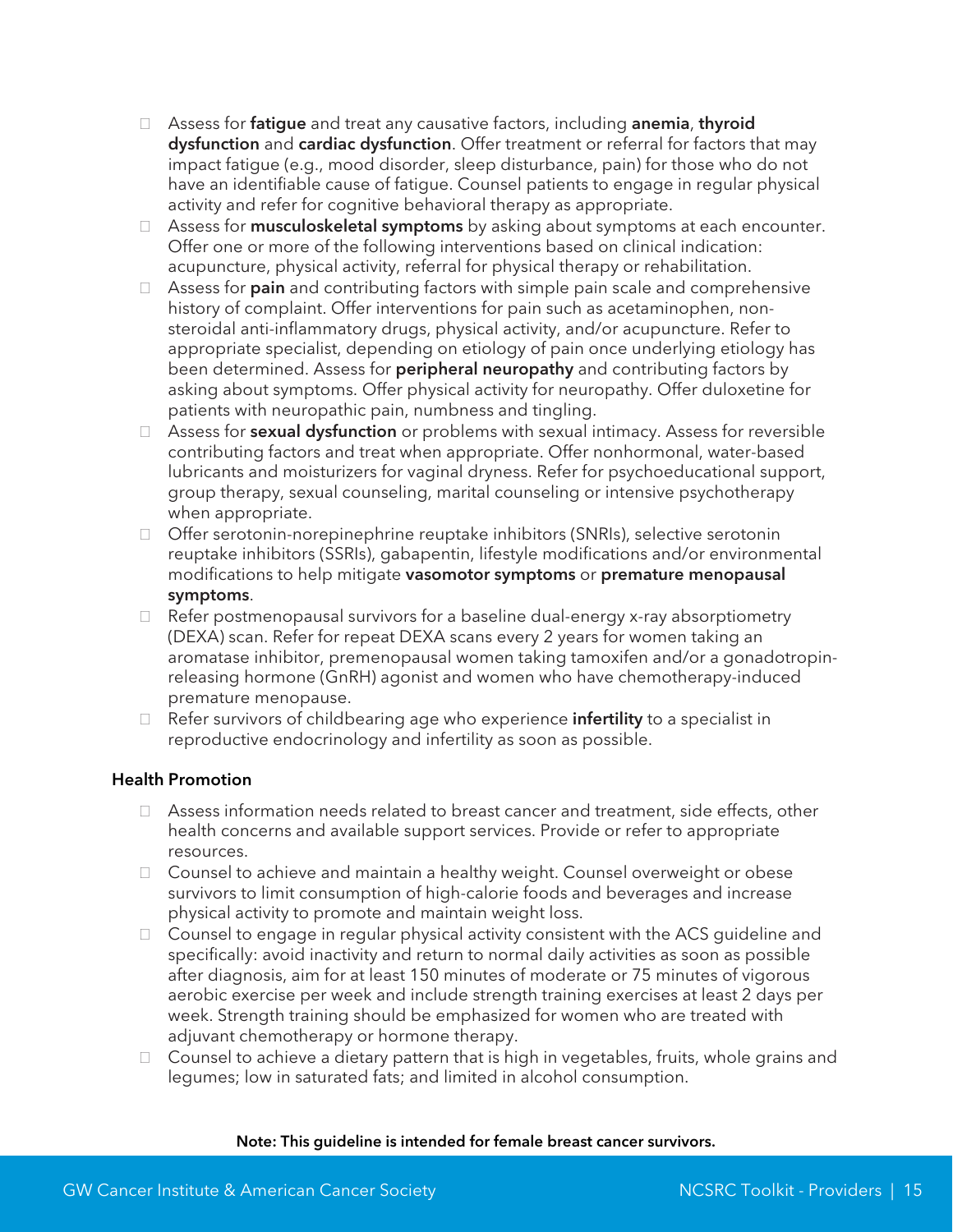□ Counsel to avoid smoking. Refer survivors who smoke to cessation counseling and resources.

#### Care Coordination/Practice Implications

- $\Box$  Consult with cancer treatment team and obtain a treatment summary and survivorship care plan.
- □ Maintain communication with oncology team throughout diagnosis, treatment and post-treatment to ensure care is evidence-based and well-coordinated.
- Encourage the inclusion of caregivers, spouses or partners in usual breast cancer survivorship care and support.

View the American Cancer Society/American Society of Clinical Oncology Breast Cancer Survivorship Care Guideline at:<http://bit.ly/BrCaCare>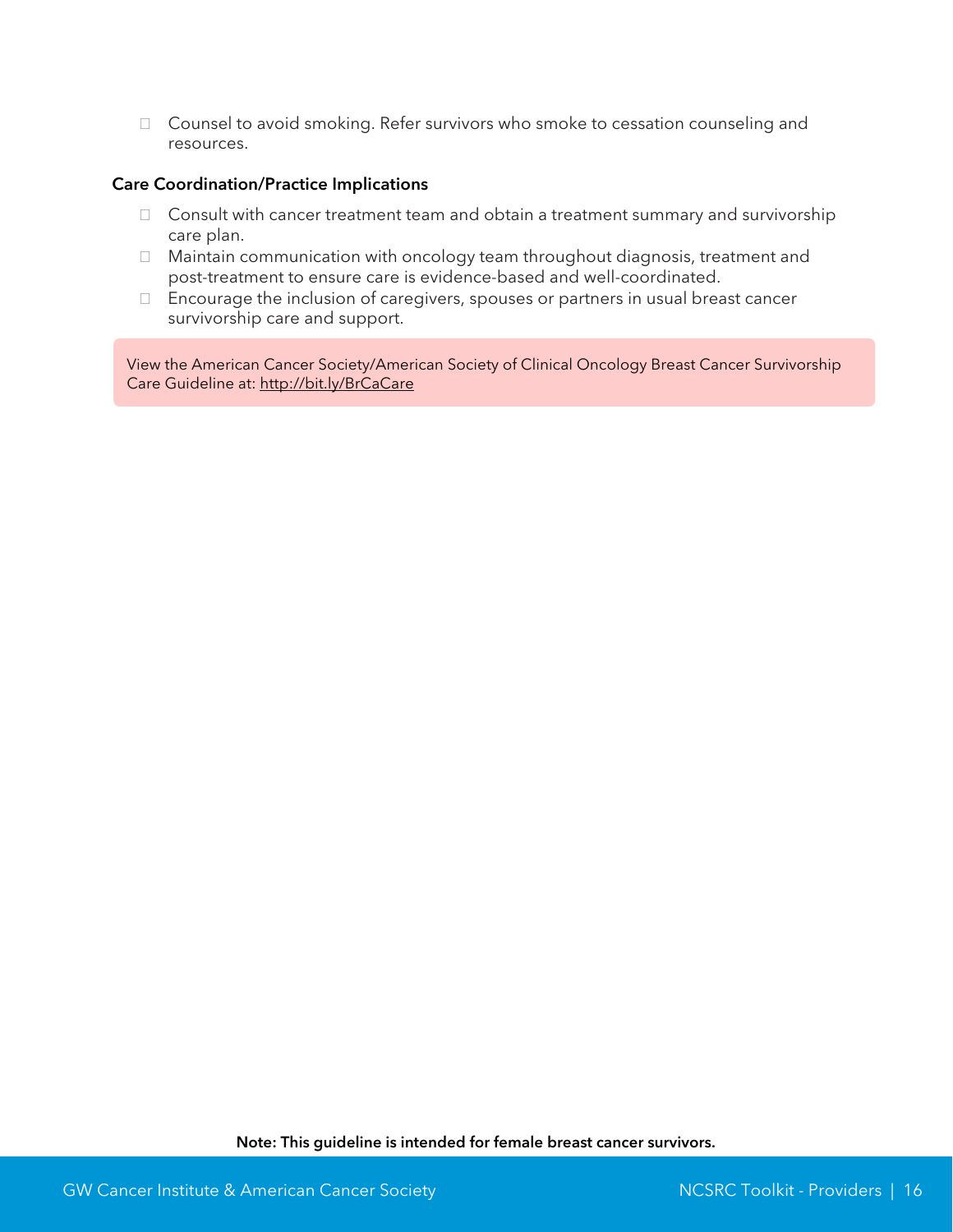# <span id="page-17-0"></span>COLORECTAL CANCER SURVIVORSHIP CARE: LONG-TERM AND LATE EFFECTS SUMMARY

| Long-term Effects                                                                                                                                                                                                                                                                                                                                                                                                                                                                           | <b>Late Effects</b>                                                                                                         |  |  |
|---------------------------------------------------------------------------------------------------------------------------------------------------------------------------------------------------------------------------------------------------------------------------------------------------------------------------------------------------------------------------------------------------------------------------------------------------------------------------------------------|-----------------------------------------------------------------------------------------------------------------------------|--|--|
| Start during treatment and persist<br>Start after treatment ends<br><b>Surgery Effects</b>                                                                                                                                                                                                                                                                                                                                                                                                  |                                                                                                                             |  |  |
| • Ostomy care and complications<br>· Urogenital/sexual dysfunction - e.g., erectile<br>dysfunction, dyspareunia, vaginal dryness,<br>incontinence<br>• Frequent and/or urgent bowel movements or loose<br>bowels<br>• Gas and/or bloating<br>· Incisional hernia                                                                                                                                                                                                                            | · Increased risk of bowel obstruction                                                                                       |  |  |
| <b>Pelvic Radiation Therapy Effects</b>                                                                                                                                                                                                                                                                                                                                                                                                                                                     |                                                                                                                             |  |  |
| · Urogenital dysfunction/sexual dysfunction - e.g.,<br>erectile dysfunction, dyspareunia, vaginal dryness,<br>incontinence<br>$\bullet$ Gas<br>• Chronic diarrhea<br>• Rectal ulceration and/or bleeding<br>• Rectal emptying problems/incontinence<br>• Frequent bowel movements<br>• Abdominal pain<br>• Localized skin changes                                                                                                                                                           | • Infertility<br>• Bowel obstruction<br>· Bone fracture in sacral region<br>• Second primary cancers in the radiation field |  |  |
| <b>Chemotherapy Effects</b>                                                                                                                                                                                                                                                                                                                                                                                                                                                                 |                                                                                                                             |  |  |
| • Peripheral chronic neuropathy<br>• Cognitive function deficits - e.g., confusion, lethargy<br>• Chronic fatigue                                                                                                                                                                                                                                                                                                                                                                           | • Dental/oral complications                                                                                                 |  |  |
| <b>General Psychological Long-term and Late Effects</b>                                                                                                                                                                                                                                                                                                                                                                                                                                     |                                                                                                                             |  |  |
| • Depression<br>· Distress-multifactorial unpleasant experience of psychological, social and/or spiritual nature<br>· Worry, anxiety<br>• Fear of recurrence<br>• Fear of pain<br>• End-of-life concerns: Death and dying<br>• Changes in sexual function and/or desire<br>• Challenges with body image (secondary to surgery, hormonal therapy)<br>• Challenges with self-image<br>• Relationship and other social role difficulties<br>• Return-to-work concerns and financial challenges |                                                                                                                             |  |  |
| <b>More Information</b>                                                                                                                                                                                                                                                                                                                                                                                                                                                                     |                                                                                                                             |  |  |
|                                                                                                                                                                                                                                                                                                                                                                                                                                                                                             | View the American Cancer Society Colorectal Cancer Survivorship Care Guideline at: http://bit.ly/acscolorc                  |  |  |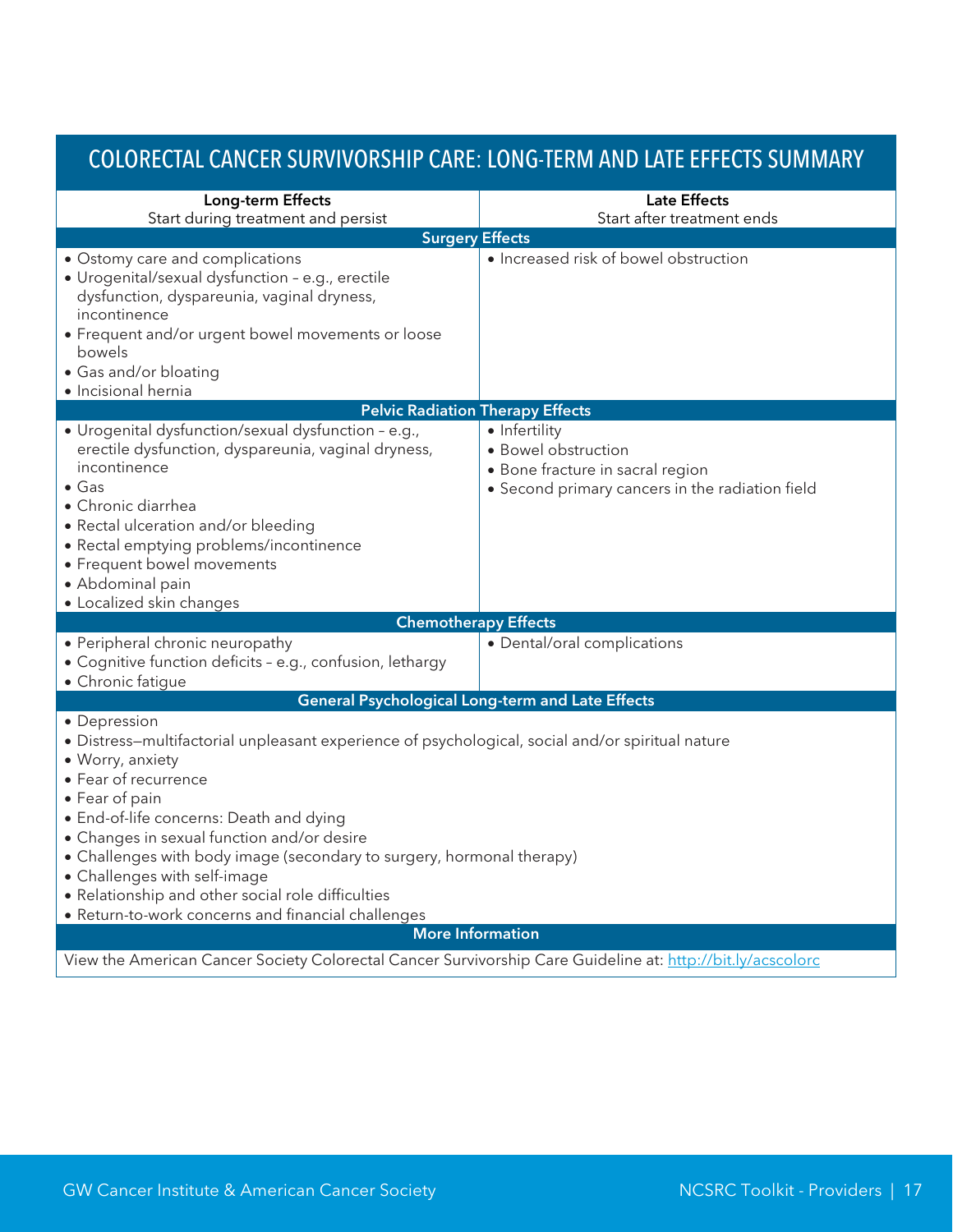

### AMERICAN CANCER SOCIETY COLORECTAL CANCER SURVIVORSHIP CARE GUIDELINE SUMMARY

Assessment and Management of Long-term and Late Effects

<span id="page-18-0"></span>

| <b>SEXUAL FUNCTION AND FERTILITY</b>                                                                                                                                                                                                                                                                                                                                                                                                                                                                                                                                                                                                                                                                                                                                                                                                        | <b>BOWEL/GI FUNCTION</b>                                                                                                                                                                                                                                                                                                                                                                                                                                                                                                                                                                                                                                                                                 |
|---------------------------------------------------------------------------------------------------------------------------------------------------------------------------------------------------------------------------------------------------------------------------------------------------------------------------------------------------------------------------------------------------------------------------------------------------------------------------------------------------------------------------------------------------------------------------------------------------------------------------------------------------------------------------------------------------------------------------------------------------------------------------------------------------------------------------------------------|----------------------------------------------------------------------------------------------------------------------------------------------------------------------------------------------------------------------------------------------------------------------------------------------------------------------------------------------------------------------------------------------------------------------------------------------------------------------------------------------------------------------------------------------------------------------------------------------------------------------------------------------------------------------------------------------------------|
| Discuss urogenital dysfunction/sexual dysfunction, dyspareunia (H),<br>vaginal dryness (H), ovarian failure (U), premature menopause (U),<br>qonadotoxicity (U)<br>Discuss ejaculatory problems (H), erectile dysfunction (H) and sexual<br>$\bullet$<br>dysfunction (M) with survivors of rectal cancer<br>For women with vaginal dryness or dyspareunia recommend vaginal<br>$\bullet$<br>moisturizers and water or silicone-based lubricants during intercourse<br>For men with erectile dysfunction, treat with oral phosphodiesterase-5<br>$\bullet$<br><i>inhibitors</i>                                                                                                                                                                                                                                                              | Discuss chronic diarrhea (M), frequency and/or urgency of bowel<br>$\bullet$<br>movements (U), loose bowels (U), bowel function and symptoms<br>Assess for rectal ulceration (U) and/or bleeding (U), rectal emptying<br>$\bullet$<br>problems/incontinence (U), incisional hernia with complications (U),<br>sphincter dysfunction (U), rectal urgency and frequency (U)<br>Refer survivors with persistent rectal symptoms (e.g. bleeding, sphincter<br>$\bullet$<br>dysfunction, rectal urgency and frequency) to the appropriate specialist                                                                                                                                                          |
| Men who receive pelvic radiotherapy or oxaliplatin may be at higher risk<br>$\bullet$<br>for gonadotoxicity (limited evidence)                                                                                                                                                                                                                                                                                                                                                                                                                                                                                                                                                                                                                                                                                                              | <b>FATIGUE</b>                                                                                                                                                                                                                                                                                                                                                                                                                                                                                                                                                                                                                                                                                           |
| Evaluate for Leydig cell dysfunction<br>$\circ$<br>Initiate testosterone replacement as indicated<br>$\circ$<br>Monitor and manage sexual dysfunction as needed<br>$\bullet$<br>Monitor and refer for psychosocial support for increased distress,<br>$\bullet$<br>depression and anxiety and poorer quality of life<br>Higher risk criteria:<br>Women who received pelvic radiotherapy<br>$\circ$<br>Men who received pelvic radiotherapy or oxaliplatin<br>$\circ$<br>Female rectal survivors with stoma<br>$\circ$<br><b>URINARY FUNCTION</b>                                                                                                                                                                                                                                                                                            | Assess for long-term (after 5 years) and short-term (within 5 years)<br>$\bullet$<br>fatigue (M) with validated instrument<br>Recommend psychosocial support interventions and/or mind-body<br>$\bullet$<br>interventions<br>Recommend 150 minutes of physical activity per week plus strength<br>$\bullet$<br>training per American Cancer Society Nutrition and Physical Activity<br><b>Guidelines for Cancer Survivors</b><br>Recommend optimizing nutrition per American Cancer Society Nutrition<br>$\bullet$<br>and Physical Activity Guidelines for Cancer Survivors<br>For chronic fatique, refer to rehabilitation<br>$\bullet$                                                                 |
| Assess for stress and urge urinary incontinence (H), hematuria (U),                                                                                                                                                                                                                                                                                                                                                                                                                                                                                                                                                                                                                                                                                                                                                                         | <b>NEUROPATHY</b>                                                                                                                                                                                                                                                                                                                                                                                                                                                                                                                                                                                                                                                                                        |
| dysuria (U), frequency (U) and overflow urinary incontinence (U)<br>Recommend Kegel exercises for stress incontinence unless denervation<br>$\bullet$<br>occurred during surgery<br>Recommend anticholinergic drugs for stress incontinence<br>$\bullet$<br>Recommend antimuscarinic drugs for urge or mixed incontinence<br>$\bullet$<br>Patients with hypocontractile bladders may require catheterization<br>$\bullet$<br>Refer patients with prolonged urinary retention postoperatively to<br>$\bullet$<br>urologist<br>Recommend limiting caffeine and fluid intake and avoiding foods that<br>$\bullet$<br>irritate the bladder such as citrus and tomatoes for irritative symptoms<br>Refer patients who received radiation with persistent hematuria to a<br>$\bullet$<br>urologist for cystoscopy to investigate secondary causes | Assess for neuropathy (M)<br>$\bullet$<br>Focus on prevention: strong evidence for therapy is lacking<br>$\bullet$<br>Treat with duloxetine (moderate recommendation)<br>$\bullet$<br>No evidence to support tricyclic antidepressants, gabapentin or topical<br>$\bullet$<br>gel containing baclofen, amitriptyline HCL and ketamine, but these<br>therapies have been used for other neuropathic pain conditions<br>Refer to rehabilitation and pain management as needed<br>$\bullet$<br>Higher risk criteria:<br>$\bullet$<br>Patients who receive a cumulative dose of<br>$\Omega$<br>oxaliplatin>900mg/m2<br>Patients with pre-existing neuropathy, alcoholism and<br>$\circ$<br>diabetes mellitus |

High prevalence ≥50% (H), Mid Prevalence 21-49% (M), Low-Prevalence ≤20% (L), Unknown Prevalence (U)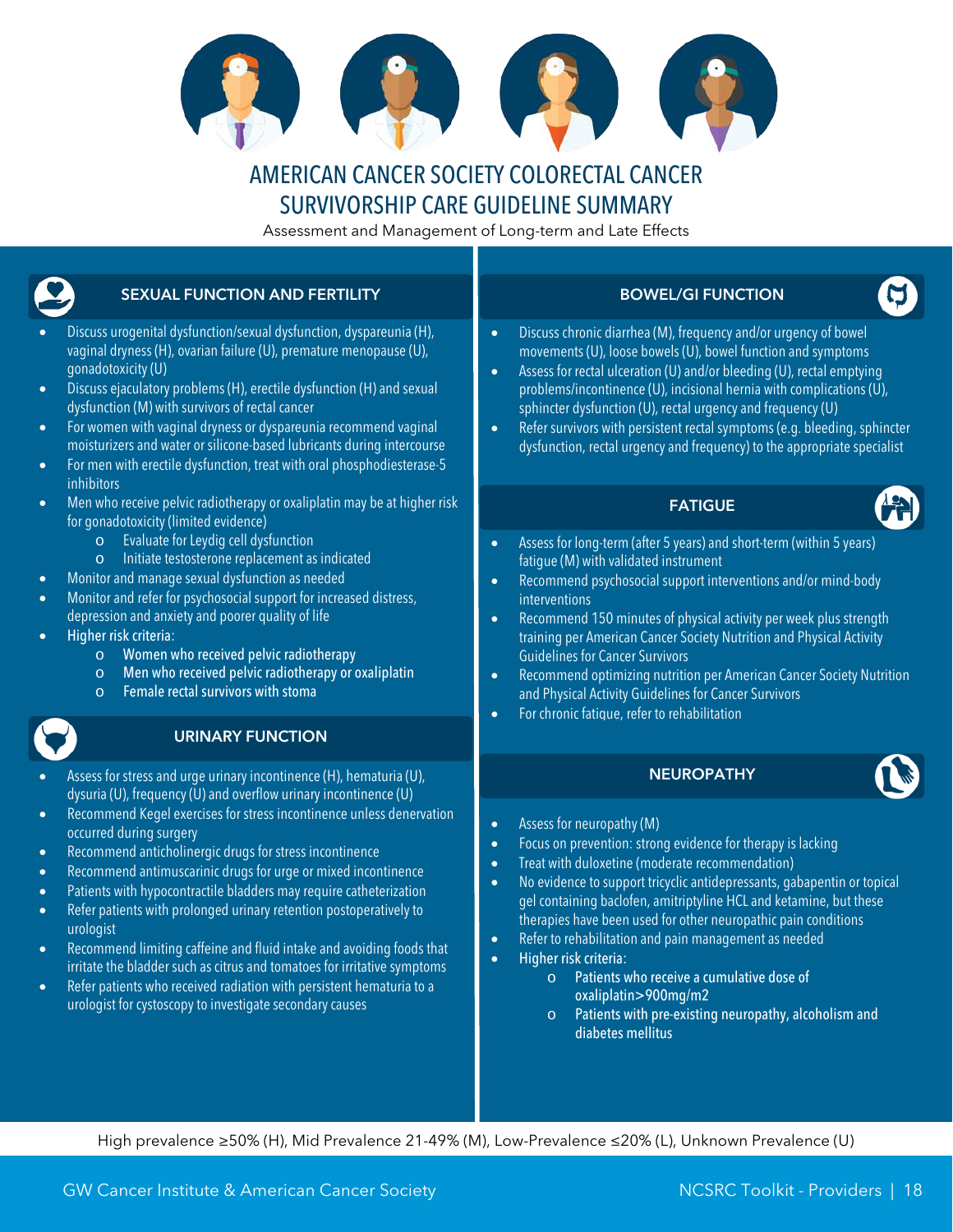# AMERICAN CANCER SOCIETY COLORECTAL CANCER SURVIVORSHIP CARE GUIDELINE SUMMARY (CONTINUED)

Assessment and Management of Long-term and Late Effects

|                                                  | <b>COGNITIVE FUNCTION</b>                                                                                                                                                                                                                                                                                                                                                                                                                                                                                       |                                                                                                                                                                                                                                                                                                       | <b>DENTAL/ORAL</b>                                                                                                                                                                                                                                                                                                                                                    |
|--------------------------------------------------|-----------------------------------------------------------------------------------------------------------------------------------------------------------------------------------------------------------------------------------------------------------------------------------------------------------------------------------------------------------------------------------------------------------------------------------------------------------------------------------------------------------------|-------------------------------------------------------------------------------------------------------------------------------------------------------------------------------------------------------------------------------------------------------------------------------------------------------|-----------------------------------------------------------------------------------------------------------------------------------------------------------------------------------------------------------------------------------------------------------------------------------------------------------------------------------------------------------------------|
| $\bullet$<br>$\bullet$<br>$\bullet$<br>$\bullet$ | Assess for problems with cognitive impairment<br>Assess for memory problems (M), decreased executive functioning skills<br>(U), slower processing time or reaction response (U), diminished<br>organizational skills (U), loss of language or math skills (U) and/or<br>difficulty with concentration or attention (U)<br>Screen for problems such as depression and anxiety that might worsen<br>cognition and refer for treatment<br>Refer patients with a positive screen for formal neurocognitive training | Monitor for mucositis (U), loss of taste (U) and dry mouth (U)<br>$\bullet$<br>Recommend saliva substitutes or medications to provide symptom relief<br>$\bullet$<br>Recommend attention to good oral hygiene (i.e. flossing, brushing with<br>$\bullet$<br>fluoride toothpaste, regular dental care) |                                                                                                                                                                                                                                                                                                                                                                       |
|                                                  | <b>PAIN</b>                                                                                                                                                                                                                                                                                                                                                                                                                                                                                                     |                                                                                                                                                                                                                                                                                                       | <b>OSTOMY/STOMA</b>                                                                                                                                                                                                                                                                                                                                                   |
| $\bullet$<br>$\bullet$                           | Assess for chronic proctitis (L) and incisional hernia with complications<br>Consider opioid analgesics, utilization of pain management services, if<br>available and incorporation of behavioral interventions/physical activity<br>and/or rehabilitation/physical therapy                                                                                                                                                                                                                                     | $\bullet$<br>$\bullet$<br>$\bullet$                                                                                                                                                                                                                                                                   | Assess for urinary retention (L) and urinary incontinence (L)<br>Monitor and manage sexual dysfunction as needed<br>Monitor and refer for psychosocial support for increased distress,<br>depression and anxiety and poorer quality of life                                                                                                                           |
|                                                  | DISTRESS, DEPRESSION AND ANXIETY                                                                                                                                                                                                                                                                                                                                                                                                                                                                                |                                                                                                                                                                                                                                                                                                       | <b>OTHER CONSIDERATIONS</b>                                                                                                                                                                                                                                                                                                                                           |
| $\bullet$<br>$\bullet$<br>$\bullet$<br>$\bullet$ | Screen for anxiety (L), depression (M) and distress (U) periodically (at<br>least annually)<br>Manage distress/depression using in-office counseling resources,<br>pharmacotherapy or prescribe exercise as appropriate<br>If office-based counseling and treatment are insufficient, refer survivors<br>experiencing distress/depression for further evaluation and/or treatment<br>by appropriate specialist<br>Higher risk criteria:<br>$\circ$ Those with stoma and those with sexual dysfunction           | $\bullet$<br>$\bullet$<br>$\bullet$<br>$\bullet$<br>$\bullet$<br>$\bullet$<br>$\bullet$<br>$\bullet$                                                                                                                                                                                                  | More psychosocial effects (U):<br>Fear of recurrence<br>Fear of pain<br>End-of-life concerns: Death and dying<br>Changes in sexual function and/or desire<br>Challenges with body image (secondary to surgery, hormonal therapy)<br>Challenges with self-image<br>Relationship and other social role difficulties<br>Return-to-work concerns and financial challenges |

High prevalence ≥50% (H), Mid Prevalence 21-49% (M), Low-Prevalence ≤20% (L), Unknown Prevalence (U)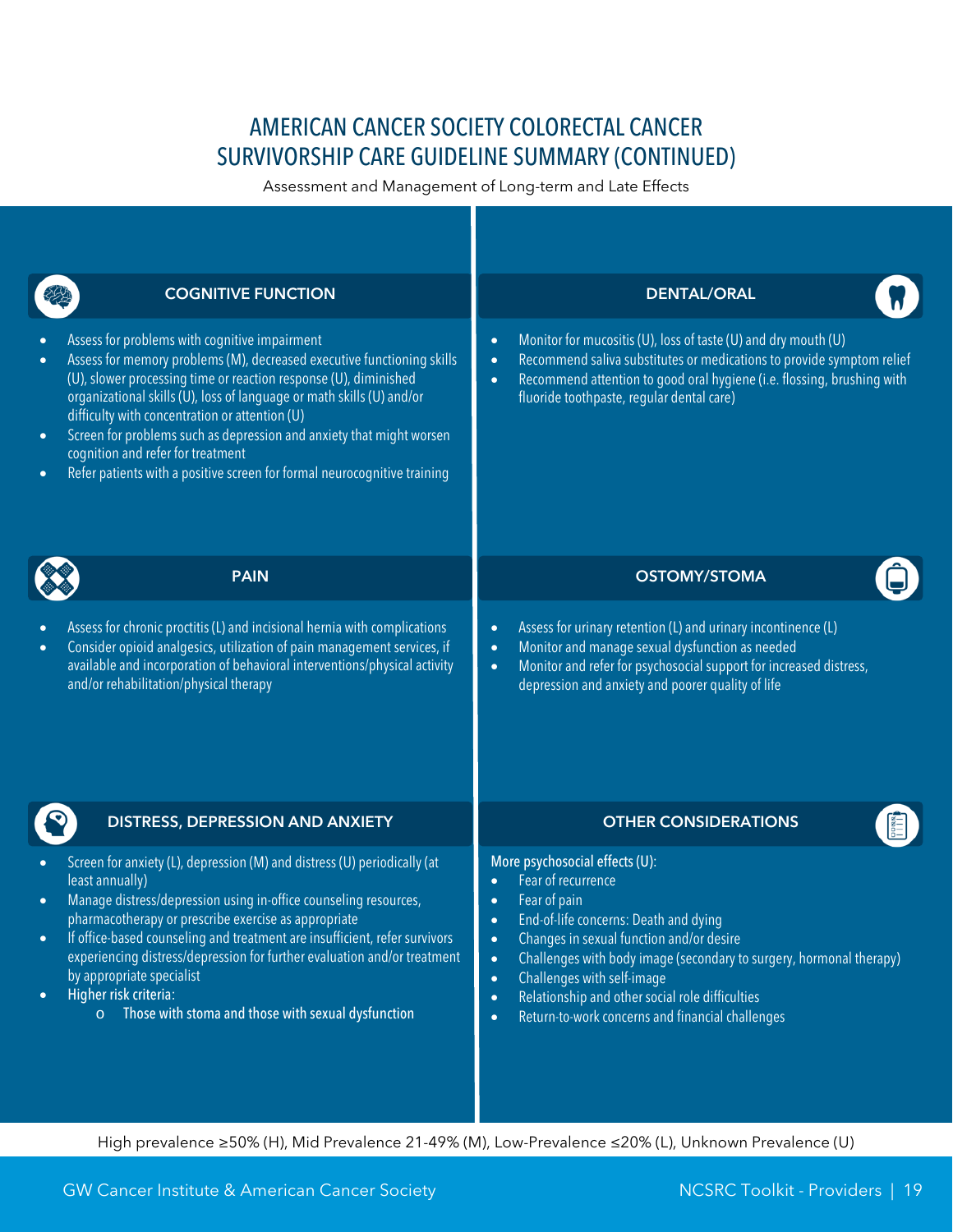# AMERICAN CANCER SOCIETY COLORECTAL CANCER SURVIVORSHIP CARE GUIDELINE SUMMARY (CONTINUED)



#### SURVEILLANCE AND SCREENING

#### 1-2 Years Post-Treatment

- H&P every 3-6 months
- CEA every 3-6 months if patient is a potential candidate for further intervention
- Chest/abdominal/pelvic CT every 12 months (stages I-II if at high risk for recurrence and stage III)
- Colonoscopy in year 1; if advanced adenoma, repeat in 1 year, if not, repeat in 3 years

#### 3-5 Years Post-Treatment

- H&P every 6 months
- CEA every 6 months if patient is a candidate for further intervention
- Chest/abdominal/pelvic CT every 12 months (stages I-II if at high risk for recurrence and stage III)
- Colonoscopy in year 4; if no advanced adenoma, repeat every 5 years

#### 5+ Years Post-Treatment

• Colonoscopy every 5 years starting 9 years after resection if no advanced adenoma

|                                                                       | <b>NOT RECOMMENDED</b>                                                                                                                                                                                                                         | <b>OPTIMAL TIMING UNKNOWN</b>                                                                                                                                                                                                                                                                                                                                                                                                   |
|-----------------------------------------------------------------------|------------------------------------------------------------------------------------------------------------------------------------------------------------------------------------------------------------------------------------------------|---------------------------------------------------------------------------------------------------------------------------------------------------------------------------------------------------------------------------------------------------------------------------------------------------------------------------------------------------------------------------------------------------------------------------------|
| $\bullet$ .<br>$\bullet$ .<br>$\bullet$ .<br>$\bullet$ .<br>$\bullet$ | <b>PET/CT Scan</b><br>Routine blood tests (e.g. CBC, liver function test)<br>After 5 years, routine CEA monitoring<br>After 5 years, routine CT scans<br>After 5 years, proctoscopy (rectal cancer only)<br>Routine use of PET/CT at any stage | Women with known or suspected HNPCC genetic mutation, strong<br>family history of HNPCC or FAP may be at increased risk for endometrial<br>cancer<br>Screen survivors for breast, cervical and prostate cancers as average risk<br>according to ACS screening and early detection quidelines<br>Higher risk criteria:<br>$\circ$ Women with known or suspected HNPCC genetic mutation,<br>strong family history of HNPCC or FAP |



#### HEALTH PROMOTION

- Assess information needs related to colorectal cancer and its treatment, side effects, other health concerns and available support services and provide or refer to appropriate resources to meet these needs
- Counsel survivors to achieve and maintain a healthy weight; weight management is considered a priority standard of care
	- Counsel survivors to engage in regular physical activity including:
		- o Aerobic exercise at least 150 minutes per week
		- Strength training exercise at least 2 days per week
- Counsel survivors to achieve a dietary pattern that is high in vegetables, fruits and whole grains, low in saturated fats and includes sufficient dietary fiber
- Assess for tobacco use and offer and/or refer survivors to cessation counseling and resources and counsel survivors to avoid tobacco products
- Counsel survivors to limit alcohol consumption to no more than 2 drinks per day for men and 1 drink per day for women
- Refer survivors with chronic bowel problems (U) or surgery that affects normal nutrient absorption to a registered dietitian



#### CARE COORDINATION

- Consult with cancer treatment team and request a treatment summary and survivorship care plan
- Coordinate care with other medical specialists to address effects

High prevalence ≥50% (H), Mid Prevalence 21-49% (M), Low-Prevalence ≤20% (L), Unknown Prevalence (U) View full-text guideline at<http://bit.ly/acscolorc>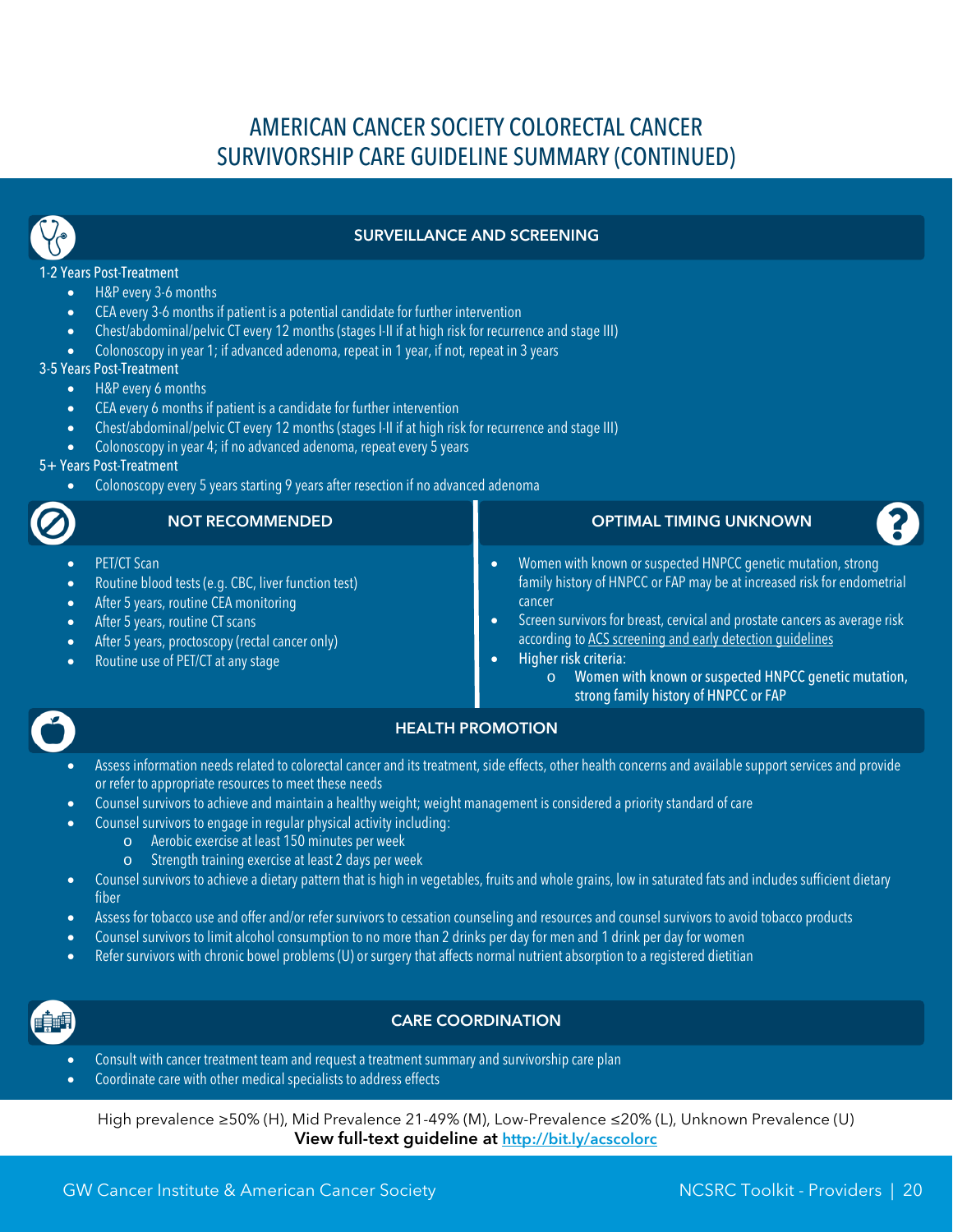### <span id="page-21-0"></span>COLORECTAL CANCER (CRC) SURVIVORSHIP CARE GUIDELINE CHECKLIST FOR **PROVIDERS**

Clinical follow-up care provided to CRC survivors should be individualized based on age, specific diagnosis and treatment protocol.

#### **Surveillance**

□ Surveillance colonoscopy according to a risk-based schedule.

|                                                                                          | <b>Year 1 &amp; 2</b>                                                                           | Years 3 to 5                                                                                    | 5+ Years                                                                       |
|------------------------------------------------------------------------------------------|-------------------------------------------------------------------------------------------------|-------------------------------------------------------------------------------------------------|--------------------------------------------------------------------------------|
| <b>History and Physical</b>                                                              | Every 3 to 6 months                                                                             | Every 6 months                                                                                  | Not Recommended                                                                |
| Carcinoembryonic<br><b>Antigen (CEA)</b><br><b>Testing</b>                               | Every 3 to 6 months if<br>patient is a potential<br>candidate for further<br>intervention       | Every 6 months if patient<br>is a potential candidate<br>for further intervention               | Not Recommended                                                                |
| Chest/Abdominal/<br><b>Pelvic CT</b>                                                     | Every 12 months in<br>Stages I-II if patient is at<br>high risk of recurrence,<br>and Stage III | Every 12 months in<br>Stages I-II if patient is at<br>high risk for recurrence<br>and Stage III | Not Recommended                                                                |
| Colonoscopy                                                                              | In year 1:<br>If advanced adenoma,<br>repeat in 1 year, if not<br>repeat in 3 years             | In year 4:<br>If no advanced adenoma,<br>repeat every 5 years                                   | Every 5 years<br>starting 9 years<br>after resection if no<br>advanced adenoma |
| <b>Proctoscopy (rectal</b><br>cancer survivors who<br>undergo low<br>anterior resection) | Not Recommended                                                                                 | Not Recommended                                                                                 | Not Recommended                                                                |

#### Screening for Second Primary Cancers

- $\Box$  Age- [and gender-appropriate screening for patients with an average risk,](http://onlinelibrary.wiley.com/doi/10.3322/caac.21174/full#tbl2) except for female CRC survivors with Lynch Syndrome.
- □ Female CRC survivors with Lynch Syndrome: annual endometrial sampling and transvaginal ultrasound.

#### Assessment and Management of Physical and Psychological Effects

- □ Ask if experiencing diarrhea, rectal bleeding, rectal incontinence or other bowel dysfunction and treat symptoms similar to the general population.
- □ Screen for urinary incontinence and retention and manage as you would a patient of average risk of urinary dysfunction.
- □ Ask if experiencing symptoms of mucositis, loss of taste or dry mouth and treat similar to population with average risk.
- $\Box$  Assess **fatigue** with a validated instrument, recommend physical activity similar to recommendations for general population, and refer to specialists for psychosocial support or rehabilitation as indicated.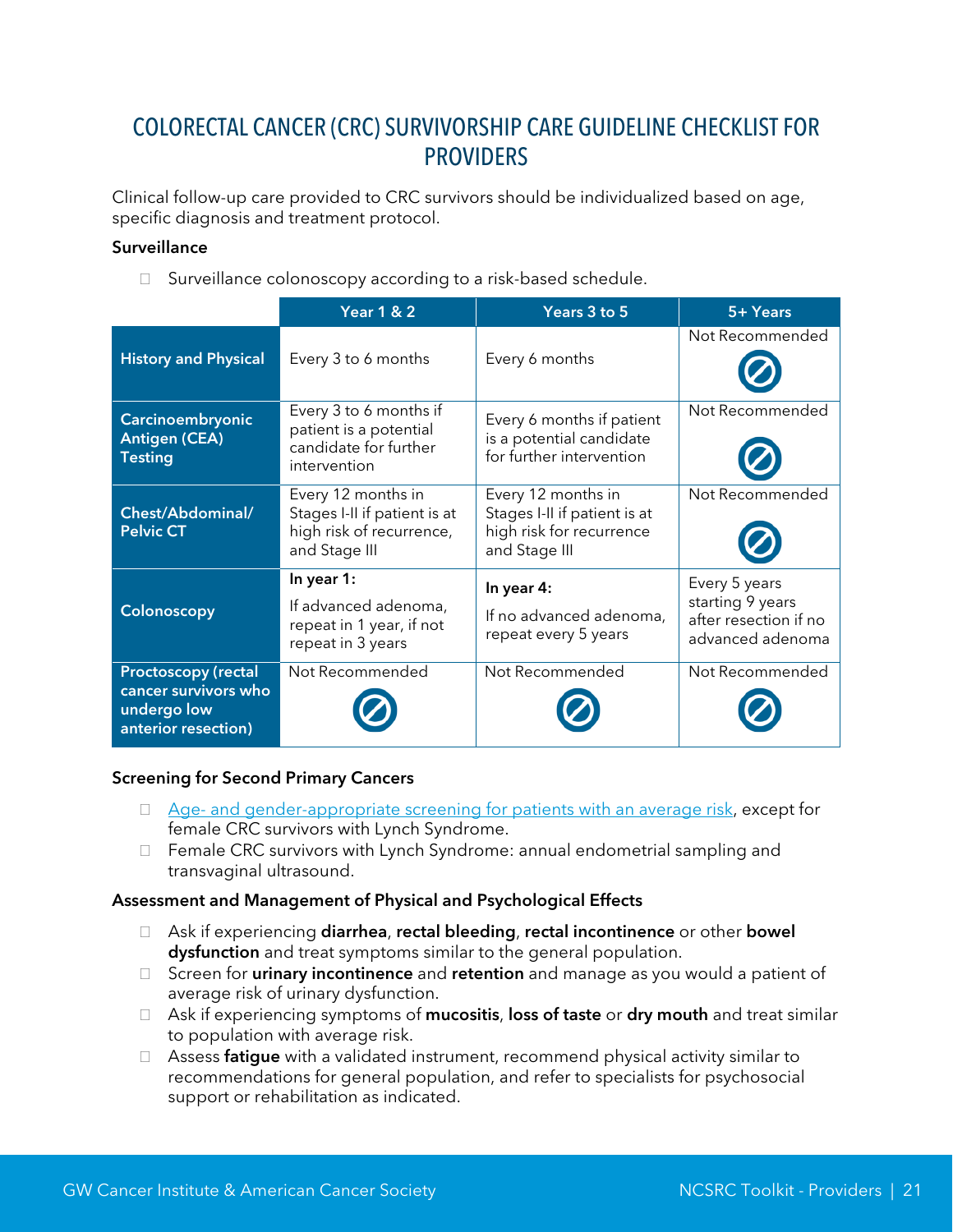- □ Screen for **cognitive problems**, and assess for depression and anxiety that may worsen cognition and refer for treatment.
- $\Box$  Screen for **psychosocial distress, depression** and **anxiety** using a validated screening tool; special attention should be paid to survivors with a stoma, and those who report sexual dysfunction. Monitor survivors with a stoma for sexual dysfunction, distress, depression, anxiety and QoL. Refer to specialists for support as indicated.
- $\Box$  Refer patients to appropriate mental health professionals or resources in the community as indicated. Follow-up to assess adherence and ensure need was met, identify potential barriers and seek alternative approaches as needed.
- $\Box$  Address sexual function. Refer survivors of childbearing age who experience infertility due to treatment for psychosocial support.
- $\Box$  Assess for **neuropathy** survivors who received oxaliplatin with Total Neuropathy Score or other validated tool and refer to rehabilitation and pain management specialists as indicated.
- $\Box$  Monitor patients who received pelvic irradiation for **chronic proctitis** and manage symptoms as indicated.
- □ Monitor survivors who are obese or who have had prior coronary artery disease and received 5-fluorouracil or capecitabine for cardiovascular disease.

| <b>Assessment Tools</b>                                                                                                                                                                                                                                                                                                                            |                                                                                                                                           |                                                                                                                                                                                                                           |                                                                                                                                                                                                                                                                                                                               |
|----------------------------------------------------------------------------------------------------------------------------------------------------------------------------------------------------------------------------------------------------------------------------------------------------------------------------------------------------|-------------------------------------------------------------------------------------------------------------------------------------------|---------------------------------------------------------------------------------------------------------------------------------------------------------------------------------------------------------------------------|-------------------------------------------------------------------------------------------------------------------------------------------------------------------------------------------------------------------------------------------------------------------------------------------------------------------------------|
| <b>Fatigue</b>                                                                                                                                                                                                                                                                                                                                     | <b>Cognitive Problems</b>                                                                                                                 | <b>Mental Health</b>                                                                                                                                                                                                      | <b>Neuropathy</b>                                                                                                                                                                                                                                                                                                             |
| 1.M.D. Anderson<br><b>Symptom Inventory</b><br>(MDASI)<br>2. Brief Fatigue<br><b>Inventory</b><br>3. Functional<br><b>Assessment of Cancer</b><br><b>Therapy-General</b><br>$(FACT-G-7)$<br>4. Fatigue Symptom<br><b>Inventory (FSI)</b><br>5. Multidimensional<br><b>Fatique Symptom</b><br><b>Inventory-Short Form</b><br>(MFSI-SF)<br>6. FACT-C | 1. Mini Mental State<br>Exam (MMSE)<br>2. Functional<br><b>Assessment of</b><br><b>Cancer Therapy-</b><br>Cognitive (FACT-<br><u>Coa)</u> | 1. Distress<br>Thermometer<br>2. Survivor Unmet<br><b>Needs Survey</b><br>(SUNS)<br>3. Hospital Anxiety<br>and Depression<br>Scale (HADS)<br>4. Center for<br>Epidemiologic<br><b>Studies Depression</b><br>Scale (CES-D) | <b>1. National Cancer</b><br>Institute-Common<br><u>Terminology Criteria</u><br>for Adverse Events<br>(NCI-CTCAE)<br>2. Functional Assessment<br>of Cancer<br>Therapy/Gynecologic<br><b>Oncology Group</b><br>Oxaliplatin-Specific<br>Neurotoxicity<br>questionnaire<br>(FACT/GOG-Ntx)<br>3. Total Neuropathy<br>Score (TNSc) |

#### Health Promotion

 $\Box$  Provide routine general medical care and health promotion recommendations, and continue to treat patients' chronic conditions, recognizing cancer treatments worsen severity of many underlying chronic conditions.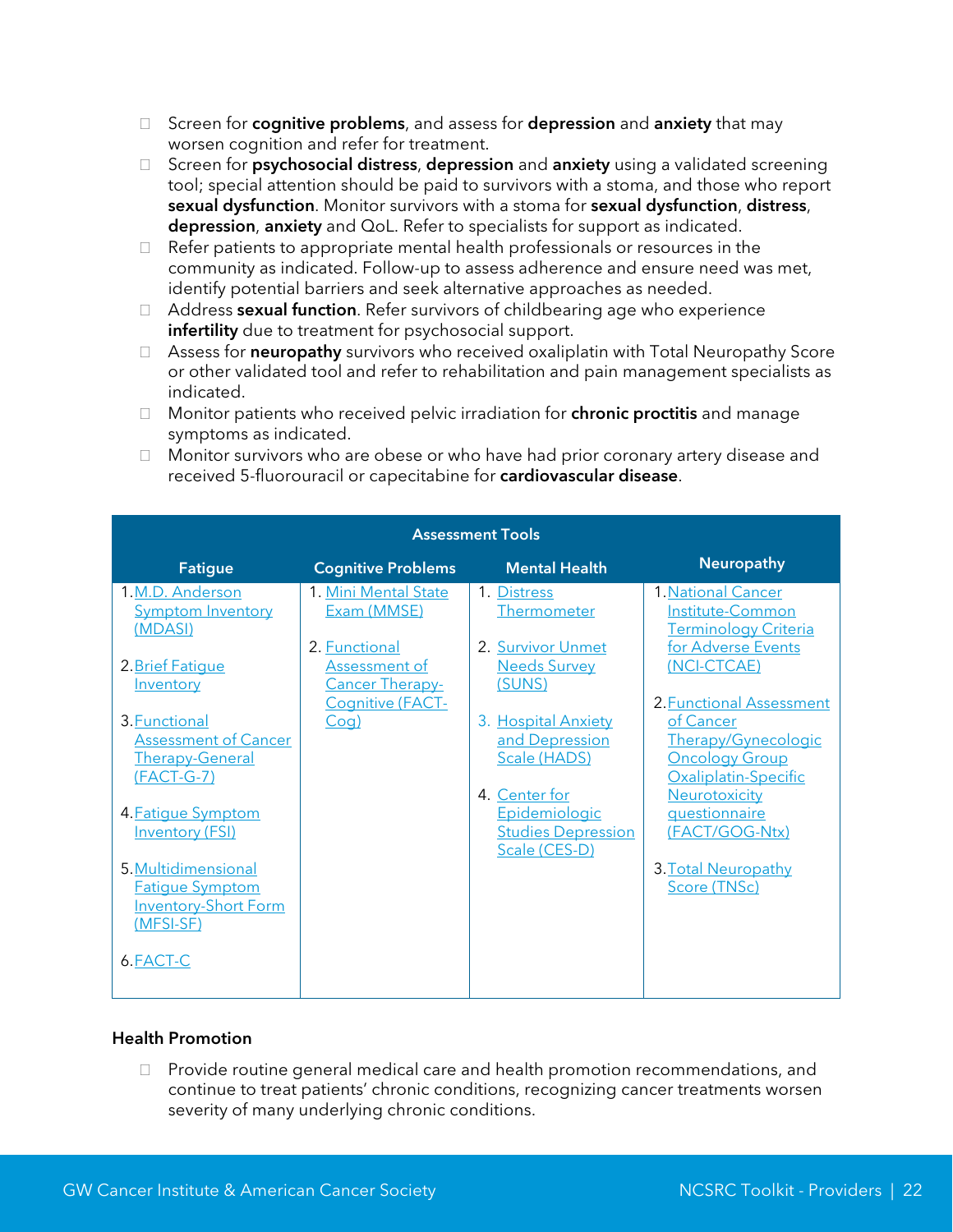#### Care Coordination and Practice Implications

- $\Box$  Initiate and maintain direct communication with all specialists involved in patient's oncology care and symptom management.
- Request treatment summary and follow-up care plan to guide coordination of followup care post-treatment.

View the American Cancer Society Colorectal Cancer Survivorship Care Guideline at: <http://bit.ly/acscolorc>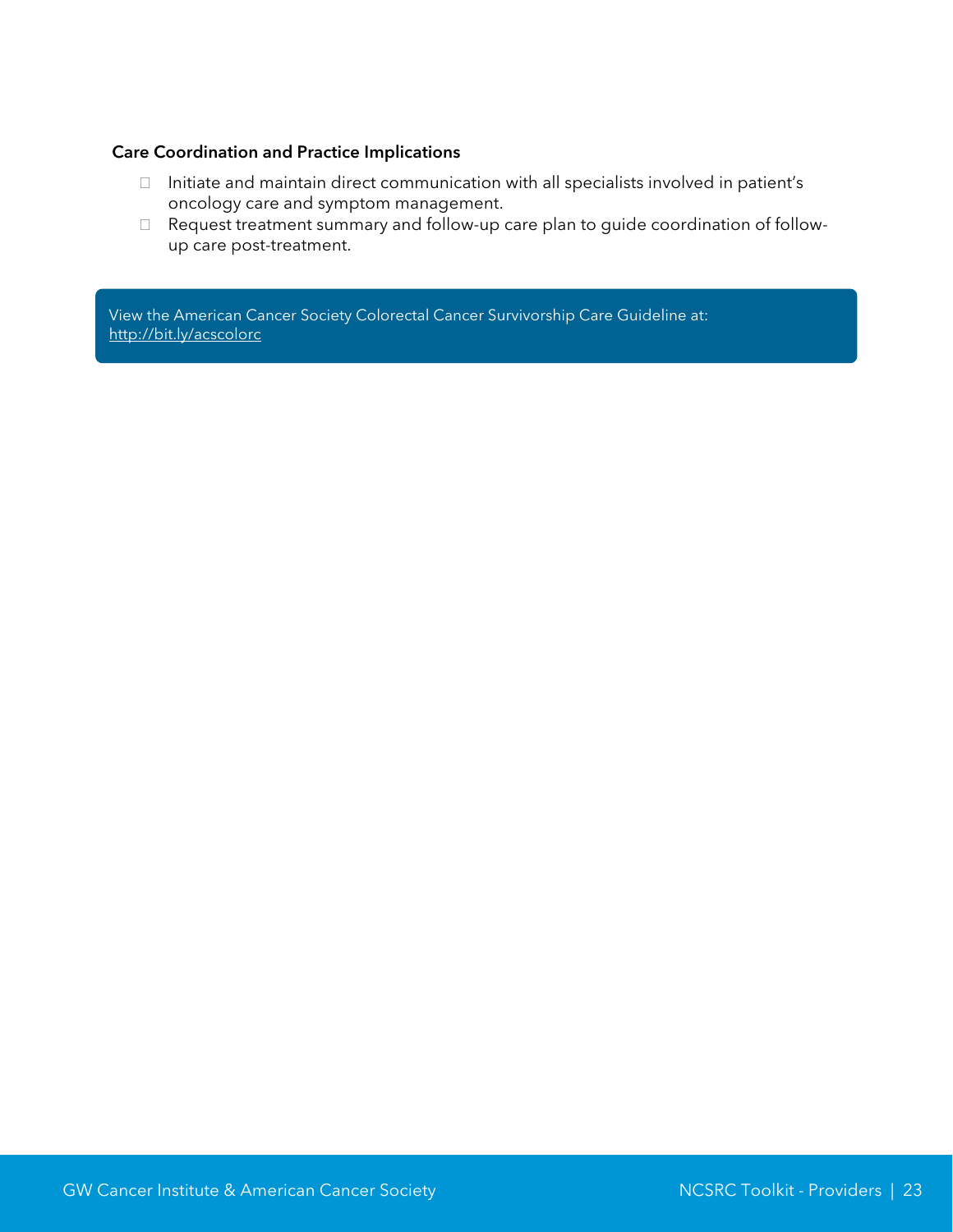| HEAD AND NECK CANCER SURVIVORSHIP CARE: LONG-TERM AND LATE EFFECTS SUMMARY |                                                       |                              |
|----------------------------------------------------------------------------|-------------------------------------------------------|------------------------------|
| Long-term Effects                                                          |                                                       | <b>Late Effects</b>          |
| Start during treatment and persist                                         |                                                       | Start after treatment ends   |
| <b>Surgery Effects (Neck Dissection, Laryngectomy)</b>                     |                                                       |                              |
| <b>Shoulder function</b>                                                   | • Spinal nerve abnormalities                          |                              |
| • Shoulder mobility, pain                                                  | • Lymphedema                                          |                              |
| Oral health complications                                                  | • Neuropathy                                          |                              |
| • Xerostomia                                                               | • Cervical radiculopathy                              |                              |
| • Dysphagia                                                                |                                                       |                              |
| • Oral infections                                                          |                                                       |                              |
| <b>Musculoskeletal effects</b>                                             |                                                       |                              |
| • Trismus                                                                  |                                                       |                              |
| • Impaired neck motion, pain                                               |                                                       |                              |
| • Stricture                                                                |                                                       |                              |
| Radiation Therapy Effects (IMRT, Mediastinal RT)                           |                                                       |                              |
| Oropharyngeal                                                              | <b>Vision</b>                                         | Musculoskeletal              |
| • Xerostomia                                                               | • Premature cataracts                                 | • Osteonecrosis              |
| · Dysphagia                                                                | Cardiovascular                                        | Lymphovascular               |
| Neuromuscular                                                              | • Carotid obstruction                                 | • Lymphedema                 |
| • Cervical dystonia                                                        | · Baroreceptor failure                                | • Carotid stenosis           |
| • Trismus                                                                  | Oropharyngeal                                         | <b>Sensory complications</b> |
| Musculoskeletal                                                            | • Xerostomia                                          | • Hearing loss               |
| • Shoulder dysfunction                                                     | · Dysphagia                                           | • Ocular issues              |
| Integumentary                                                              | • Dysarthria                                          | • Altered or loss of taste   |
| • Radiation dermatitis                                                     | Pulmonary                                             |                              |
| Lymphovascular                                                             | · Pulmonary fibrosis                                  |                              |
| • Lymphedema                                                               | Neuromuscular                                         |                              |
| Oral health complications                                                  | • Cervical dystonia                                   |                              |
| • Xerostomia                                                               | • Trismus                                             |                              |
| • Oral infections                                                          | • Brachial plexopathy                                 |                              |
|                                                                            | • Cervical radiculopathy                              |                              |
| <b>Chemotherapy Effects</b>                                                |                                                       |                              |
| Neuromuscular                                                              | Neuromuscular                                         |                              |
| • Sensor/motor neuropathy                                                  | • Cardiac abnormality, cardiomyopathy                 |                              |
| • Sensory ataxia                                                           | Other effects                                         |                              |
| · Gait dysfunction                                                         | · Osteoporosis, fractures                             |                              |
| • Vertigo                                                                  | • Metabolic syndrome                                  |                              |
| Other effects                                                              | · Cardiovascular disease-possible increased risk of   |                              |
| • Hot flashes/sweats                                                       | myocardial infarction                                 |                              |
| • Weight gain, abdominal obesity                                           | • Diabetes; decreased sensitivity to insulin and oral |                              |
| • Fatigue/decreased activity                                               | glycemic agents                                       |                              |
| $\bullet$ Anemia                                                           | · Increased cholesterol                               |                              |
| • Body hair loss                                                           | • Increased fat mass and decreased lean muscle        |                              |
| • Dry eyes                                                                 | mass/muscle wasting                                   |                              |
|                                                                            | • Venous thromboembolism                              |                              |
|                                                                            | • Vertigo                                             |                              |
|                                                                            | • Cognitive dysfunction                               |                              |

## <span id="page-24-0"></span>HEAD AND NECK CANCER SURVIVORSHIP CARE: LONG-TERM AND LATE EFFECTS SUMMARY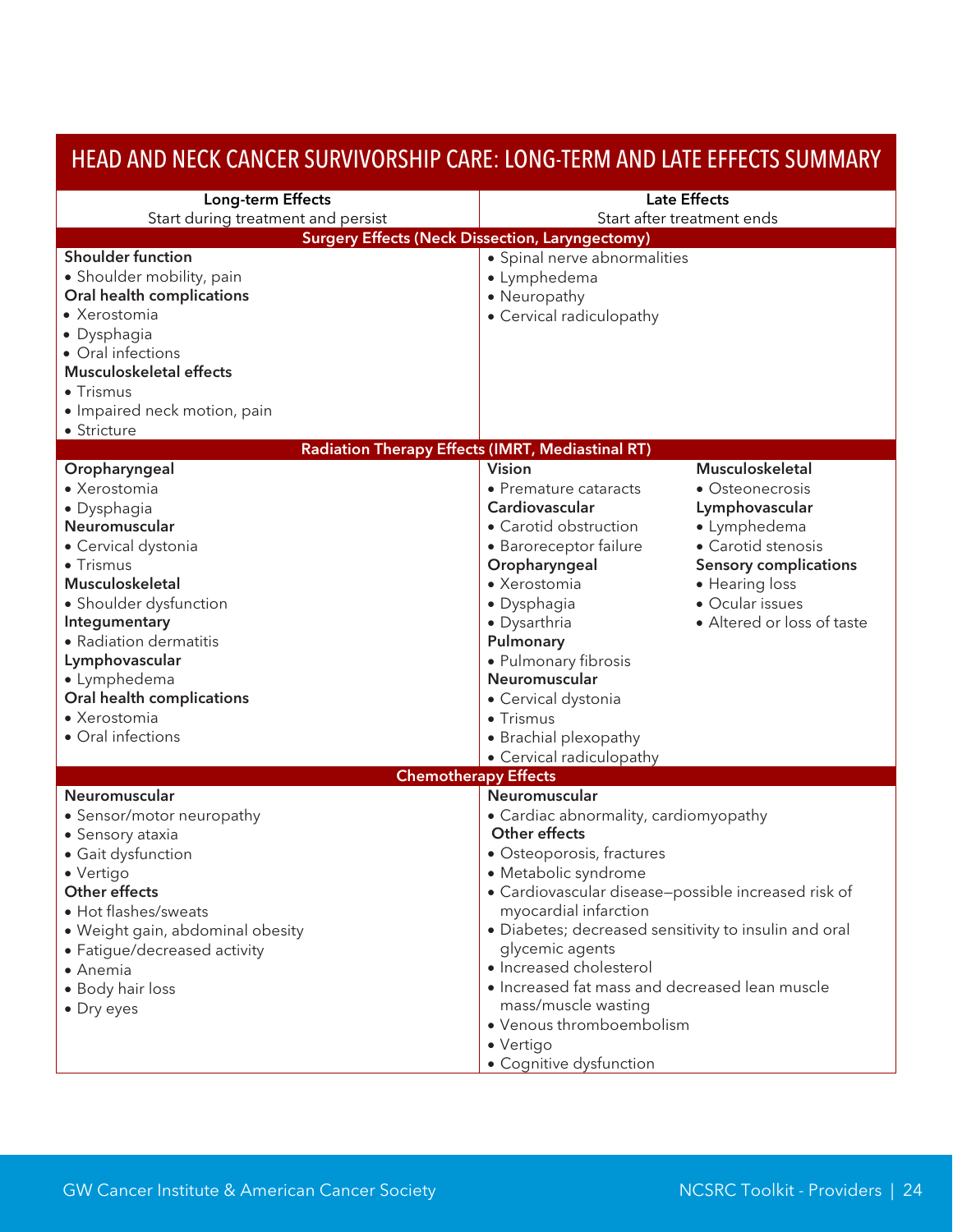#### General Psychological Long-term and Late Effects

- Depression
- Distress—multifactorial unpleasant experience of psychological, social, and/or spiritual nature
- Worry, anxiety
- Fear of recurrence
- Pain-related concerns
- End-of-life concerns: Death and dying
- Changes in sexual function and/or desire
- Challenges with body image (secondary to surgery, laryngectomy, radiation)
- Challenges with self-image
- Relationship and other social role difficulties
- Return-to-work concerns and financial challenges

More Information

View the American Cancer Society Head and Neck Cancer Survivorship Care Guideline at: [bit.ly/acsheadneck](http://bit.ly/acsheadneck)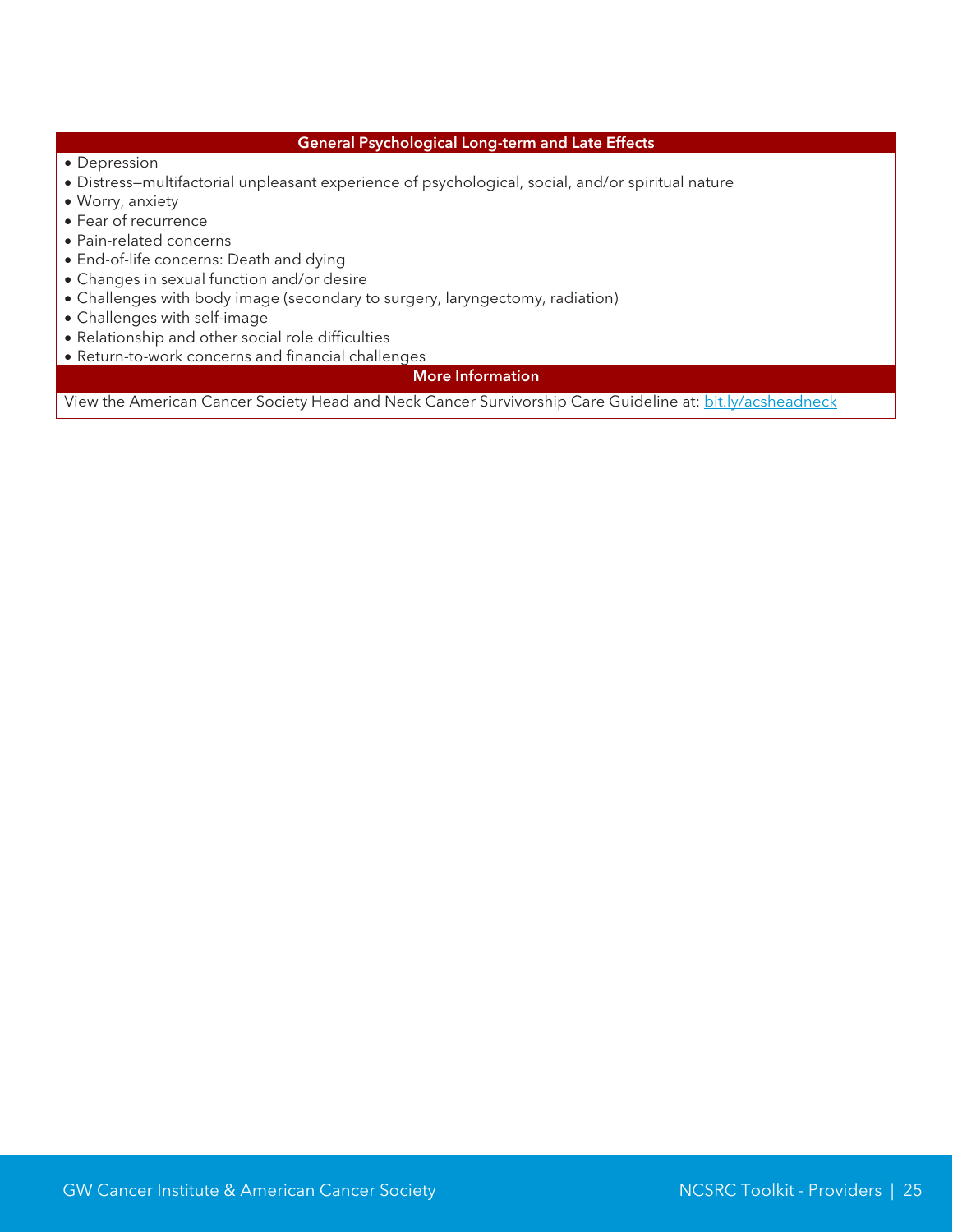

### AMERICAN CANCER SOCIETY HEAD AND NECK CANCER SURVIVORSHIP CARE GUIDELINE SUMMARY

Assessment and Management of Long-term and Late Effects

### <span id="page-26-0"></span>MUSCULOSKELETAL AND NEUROMUSCULAR

- Assess for spinal accessory nerve palsy (U) and refer to rehabilitation specialist to improve range of motion and ability to perform daily tasks, with more complex clinical situations referred to a Physical Medicine and Rehabilitation physician for expert assessment
- Assess for cervical dystonia (U) and refer for comprehensive neuromusculoskeletal management if cervical dystonia or neuropathy (U) found
- Prescribe nerve stabilizing agents such as preagablin, gabapentin and duloxetine or refer to a specialist for botulinum toxin type A injections into the affected muscles for pain management and spasm control as indicated
- Assess for shoulder pain and dysfunction (H) after neck dissection
- Conduct baseline assessment of shoulder function post-treatment and continue to assess for emerging pain or functional impairment, referring to rehabilitation specialist for improvement to pain, disability and range of motion
- Refer to rehabilitation specialists and dental professionals to prevent and treat trismus (M) and prescribe nerve-stabilizing agents to combat pain and spasms as indicated



#### SWALLOWING

- Assess for complaints of dysphagia (U), postrandial cough, unexplained weight loss and/or pneumonia and refer to an experienced rehabilitation specialist for instrumental evaluation of swallowing function to assess and manage dysphagia and possible aspiration (U)
- Refer to appropriate clinician as needed to address psychosocial barriers to swallowing recovery
- Refer to speech-language pathologist for videofluoroscopy as the firstline test for suspected stricture (L-M) due to high degree of coexisting physiologic dysphagia
- Refer to gastroenterologist or head and neck surgeon for esophageal dilation in cases of stricture

#### HEARING LOSS, VERTIGO VESTIBULAR NEUROPATHY **THAT IN THE SERVICE SERVICE SERVICE SERVICE SERVICE SERVICE SERVICE SERVICE SERVICE SERVICE**

- Assess for loss of hearing (U), vertigo (U) or vestibular neuropathy (U) and refer to appropriate specialists
- Evaluate survivors with history of ototoxic drug exposure for chronic, potentially progressive sensorineural hearing loss

#### **REFLUX**

- 
- Monitor for developing or worsening gastroesophageal reflux disease
- Counsel on increased risk of esophageal cancer and associated symptoms
- Recommend proton pump inhibitors or antacids, sleeping with a wedge pillow or 3-inch blocks under head of bed, not eating or drinking three hours before bed, tobacco cessation and alcohol avoidance
- Refer to gastroenterologist if symptoms are not relieved by these treatments

#### LYMPHEDEMA



- Assess for lymphedema (H) using NCI's Common Terminology Criteria for Adverse Events v. 4.03 or refer for endoscopic evaluation of mucosal edema of the oropharynx and larynx, tape measurements, sonography or external photographs
- Refer to a rehabilitation specialist for treatment consisting of manual lymphatic drainage and, if tolerated, compressive bandaging

#### **FATIGUE**



- Assess for fatigue (U) and treat any causative factors (e.g., anemia, thyroid or cardiac dysfunction)
- Offer treatment or referral for factors that may impact fatigue (e.g., mood disorders, sleep disturbance, pain)
- Counsel survivors to engage in regular physical activity and refer for cognitive behavioral therapy as appropriate

#### TASTE



- Assess for altered or loss of taste (U)
- Refer to a registered dietitian for dietary counseling and assistance in additional seasoning of food, avoiding unpleasant food and expanding dietary options



- Assess for hypothyroidism (L-H)
- Evaluate thyroid function by measuring thyroid stimulating hormone levels every 6-12 months

High prevalence ≥50% (H), Mid Prevalence 21-49% (M), Low-Prevalence ≤20% (L), Unknown Prevalence (U)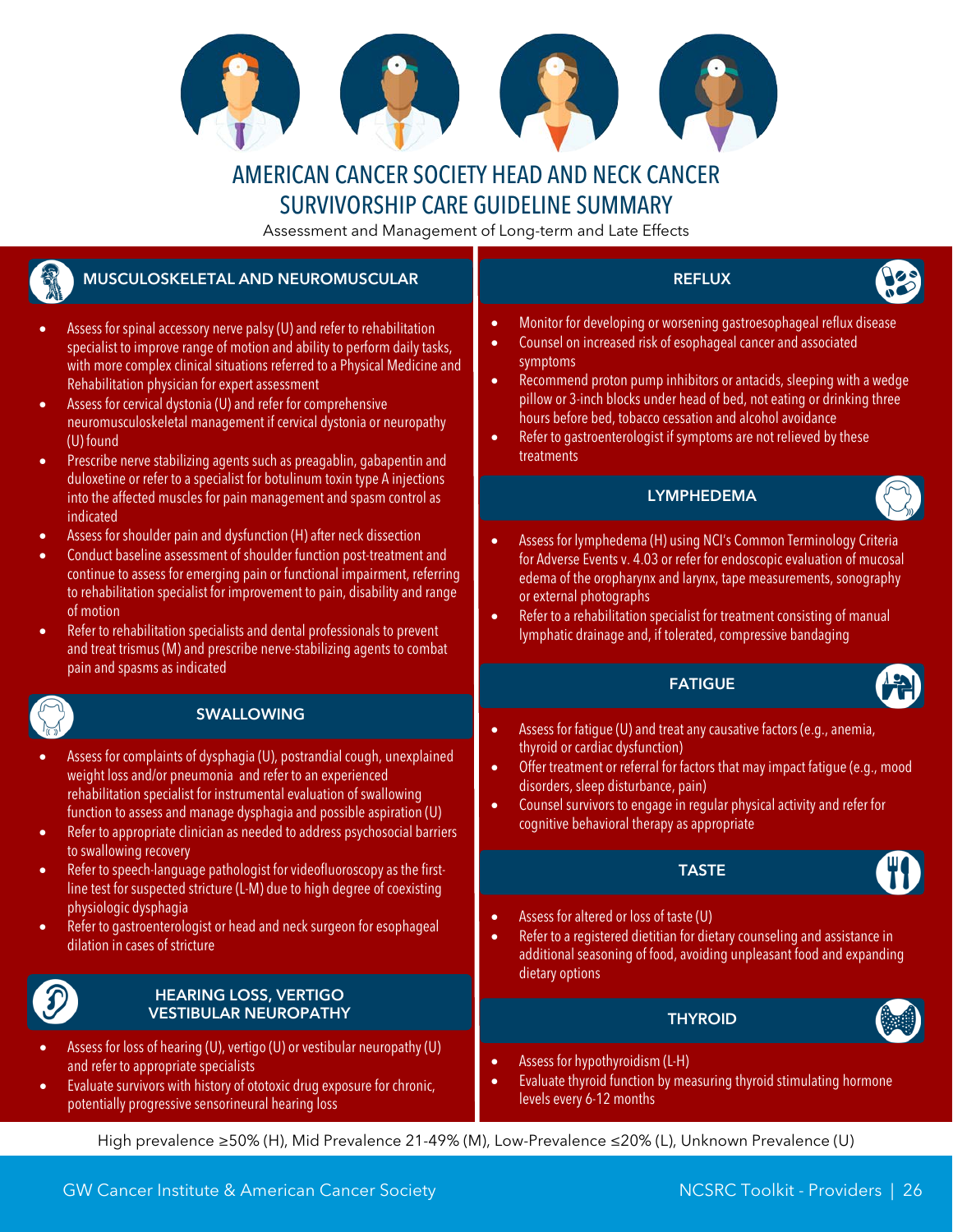# AMERICAN CANCER SOCIETY HEAD AND NECK CANCER SURVIVORSHIP CARE GUIDELINE SUMMARY (CONTINUED)

Assessment and Management of Long-term and Late Effects

| <b>SLEEP DISTURBANCE/APNEA</b><br>تھا                                                                                                                                                                                                                                                                                                                                                                                                                                                                                                                                                                                    | <b>DENTAL/ORAL</b>                                                                                                                                                                                                                                                                                                                                                                                                                                                                                                                                                                                                                                                                                                                                                                                                    |  |
|--------------------------------------------------------------------------------------------------------------------------------------------------------------------------------------------------------------------------------------------------------------------------------------------------------------------------------------------------------------------------------------------------------------------------------------------------------------------------------------------------------------------------------------------------------------------------------------------------------------------------|-----------------------------------------------------------------------------------------------------------------------------------------------------------------------------------------------------------------------------------------------------------------------------------------------------------------------------------------------------------------------------------------------------------------------------------------------------------------------------------------------------------------------------------------------------------------------------------------------------------------------------------------------------------------------------------------------------------------------------------------------------------------------------------------------------------------------|--|
| Screen for sleep disturbance (U) by asking survivors and partners about<br>snoring and symptoms of sleep apnea (U)<br>Refer to sleep specialist for a sleep study if sleep apnea is suspected<br>$\bullet$<br>Manage sleep disturbance similar to patients in the general population<br>$\bullet$<br>Recommend nasal decongestants, nasal strips, cool mist humidifiers<br>$\bullet$<br>and sleeping in a propped-up position to reduce snoring and mouth-<br>breathing<br>Refer to dental professional to test fit of dentures, counsel to remove<br>$\bullet$<br>dentures at night to avoid irritation                 | Counsel close follow-up with dental professional and reiterate that<br>$\bullet$<br>proper preventive care can help reduce caries (U) and gingival disease<br>Counsel to avoid tobacco, alcohol (including mouthwash containing<br>$\bullet$<br>alcohol), spicy or abrasive foods, extreme temperature liquids, sugar-<br>containing chewing gum or sugary soft drinks and acidic or citric liquids<br>Refer to dental professional specializing in the care of oncology patients<br>$\bullet$<br>Assess for periodontitis (U) and refer to a dentist or periodontist for<br>$\bullet$<br>thorough evaluation<br>Counsel regular examination of the gingival attachment as normal part<br>$\bullet$<br>of ongoing dental care<br>Assess for xerostomia (U) and counsel use of alcohol-free mouth rinses,<br>$\bullet$ |  |
| <b>SPEECH/VOICE</b>                                                                                                                                                                                                                                                                                                                                                                                                                                                                                                                                                                                                      | consuming a low-sucrose diet and avoiding caffeine, spicy and highly<br>acidic foods and tobacco                                                                                                                                                                                                                                                                                                                                                                                                                                                                                                                                                                                                                                                                                                                      |  |
| Assess for speech disturbance (U)<br>Refer to experienced speech-language pathologist specialist if<br>$\bullet$<br>communication disorder exists<br>Radiation-associated lower cranial neuropathies (L) may cause delayed<br>$\bullet$<br>speech or voice deterioration in long-term survivors                                                                                                                                                                                                                                                                                                                          | Avoid dehydration by drinking fluoridated tap water but explain that<br>$\bullet$<br>consumption of water will not eliminate xerostomia<br>Monitor for swelling of jaw and/or jaw pain indicating possible<br>$\bullet$<br>osteonecrosis (U)<br>Administer conservative treatment protocols such as broad-spectrum<br>$\bullet$<br>antibiotics and daily saline or aqueous chlorhexidine gluconate<br>irrigations for early stage lesions<br>Refer to head and neck surgeon for consideration of hyperbaric oxygen<br>$\bullet$                                                                                                                                                                                                                                                                                       |  |
| <b>BODY AND SELF-IMAGE</b>                                                                                                                                                                                                                                                                                                                                                                                                                                                                                                                                                                                               | therapy for early and intermediate lesions, for debridement of necrotic<br>bone while undergoing conservative management or for external                                                                                                                                                                                                                                                                                                                                                                                                                                                                                                                                                                                                                                                                              |  |
| Assess for body (H) and self-image concerns<br>Refer for psychosocial care as indicated                                                                                                                                                                                                                                                                                                                                                                                                                                                                                                                                  | mandible bony exposure through the skin<br>Assess for oral infections/candidiasis (L) and refer to qualified dental<br>$\bullet$<br>professional for treatment and management of complex oral conditions<br>and infections<br>Consider systemic fluconazole and/or localized therapy of clotrimazole<br>$\bullet$                                                                                                                                                                                                                                                                                                                                                                                                                                                                                                     |  |
| DISTRESS, DEPRESSION AND ANXIETY                                                                                                                                                                                                                                                                                                                                                                                                                                                                                                                                                                                         | troches to treat oral fungal infections<br>Higher risk criteria:<br>$\bullet$<br>Poor dental care<br>$\circ$                                                                                                                                                                                                                                                                                                                                                                                                                                                                                                                                                                                                                                                                                                          |  |
| Assess for distress (H), depression (L-H) and/or anxiety (L) periodically (3<br>$\bullet$<br>months post treatment and at least annually) using a validated<br>screening tool<br>Offer in-office counseling and/or pharmacotherapy and/or refer to<br>appropriate psycho-oncology and mental health resources as clinically<br>indicated if signs of distress, depression or anxiety are present<br>Refer to mental health specialists for specific quality of life concerns,<br>$\bullet$<br>such as social workers for issues like financial and employment<br>challenges or addiction specialists for substance abuse | Comorbid states (e.g., autoimmune diseases, poor<br>$\circ$<br>nutritional status, diabetes, alcohol abuse, tobacco use and<br>poor general health status)<br>Those treated with radiation or chemotherapy and<br>$\circ$<br>experiencing long-term xerostomia as a result, or loss of<br>gingival attachment<br>Xerostomia-inducing medications (e.g., anticholinergics,<br>$\circ$<br>antihypertensives, antihistamines, neurology and nervous<br>system drugs and decongestants)<br>Those who experience surgical ablation of the salivary<br>$\circ$<br>glands or associated ducts<br>Radiation therapy to oral cavity and salivary glands<br>$\circ$<br>increases risk of osteonecrosis                                                                                                                          |  |

High prevalence ≥50% (H), Mid Prevalence 21-49% (M), Low-Prevalence ≤20% (L), Unknown Prevalence (U)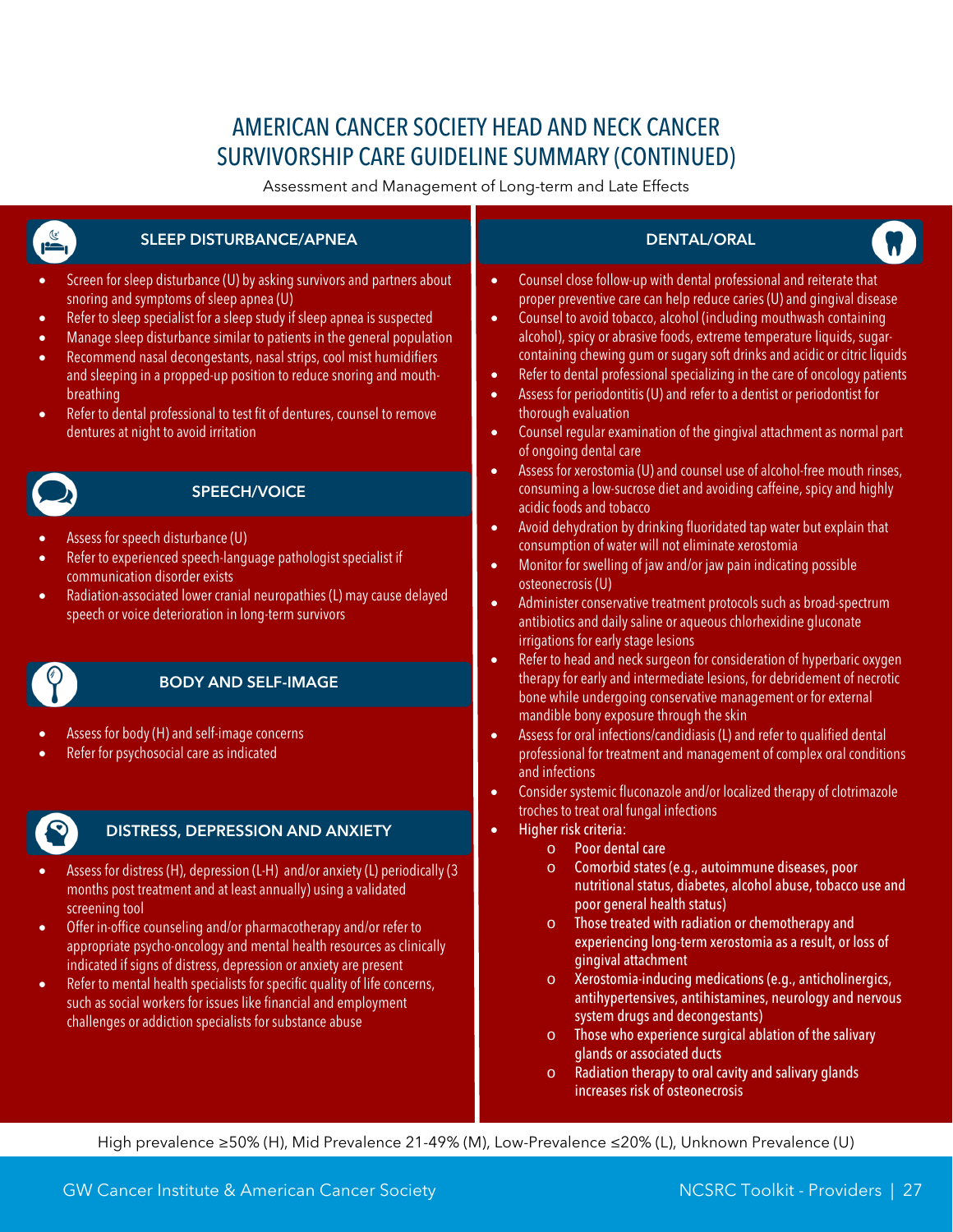# AMERICAN CANCER SOCIETY HEAD AND NECK CANCER SURVIVORSHIP CARE GUIDELINE SUMMARY (CONTINUED)



#### SURVEILLANCE AND SCREENING

- Individualize clinical follow-up care based on age, specific diagnosis and treatment
	- Conduct detailed cancer-related history and physical exam according to schedule based on risk:
		- o Every 1-3 months for the first year after primary treatment
		- o Every 2-6 months for the second year
		- o Every 4-8 months for years 3-5
		- o Annually after 5 years
- Confirm continued follow-up with otolaryngologist or HNC specialist for HN-focused exam
- Educate about signs and symptoms of local recurrence and refer to HNC specialist if signs and symptoms of local recurrence present
- Screen for lung cancer according to ASCO or NCCN recommendations for annual lung cancer screening with LDCT for high-risk patients based on smoking history
- Screen for other head and neck and esophageal cancer as would for patients of increased risk
- Screen for other cancers as in general population according t[o American Cancer Society screening and early detection guidelines](http://www.cancer.org/healthy/findcancerearly/cancerscreeningguidelines/american-cancer-society-guidelines-for-the-early-detection-of-cancer)

#### **HEALTH PROMOTION**

- Assess information needs related to HNC and its treatment, side effects, other health concerns and available support services and provide or refer to appropriate resources
- Counsel survivors to achieve and maintain a healthy weight; weight management is considered a priority standard of care
- Counsel survivors on nutrition strategies to maintain a healthy weight for those at risk of cachexia
- If overweight or obese, counsel to limit consumption of high-calorie foods and beverages
- Counsel survivors to engage in regular physical activity including:
	- o Aerobic exercise at least 150 minutes per week
	- Strength training exercise at least 2 days per week
- Counsel survivors to achieve a dietary pattern that is high in vegetables, fruits and whole grains, low in saturated fats and sufficient in dietary fiber
- Assess for nutrition-related challenges and refer to a registered dietitian or specialist
- Assess for tobacco use and offer and/or refer survivors to cessation counseling and resources and counsel survivors to avoid tobacco products
- Counsel survivors to avoid alcohol consumption
- Counsel survivors to maintain regular dental care including frequent visits to dental professionals, early interventions for dental complications and meticulous oral hygiene



#### CARE COORDINATION

- Consult with cancer treatment team and request a treatment summary and survivorship care plan
- Maintain communication with cancer treatment team throughout diagnosis, treatment and post-treatment care to ensure care is evidence-based and well-coordinated
- Refer to dentist to provide diagnosis and treatment of dental caries, periodontal disease and other intraoral conditions including mucositis and oral infections, and communicate with dentist on follow-up recommendations and patient education
- Coordinate care with other medical specialists to address comorbidities, symptoms and effects
- Encourage inclusion of caregivers, spouses or partners in usual HNC survivorship care and support

High prevalence ≥50% (H), Mid Prevalence 21-49% (M), Low-Prevalence ≤20% (L), Unknown Prevalence (U)

#### View full-text guideline at [bit.ly/acsheadneck](http://bit.ly/acsheadneck)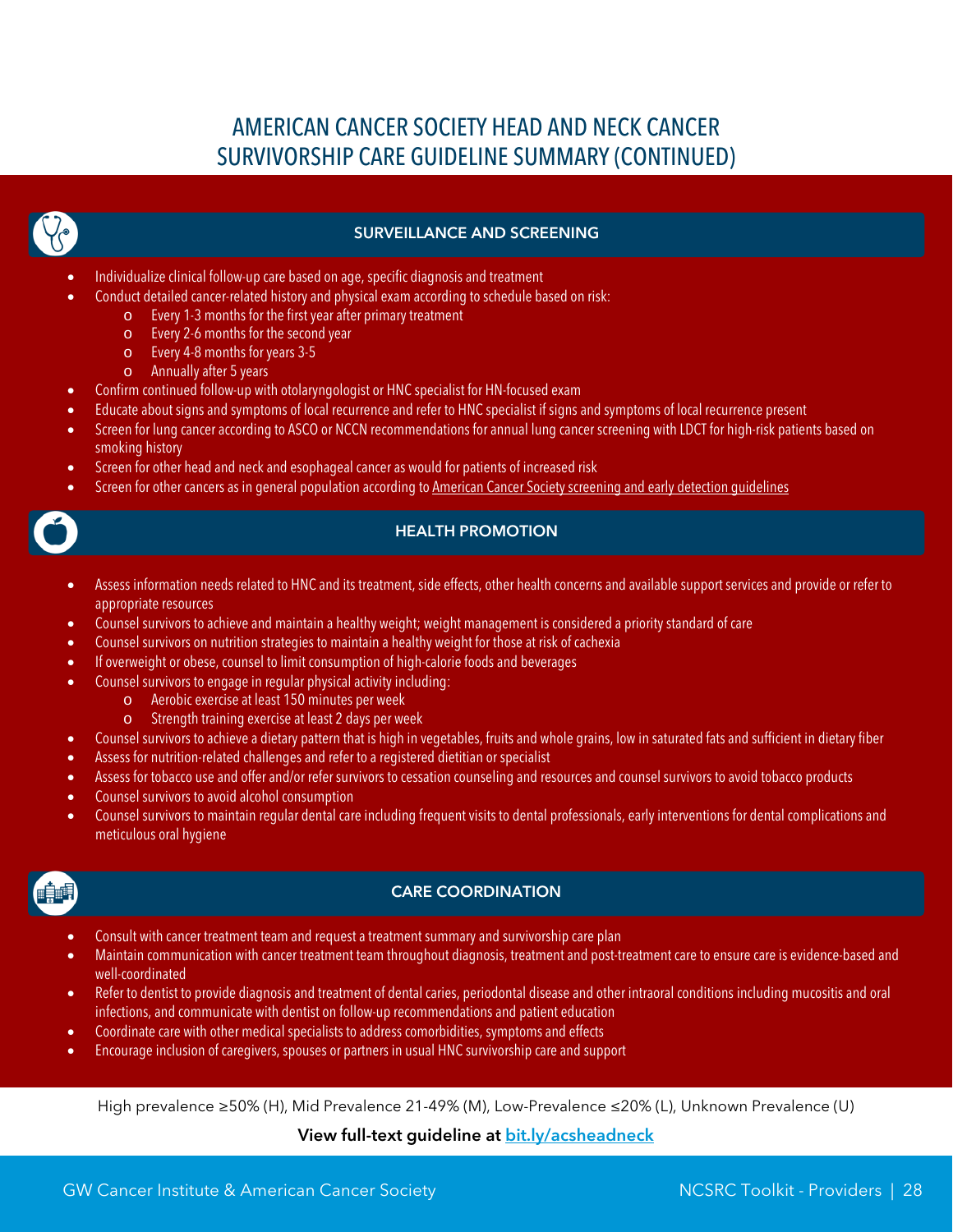### <span id="page-29-0"></span>HEAD AND NECK CANCER SURVIVORSHIP CARE GUIDELINE CHECKLIST FOR **PROVIDERS**

Clinical follow-up care provided to head and neck cancer survivors should be individualized based on age, specific diagnosis and treatment protocol.

#### **Surveillance**

- □ Conduct detailed cancer-related history and physical exam according to schedule based on risk:
	- o Every 1-3 months for the first year after primary treatment
	- o Every 2-6 months for the second year
	- o Every 4-8 months for years 3-5
	- o Annually after 5 years
- $\Box$  Confirm continued follow-up with otolaryngologist or HNC specialist for HN-focused exam.
- Educate about signs and symptoms of local recurrence and refer to HNC specialist if signs and symptoms of local recurrence present.

#### Screening for Second Primary Cancers

- $\Box$  Screen head and neck cancer survivors for other cancers as for patients in the general population according to [ACS Early Detection Recommendations.](http://www.cancer.org/healthy/findcancerearly/cancerscreeningguidelines/american-cancer-society-guidelines-for-the-early-detection-of-cancer)
- $\Box$  Screen head and neck cancer survivors for lung cancer according to ASCO or NCCN recommendations for annual lung cancer screening with low-dose CT for high-risk patients based on smoking history.
- $\Box$  Screen for other head and neck and esophageal cancer as for patients with increased risk.

#### Assessment and Management of Physical and Psychological Effects

- □ Discuss musculoskeletal and neuromuscular effects, including spinal accessory nerve palsy, cervical dystonia, muscle spasms, neuropathies, shoulder dysfunction and trismus. Refer to rehabilitation specialists, dental professionals or more complex clinical situations to a physical medicine and rehabilitation physician for expert assessment.
- □ Assess for dysphagia, postrandial cough, unexplained weight loss and/or pneumonia and refer to an experienced speech-language pathologist for instrumental evaluation of swallowing function to assess and manage dysphagia and possible aspiration. Refer to appropriate clinician as needed to address psychosocial barriers to swallowing recovery. Refer to speech-language pathologist for videofluoroscopy as the first-line test for suspected stricture due to high degree of coexisting physiologic dysphagia. Refer to gastroenterologist or head and neck surgeon for esophageal dilation in cases of stricture.
- □ Monitor for developing or worsening gastroesophageal reflux disease. Counsel on increased risk of **esophageal cancer** and associated symptoms. Recommend proton pump inhibitors or antacids, sleeping with wedge pillow or three-inch blocks under head of bed, not eating or drinking three hours beore bedtime, tobacco cessation and alcohol avoidance. Refer to gastroenterologist if symptoms are not relieved by these treatments.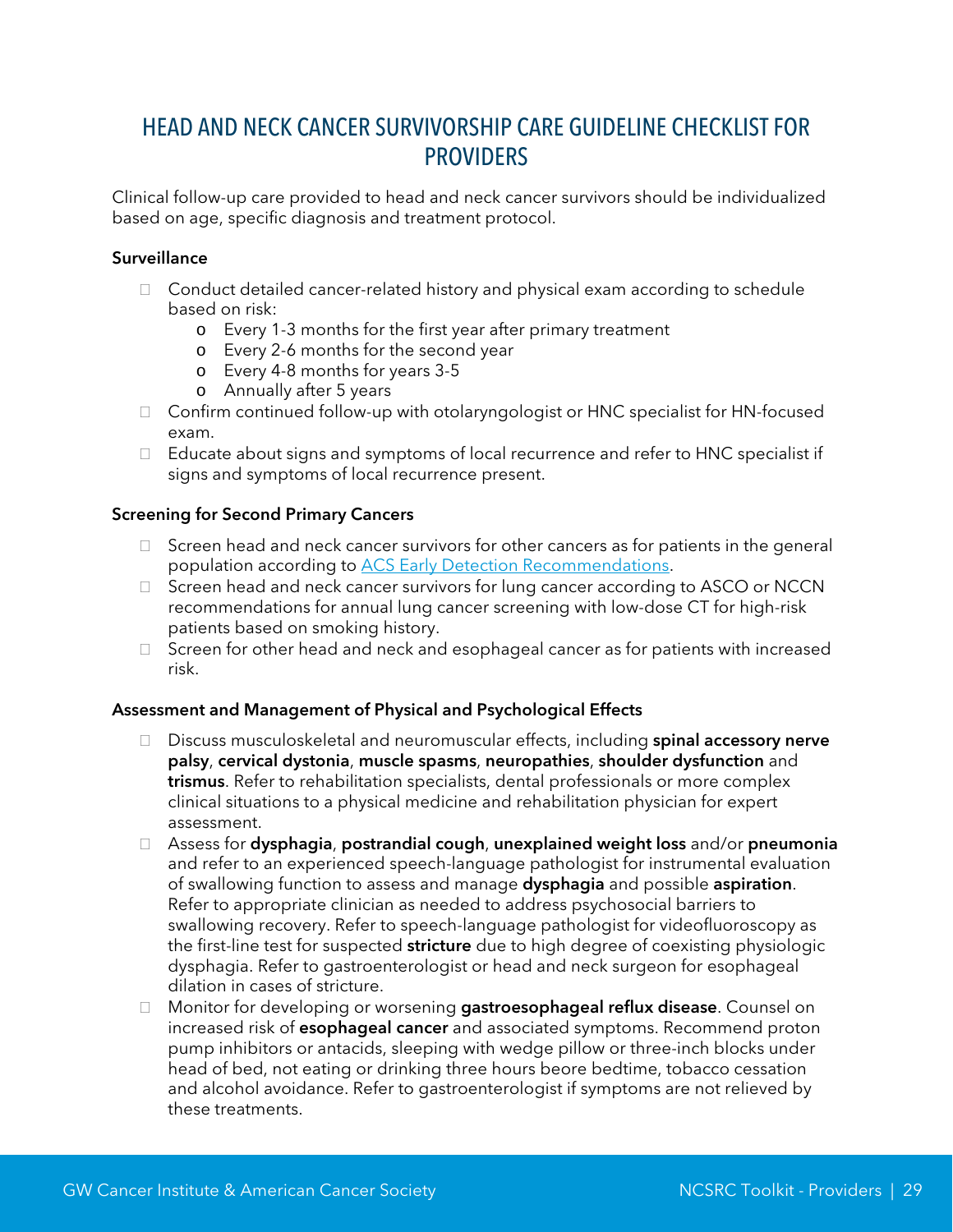- □ Assess for lymphedema using NCI's Common Terminology Criteria for Adverse Events v. 4.03 or refer for endoscopic evaluation of mucosal edema of the oropharynx and larynx, tape measurements, sonography or external photograph. Refer to a rehabilitation specialist for treatment consisting of manual lymphatic drainage and, if tolerated, compressive bandaging.
- $\Box$  Assess for **fatigue** and treat any causative factors (e.g., anemia, thyroid or cardiac dysfunction). Offer treatment or referral for factors that may impact fatigue (e.g., mood disorders, sleep disturbance, pain). Counsel survivors to engage in regular physical activity and refer for cognitive behavioral therapy as appropriate.
- □ Discuss altered or loss of taste. Refer to a registered dietitian for dietary counseling and assistance in additional seasoning of food, avoiding unpleasant food and expanding dietary options.
- $\Box$  Assess for **hearing loss, vertigo** and **vestibular neuropathy**. Refer to appropriate specialists as needed.
- $\Box$  Screen for **sleep disturbance** by asking survivors and partners about **snoring** and symptoms of **sleep apnea**. Refer survivors to a sleep specialist for a sleep study if sleep apnea is suspected. Manage sleep disturbance similar to patients in the general population. Recommend nasal decongestants, nasal strips, cool mist humidifiers and sleeping in the propped-up position to reduce snoring and mouth-breathing. Refer to a dental professional to test the fit of dentures and counsel to remove dentures at night to avoid irritation.
- □ Assess for speech disturbance and refer to experienced speech-language pathologist specialist if communication disorder exists.
- $\Box$  Evaluate thyroid function and assess for **hypothyroidism** by measuring thyroid stiumlating hormone levels every 6-12 months.
- $\Box$  Counsel close follow-up with dental professional and reiterate that proper preventive care can help reduce caries and gingival disease. Counsel to avoid tobacco, alcohol (including mouthwash containing alcohol), spicy or abrasive foods, extreme temperature liquids, sugar-containing chewing gum or sugary soft drinks and acidic or citric liquids. Refer to a dental professional specializing in the care of oncology patients.
- □ Assess for **periodontitis** and refer to a dentist or periodontist for thorough evaluation. Counsel to seek regular treatment from and follow recommendations of a qualified dental professional and reinforce proper examination of the gingival attachment is a normal part of ongoing dental care.
- $\Box$  Assess for **xerostomia** and counsel to use alcohol-free mouth rinses, consume a lowsucrose diet, avoid caffeine, spicy and highly acidic foods and tobacco. Counsel to avoid dehydration by drinking fluoridated tap water, but explain that consumption of water will not eliminate xerostomia.
- $\Box$  Monitor for swelling of the jaw and/or jaw pain indicating possible **osteonecrosis.** Administer conservative treatment protocols such as broad-spectrum antibiotics and daily saline or aqueous chlorehexidine gluconate irrigations for early-stage lesions. Refer to a head and neck surgeon for consideration of hyperbaric oxygen therapy for early and intermediate lesions, for debridement of necrotic bone while undergoing conservative management, or for external mandible bony exposure through the skin.
- $\Box$  Assess for **oral infections/candidiasis**. Refer to qualified dental professional for treatment and management of complicted oral conditions and infections. Consider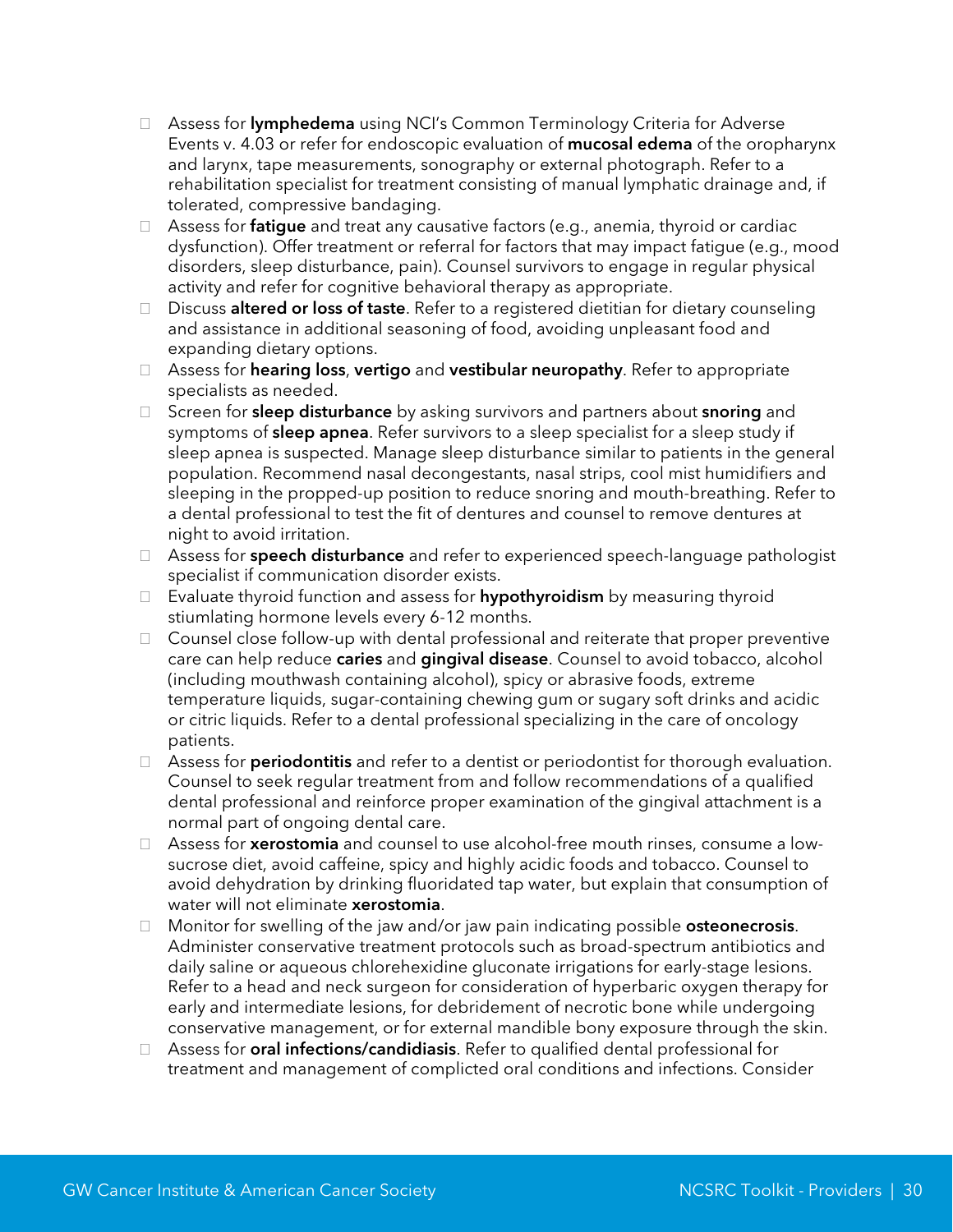systemic fluconazole and/or localized therapy of clotrimazole troches to treat oral fungal infections.

- $\Box$  Assess for body and self-image concerns and refer for psychosocial care as indicated.
- □ Assess for distress/depression and/or anxiety three months post treatment and at least annually using a simple screening tool, such as the **Distress Thermometer**. Manage distress/depression/anxiety using in-office counseling resources or pharmacotherapy as appropriate. Refer survivors experiencing distress/depression/anxiety for further evaluation and/or treatment by appropriate specialists if needed. Refer to mental health specialists for specific quality of life

ocncerns, such as social workers for issues like financial and employment challenges or addiction specialists for substance abuse.

| <b>Assessment Tools</b>                                                  |                                                |                             |                                        |  |  |
|--------------------------------------------------------------------------|------------------------------------------------|-----------------------------|----------------------------------------|--|--|
| Center for<br><b>Epidemiological Studies</b><br>Depression Scale (CES-D) | <b>Generalized Anxiety</b><br>Disorder (GAD)-7 | <b>Distress Thermometer</b> | <b>Patient Health</b><br>Questionnaire |  |  |

#### Health Promotion

- $\Box$  Assess information needs related to head and neck cancer and its treatment, side effects, other health concerns and available support services. Provide or refer to appropriate resources to meet these needs.
- □ Counsel to achieve and maintain healthy weight by limiting consumption of highcalorie foods and beverages and promoting increased physical activity.
- $\Box$  Counsel survivors on nutrition strategies to maintain a healthy weight for those at risk for cachexia.
- $\Box$  Counsel to engage in at least 150 minutes per week of physical activity; this may include weight-bearing exercises.
- $\Box$  Counsel to achieve a dietary pattern high in vegetables, fruits and whole grains.
- $\Box$  Counsel survivors if overweight or obese to limit consumption of high-calorie foods and beverages and increase physical activity to promote and maintain weight loss. Head and neck cancer survivors often experience significant, highly visible facial disfigurement and notable treatment-induced problems with eating, swallowing and breathing. Survivors may also experience loss of taste and smell, excessive dry mouth and other deficits of functioning in the oral cavity including negatively impacting the ability to eat. As a result, survivors may have difficulty gaining and maintaining a healthy weight. Avoiding wasting should be a primary aim of health promotion with these patients. Refer to registered dietician to address nutrition-related challenges.
- □ Counsel to avoid alcohol consumption.
- □ Assess for tobacco use and offer and/or refer to cessation counseling and resources. Counsel to avoid tobacco products.
- $\Box$  Counsel to maintain regular dental care including frequent visits to dental professionals, early interventions for dental complications and meticulous oral hygiene. Test dentures to ensure proper fit, and counsel to remove them at night to avoid irritation. Counsel that nasal strips can reduce snoring and mouth-breathing and that room humidifiers and nasal saline sprays can aid sleep as well.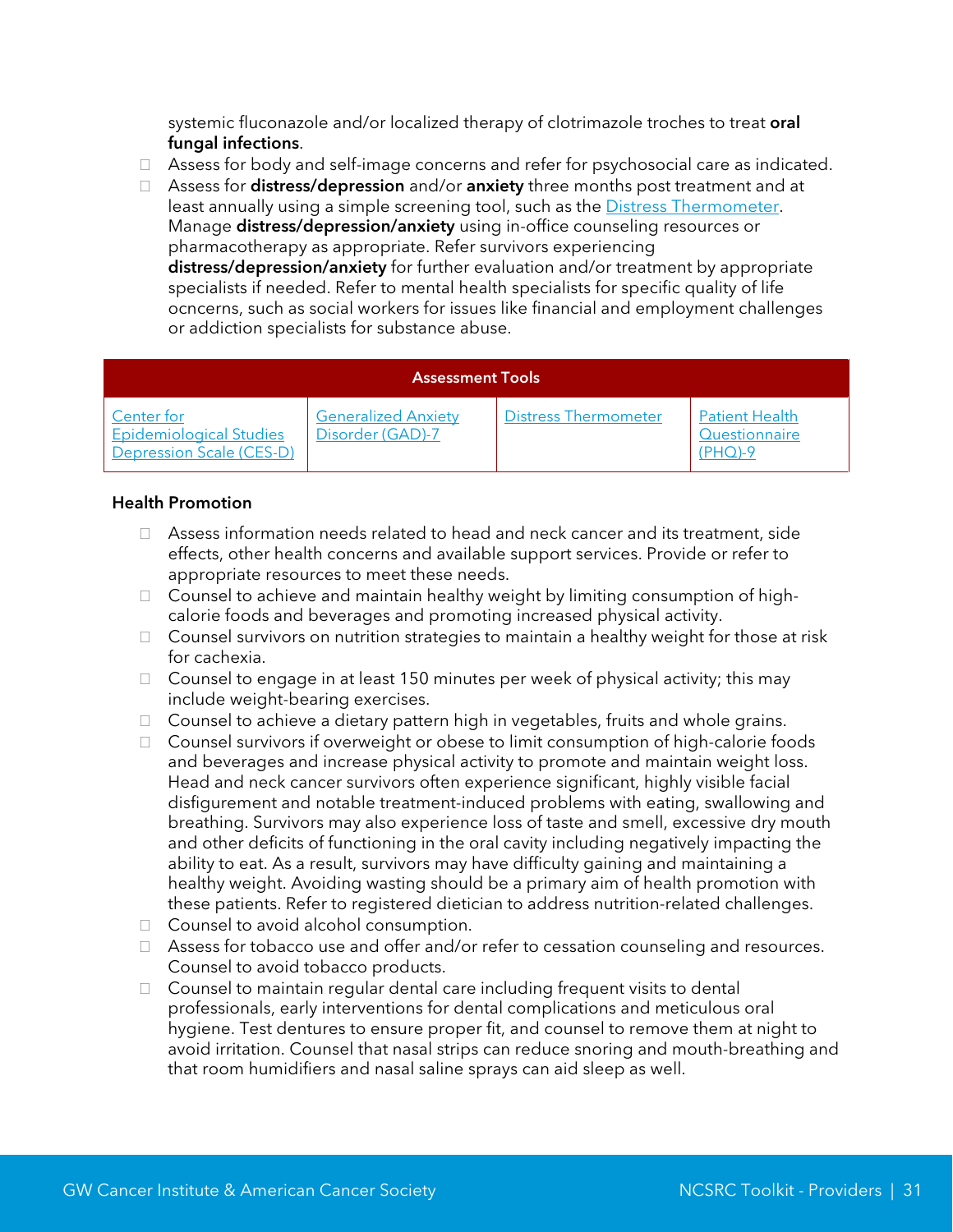$\Box$  Train survivors to do at-home head and neck self-evaluations and instruct survivors to report any suspicions or concerns immediately.

#### Care Coordination

- $\Box$  Consult with cancer treatment team and obtain a treatment summary and survivorship care plan.
- $\Box$  Maintain communication with oncology team throughout diagnosis, treatment and post-treatment care to ensure care is evidence-based and well-coordinated.
- $\Box$  Refer to dentist to provide diagnosis and treatment of dental caries, periodontal disease and other intraoral conditions including mucositis and oral infections and communicate with dentist on follow-up recommendations and patient education.
- Encourage inclusion of caregivers, spouses, or partners in usual head and neck cancer survivorship care.

View the American Cancer Society Head and Neck Cancer Survivorship Care Guideline at[: bit.ly/acsheadneck](http://bit.ly/acsheadneck)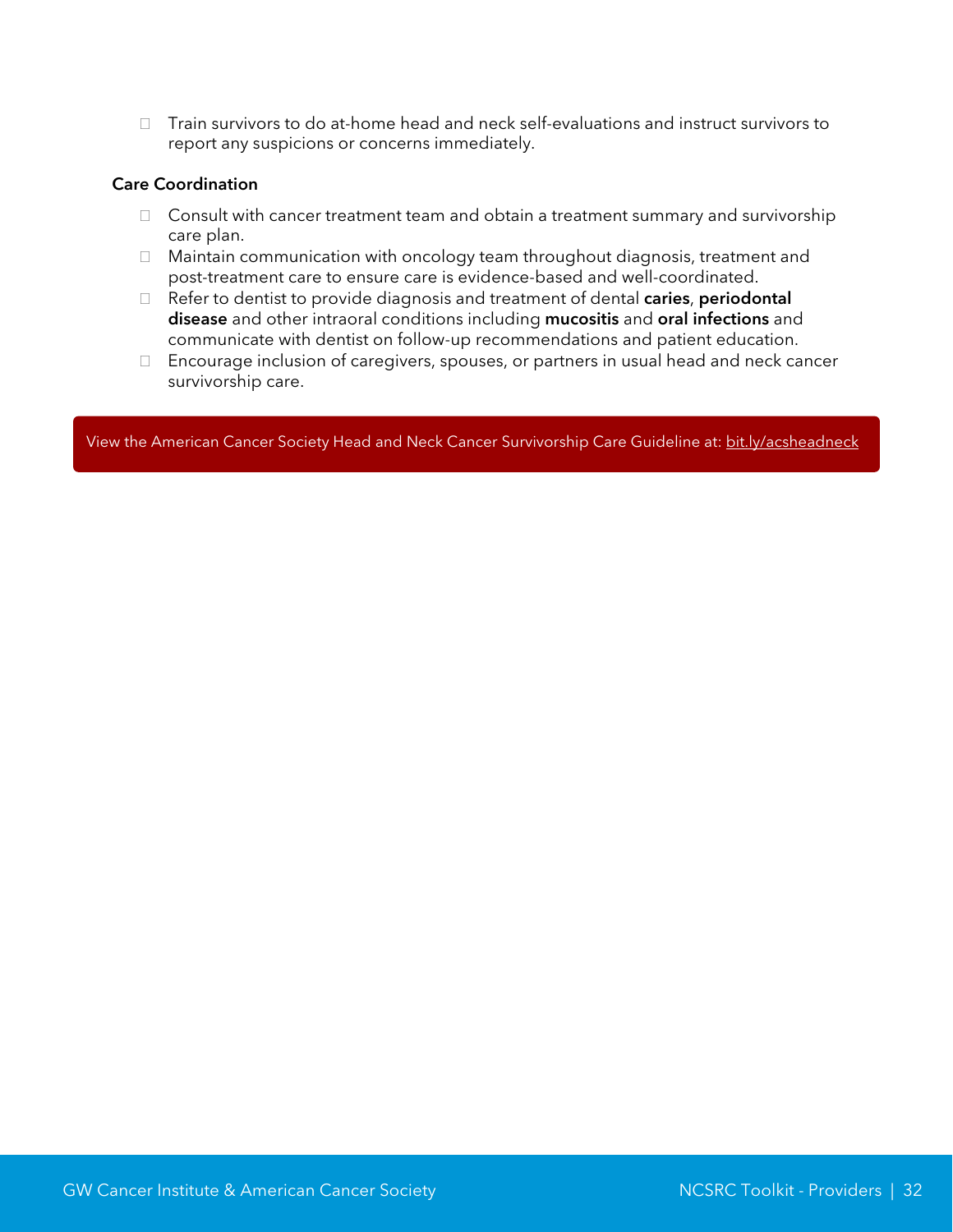### <span id="page-33-0"></span>PROSTATE CANCER SURVIVORSHIP CARE: LONG-TERM AND LATE EFFECTS SUMMARY

| Long-term Effects                                                                                                                                                                                                                                                                                                                                                         | <b>Late Effects</b>                                                                                                                                                                                                                                                                                                                                                                                              |  |  |  |
|---------------------------------------------------------------------------------------------------------------------------------------------------------------------------------------------------------------------------------------------------------------------------------------------------------------------------------------------------------------------------|------------------------------------------------------------------------------------------------------------------------------------------------------------------------------------------------------------------------------------------------------------------------------------------------------------------------------------------------------------------------------------------------------------------|--|--|--|
| Start during treatment and persist                                                                                                                                                                                                                                                                                                                                        | Start after treatment ends                                                                                                                                                                                                                                                                                                                                                                                       |  |  |  |
| <b>Surgery Effects</b>                                                                                                                                                                                                                                                                                                                                                    |                                                                                                                                                                                                                                                                                                                                                                                                                  |  |  |  |
| (radical prostatectomy: open, laparoscopic, robotic-assisted)                                                                                                                                                                                                                                                                                                             |                                                                                                                                                                                                                                                                                                                                                                                                                  |  |  |  |
| <b>Urinary dysfunction</b><br>• Urinary incontinence (stress)<br>· Urinary symptoms (urgency, frequency, nocturia,<br>dribbling)<br>• Urethral stricture formation (scarring at the urethra)<br>Sexual dysfunction<br>• Erectile dysfunction (ED)<br>• Lack of ejaculation<br>· Orgasm changes (without erection, associated with<br>incontinence)<br>• Penile shortening | • Disease progression                                                                                                                                                                                                                                                                                                                                                                                            |  |  |  |
| <b>Radiation Therapy Effects</b>                                                                                                                                                                                                                                                                                                                                          |                                                                                                                                                                                                                                                                                                                                                                                                                  |  |  |  |
| (external beam or brachytherapy)                                                                                                                                                                                                                                                                                                                                          |                                                                                                                                                                                                                                                                                                                                                                                                                  |  |  |  |
| Urinary dysfunction<br>· Urinary incontinence<br>· Dysuria, urgency, frequency, nocturia, dribbling)<br>· Hematuria<br>· Urethral stricture                                                                                                                                                                                                                               | • Disease progression<br>Urinary dysfunction<br>· Urethral stricture<br>• Hematuria due to small blood vessel changes                                                                                                                                                                                                                                                                                            |  |  |  |
| Sexual dysfunction<br>• Progressive ED<br>• Decreased semen volume<br><b>Bowel dysfunction</b>                                                                                                                                                                                                                                                                            | Sexual dysfunction<br>• ED can be delayed in onset 6 to 36 months after<br>therapy<br><b>Bowel dysfunction</b>                                                                                                                                                                                                                                                                                                   |  |  |  |
| • Fecal urgency, frequency, incontinence<br>• Blood in stool<br>• Rectal inflammation, pain                                                                                                                                                                                                                                                                               | • Rectal bleeding secondary to thinning/small blood<br>vessel changes of anterior rectal wall mucosa                                                                                                                                                                                                                                                                                                             |  |  |  |
| <b>Hormone Therapy Effects</b><br>(androgen deprivation therapy)                                                                                                                                                                                                                                                                                                          |                                                                                                                                                                                                                                                                                                                                                                                                                  |  |  |  |
| Sexual dysfunction<br>• Loss of libido<br>$\bullet$ ED<br>Other<br>• Hot flushes/sweats<br>· Weight gain, abdominal obesity<br>• Change in body image<br>• Excessive emotional reactions and frequent mood<br>changes<br>• Depression<br>• Fatigue/decreased activity<br>• Gynecomastia<br>• Anemia<br>• Body hair loss<br>• Dry eyes                                     | · Osteoporosis, fractures<br>• Metabolic syndrome<br>• Cardiovascular disease (possible increased risk of<br>myocardial infarction)<br>• Diabetes; decreased sensitivity to insulin and oral<br>glycemic agents<br>· Increased cholesterol<br>• Increased fat mass and decreased lean muscle<br>mass/muscle wasting<br>• Venous thromboembolism<br>• Vertigo<br>• Cognitive dysfunction<br>· Disease progression |  |  |  |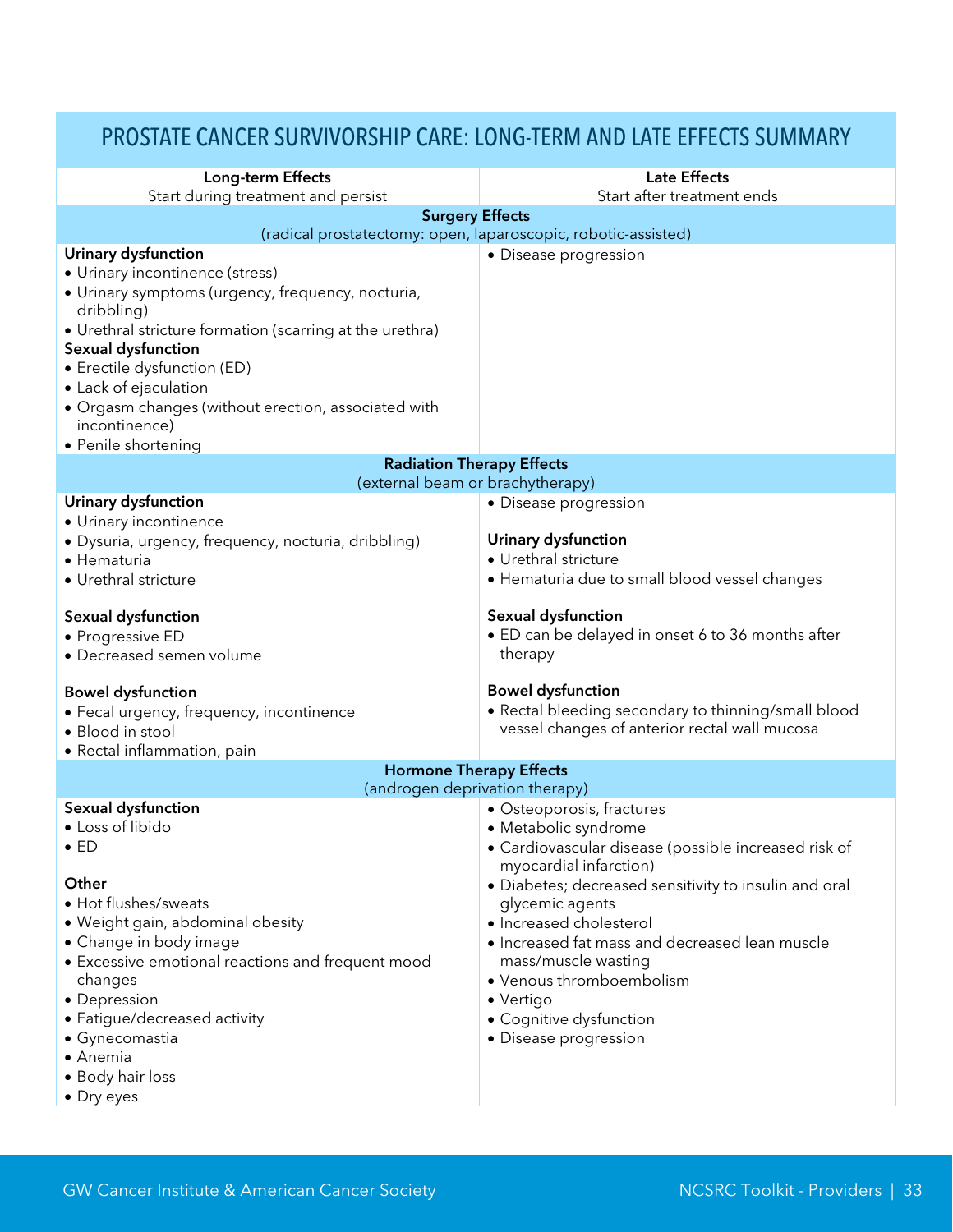| <b>Long-term Effects</b>                                                                                                                                                                                                                                                                                                                                                                                                                                                                                                         | <b>Late Effects</b>                       |  |  |  |  |
|----------------------------------------------------------------------------------------------------------------------------------------------------------------------------------------------------------------------------------------------------------------------------------------------------------------------------------------------------------------------------------------------------------------------------------------------------------------------------------------------------------------------------------|-------------------------------------------|--|--|--|--|
| Start during treatment and persist                                                                                                                                                                                                                                                                                                                                                                                                                                                                                               | Start after treatment ends                |  |  |  |  |
|                                                                                                                                                                                                                                                                                                                                                                                                                                                                                                                                  | <b>Expectant Management Effects</b>       |  |  |  |  |
|                                                                                                                                                                                                                                                                                                                                                                                                                                                                                                                                  | (active surveillance or watchful waiting) |  |  |  |  |
| • Stress, anxiety, worry<br>• Risks associated with repeat biopsy (active                                                                                                                                                                                                                                                                                                                                                                                                                                                        | • Disease progression                     |  |  |  |  |
| surveillance), PSAs (prostate -specific antigen) and<br>DREs (digital rectal exam)                                                                                                                                                                                                                                                                                                                                                                                                                                               |                                           |  |  |  |  |
| • Symptoms associated with disease progression                                                                                                                                                                                                                                                                                                                                                                                                                                                                                   |                                           |  |  |  |  |
| <b>General Psychological Long-term and Late Effects</b>                                                                                                                                                                                                                                                                                                                                                                                                                                                                          |                                           |  |  |  |  |
| • Depression, depressive symptoms<br>· Distress-multifactorial unpleasant experience of psychological, social, and/or spiritual nature<br>• Worry, anxiety<br>• Fear of recurrence<br>· Pain-related concerns<br>• End-of-life concerns: death and dying<br>• Changes in sexual function and/or desire<br>• Challenges with body image (secondary to surgery and/or hormonal therapy)<br>• Challenges with self-image<br>• Relationship and other social role difficulties<br>• Return-to-work concerns and financial challenges |                                           |  |  |  |  |
| <b>More Information</b>                                                                                                                                                                                                                                                                                                                                                                                                                                                                                                          |                                           |  |  |  |  |
| View the American Cancer Society Prostate Cancer Survivorship Care Guideline at: bit.ly/ACSPrCa                                                                                                                                                                                                                                                                                                                                                                                                                                  |                                           |  |  |  |  |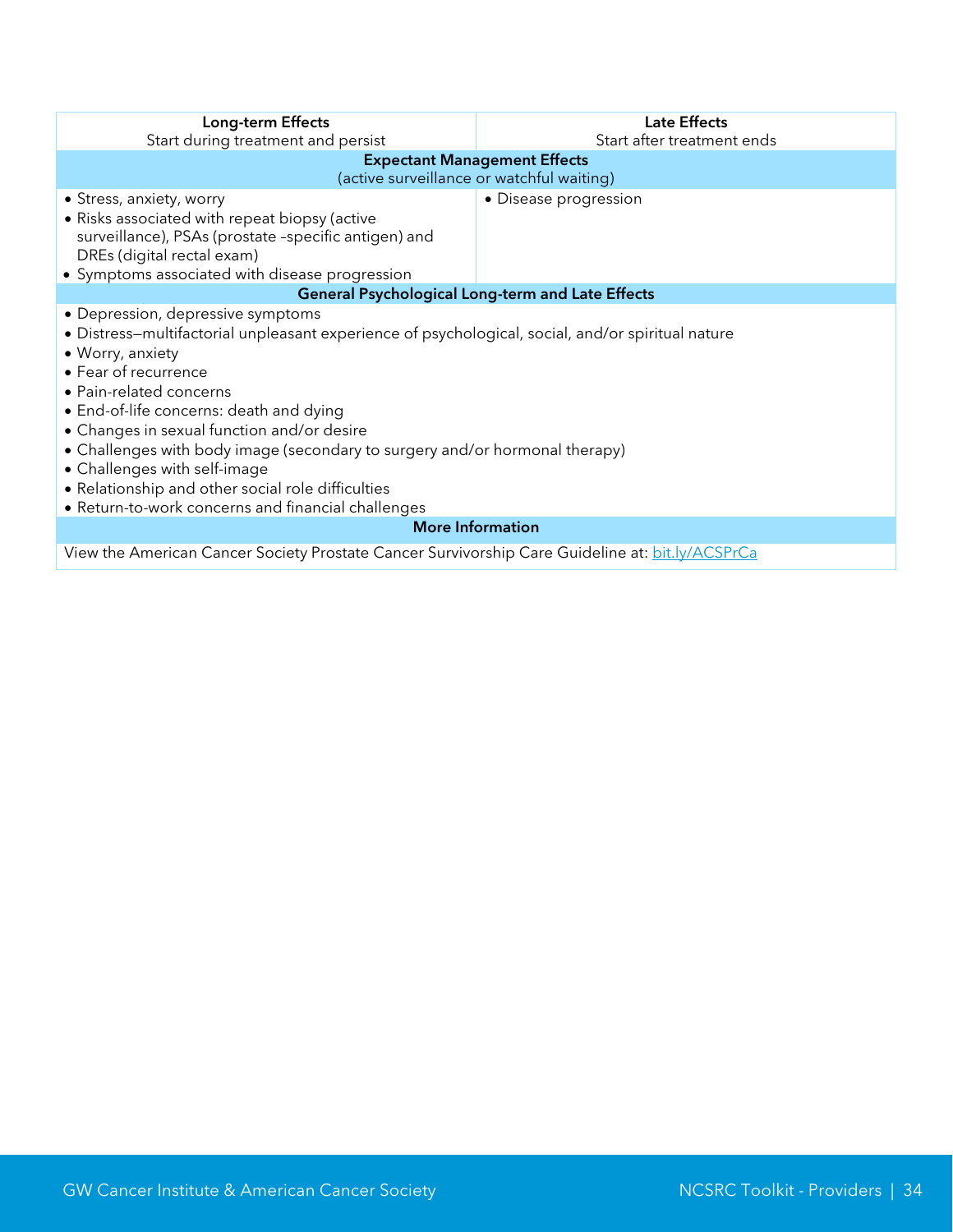

### AMERICAN CANCER SOCIETY PROSTATE CANCER SURVIVORSHIP CARE GUIDELINE SUMMARY

Assessment and Management of Long-term and Late Effects

### <span id="page-35-0"></span>SEXUAL FUNCTION AND INTIMACY

#### • Discuss sexual function

- Use validated tools to monitor erectile function over time
- Erectile dysfunction (U) may be addressed through a variety of options, including penile rehabilitation or prescription of phosphodiesterase type 5 inhibitors (e.g., sildenafil, vardenafil, tadalafil)
- Refer men with persistent sexual dysfunction (U) to a urologist, sexual health specialist, or psychotherapist to review treatment and counseling options
- Encourage couples to discuss sexual intimacy and refer to counseling or support services as appropriate
- Instruct couples on use of sexual aids to improve erectile dysfunction (U) for men/male partners and for postmenopausal symptoms in female partners
- Refer to mental health professional with expertise in sex therapy

#### URINARY FUNCTION

- Discuss urinary function (e.g. decreased bladder capacity(U), dribbling (U), dysuria (U), fistula (U), frequency (U), hematuria (U), hesitancy (U), nocturia (U), overactive bladder (U), radiation induced cystitis (U), slowing of stream (U), urethral stricture (U), urgency (U), incontinence (U), retention (U))
- Consider timed voiding, prescribing anticholinergic medications (e.g. oxybutynin) to address issues such as nocturia (U), frequency (U) or urgency (U)
- Consider alpha-blockers (e.g. tamsulosin) for slow stream (U)
- Refer survivors with post-prostatectomy incontinence (U) to a physical therapist for pelvic floor rehabilitation; at a minimum, instruct survivors about Kegel exercises
- Refer men with persistent leakage (U) or other urinary symptoms to a urologist for further evaluation (e.g. urodynamic testing, cystoscopy) and discussion of treatment options including surgical placement of a male urethral sling or artificial urinary sphincter for incontinence

#### ANEMIA AND VASOMOTOR FUNCTION (SPECIFIC RISK FOR MEN RECEIVING ADT)

- Discuss hot flushes/sweats (M)
- Although not approved by the FDA for this indication, prescription of selective serotonin or noradrenergic reuptake inhibitors or gabapentin may offer symptom relief
- Assess for anemia (U), perform annual CBC to monitor hemoglobin levels

#### BOWEL FUNCTION

- Discuss bowel function and symptoms (e.g. rectal bleeding (U))
- For men with a negative colorectal cancer screening result experiencing rectal bleeding (U), prescribe stool softeners, topical steroids or antiinflammatories
- Refer survivors with persistent rectal symptoms (e.g. bleeding (U), sphincter dysfunction (U), rectal urgency (U) and frequency (U)) to the appropriate specialist

#### CARDIOVASCULAR AND METABOLIC FUNCTION (SPECIFIC RISK FOR MEN RECEIVING ADT)

- Follow U.S. Preventive Services Task Force guidelines for evaluation and screening for cardiovascular (U) risk factors, blood pressure monitoring, lipid profiles and serum glucose (possible increased risk of myocardial infarction)
- Assess for body hair loss (U), muscle wasting (U), diabetes (U), dry eyes (U), excessive emotional reactions/frequent mood changes (U), gynecomastia (U), high cholesterol (U), metabolic syndrome (U), subcutaneous fat accumulation (U), venous thromboembolism (U), vertigo (U), weight gain/abdominal obesity/increased fat mass (U)

#### DISTRESS, DEPRESSION, PSA ANXIETY

- Assess for distress (M), depression (L) and PSA anxiety (U) at least annually using a simple screening tool, such as the Distress Thermometer
- Manage distress/depression using in-office counseling resources or pharmacotherapy as appropriate
- Refer survivors experiencing distress/depression for further evaluation

#### FRACTURE RISK/OSTEOPOROSIS

- 
- Assess risk of fracture for men treated with ADT (U) or older radiation techniques (H) through baseline DEXA scan and calculation of a FRAX score
- For men determined to be high risk (U), prescribe weekly bisphosphonate therapy (oral alendronate at a dose of 70 mg) or annual intravenous zoledronic acid at a dose of 5 mg to increase bone density
- Denosumab is also approved by the FDA to treat men at increased risk of osteoporosis

High prevalence ≥50% (H), Mid Prevalence 21-49% (M), Low-Prevalence ≤20% (L), Unknown Prevalence (U)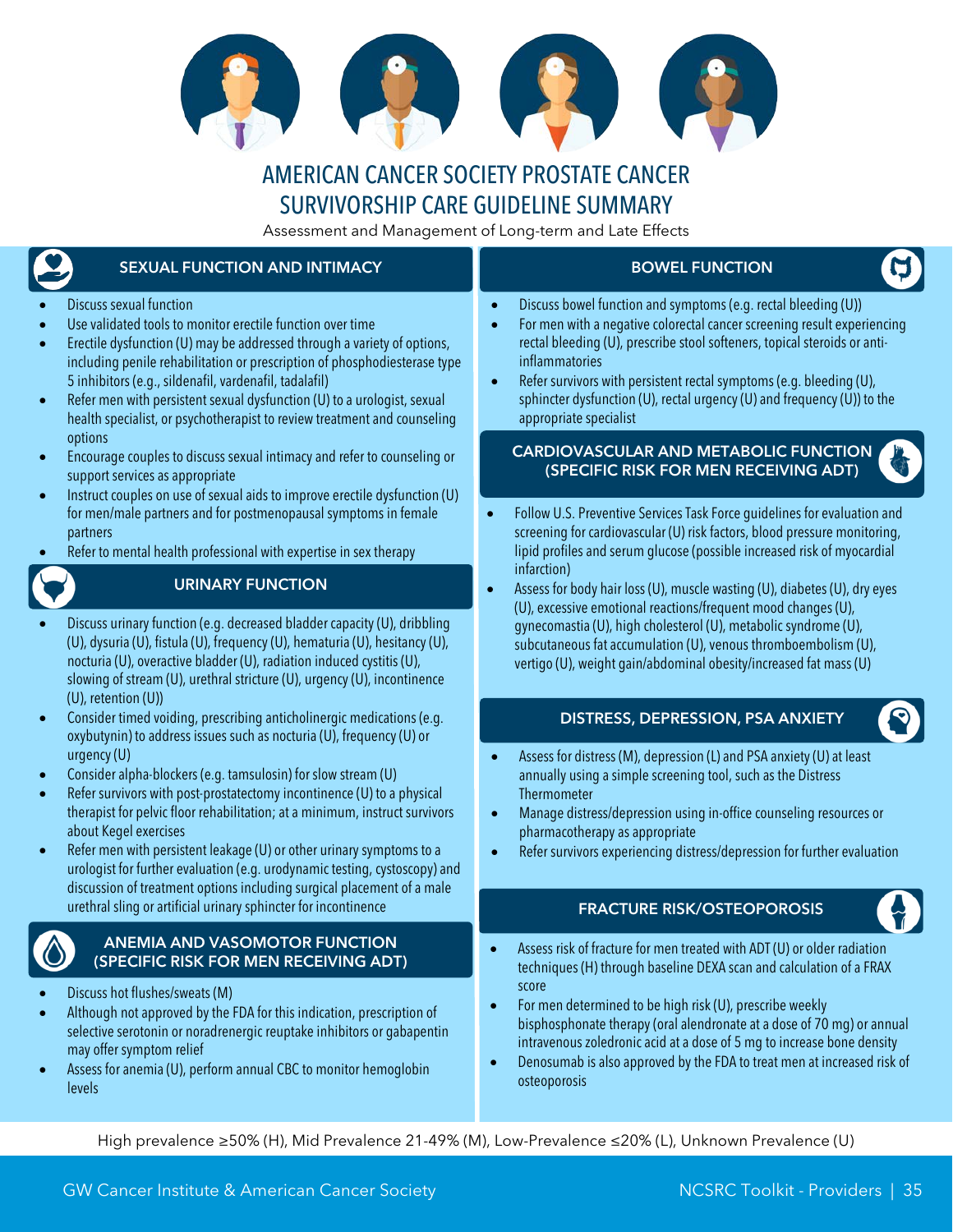# AMERICAN CANCER SOCIETY PROSTATE CANCER SURVIVORSHIP CARE GUIDELINE SUMMARY (CONTINUED)

#### OTHER CONSIDERATIONS

More psychosocial effects (U):

- Fear of recurrence
- Pain-related concerns
- End-of-life concerns: death and dying
- Changes in sexual function and/or desire
- Challenges with body image (secondary to surgery and/or hormonal therapy)
- Challenges with self-image
- Relationship and other social role difficulties
- Return to work concerns and financial challenges

#### HEALTH PROMOTION

- Assess information needs related to prostate cancer and its treatment, side effects, other health concerns and available support services and provide or refer to appropriate resources to meet these needs
- Counsel survivors to achieve and maintain a healthy weight; weight management is considered a priority standard of care
	- Counsel survivors to engage in regular physical activity including:
		- o Aerobic exercise at least 150 minutes per week
		- Strength training exercise at least 2 days per week
- Counsel survivors to achieve a dietary pattern that is high in vegetables, fruits and whole grains
- Consume a diet emphasizing micronutrient-rich and phytochemical-rich vegetables and fruits, low amounts of saturated fat, intake of at least 600 IU of vitamin D per day and consuming adequate, but not excessive, amounts of dietary sources of calcium (not to exceed 1200 mg/day)
- Refer survivors with nutrition-related challenges (e.g. bowel problems that impact nutrient absorption (U) to a registered dietician
- Assess for tobacco use and offer and/or refer survivors to cessation counseling and resources and counsel survivors to avoid tobacco products
- Counsel survivors to avoid or limit alcohol consumption to no more than 2 drinks per day

#### SURVEILLANCE AND SCREENING

- Measure serum PSA level every 6-12 months for the first 5 years, then annually thereafter
- Refer survivors with elevated or rising PSA level back to primary treating specialist for further follow-up and treatment
- Perform annual DRE in coordination with cancer specialist to avoid duplication
- Adhere to [American Cancer Society screening and early detection guidelines](http://www.cancer.org/healthy/findcancerearly/cancerscreeningguidelines/american-cancer-society-guidelines-for-the-early-detection-of-cancer)
- Prostate cancer survivors having undergone radiation therapy may have slightly higher risk of bladder and colorectal cancers and may need to follow screening guidelines for higher-risk individuals, if available
- Perform thorough evaluation to rule out bladder cancer, including urologist referral for cystoscopy for survivors with hematuria
- Refer survivors with persistent rectal bleeding, pain or other symptoms of unknown origin to appropriate specialist as well as treating radiation oncologist to conduct a thorough evaluation for rectal cancer



#### CARE COORDINATION

- Consult with cancer treatment team and request a treatment summary and survivorship care plan
- Maintain role as general medical care coordinator throughout the spectrum of prostate cancer detection, treatment and aftercare, focusing on preventive care and the management of preexisting comorbid conditions, regularly addressing the patient's overall physical and psychosocial status and those components of survivorship care that are mutually agreed upon with the treating clinicians
- Annually assess for the presence of long-term or late effects of prostate cancer and its treatment using validated tool
- Encourage the inclusion of caregivers, spouses or partners in usual prostate cancer survivorship care
- Refer survivors to appropriate community-based and peer support resources

High prevalence ≥50% (H), Mid Prevalence 21-49% (M), Low-Prevalence ≤20% (L), Unknown Prevalence (U)

View full-text guideline at [bit.ly/ACSPrCa](http://onlinelibrary.wiley.com/doi/10.3322/caac.21234/abstract)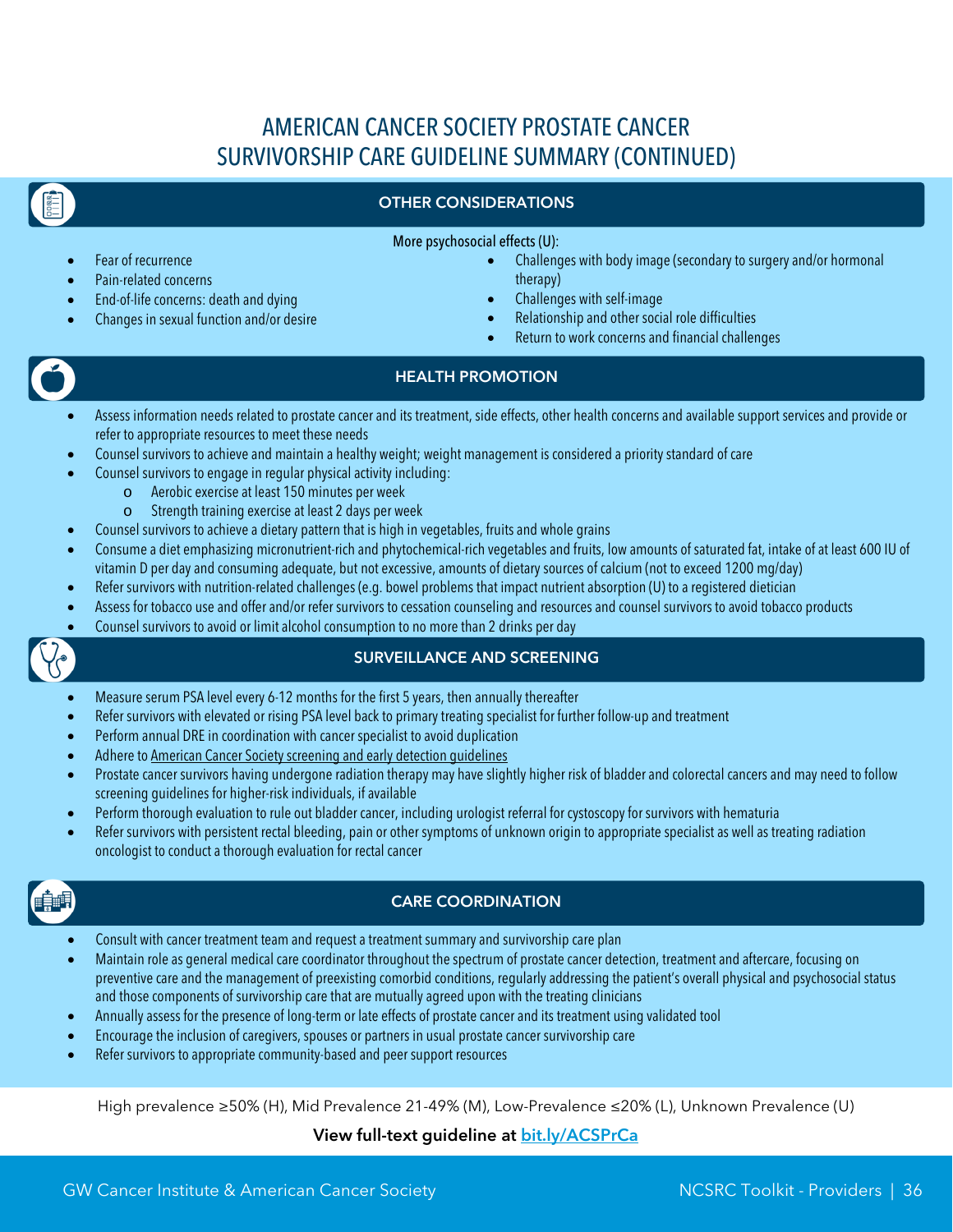### <span id="page-37-0"></span>PROSTATE CANCER SURVIVORSHIP CARE GUIDELINE CHECKLIST FOR PROVIDERS

Clinical follow-up care provided to prostate cancer survivors should be individualized based on age, specific diagnosis and treatment protocol.

#### **Surveillance**

- $\Box$  Measure serum PSA level every 6 to 12 months for first 5 years, then annually thereafter. Refer survivors with elevated or rising PSA level back to primary treating specialist for further follow-up and treatment.
- $\Box$  Perform annual DRE in coordination with cancer specialist to avoid duplication.

#### Screening for Second Primary Cancers

- □ Adhere to **ACS** screening and early detection guidelines. Prostate cancer survivors having undergone radiation therapy may have slightly higher risk of bladder and colorectal cancers and may need to follow screening guidelines for higher-risk individuals, if available.
- $\Box$  Perform thorough evaluation to rule out bladder cancer, including urologist referral for cystoscopy, for survivors with hematuria.
- □ Refer survivors with persistent rectal bleeding, pain or other symptoms of unknown origin to appropriate specialist and radiation oncologist to conduct a thorough evaluation for rectal cancer.

#### Assessment and Management of Physical and Psychological Effects

- □ Discuss bowel function and symptoms (e.g., rectal bleeding, sphincter dysfunction, rectal urgency and frequency). For men with negative colorectal cancer screening result experiencing rectal bleeding, prescribe stool softeners, topical steroids or antiinflammatories. Refer survivors with persistent rectal symptoms to appropriate specialist.
- $\Box$  Assess for **distress/depression/PSA anxiety** at least annually using a simple screening tool, such as the **Distress Thermometer**. Manage distress/depression using in-office counseling resources or pharmacotherapy as appropriate. Refer survivors experiencing distress/depression for further evaluation and/or treatment by appropriate specialists if needed.
- $\Box$  Discuss sexual function. Use validated tools, such as the Sexual Health Inventory for [Men \(SHIM\),](http://www.waterloowellingtondiabetes.ca/userContent/documents/Professional-Resources/shim.pdf) to monitor erectile function over time. Erectile dysfunction may be addressed through a variety of options, including penile rehabilitation or prescription of phosphodiesterase type 5 inhibitors. Refer men with **persistent sexual dysfunction** to a urologist, sexual health specialist or psychotherapist to review treatment and counseling options.
- $\Box$  Encourage couples to discuss sexual intimacy and refer to counseling or support services as appropriate. Prescribe medication to address erectile dysfunction. Instruct couples on use of sexual aids to improve **erectile dysfunction** (men) and postmenopausal symptoms (women). Refer to mental health professional with expertise in sex therapy.
- □ Discuss urinary function (e.g., **urinary stream, difficulty emptying the bladder**) and incontinence. Consider timed voiding, prescribing anticholinergic medications (e.g., oxybutynin) to address issues such as nocturia, frequency or urgency. Consider alpha-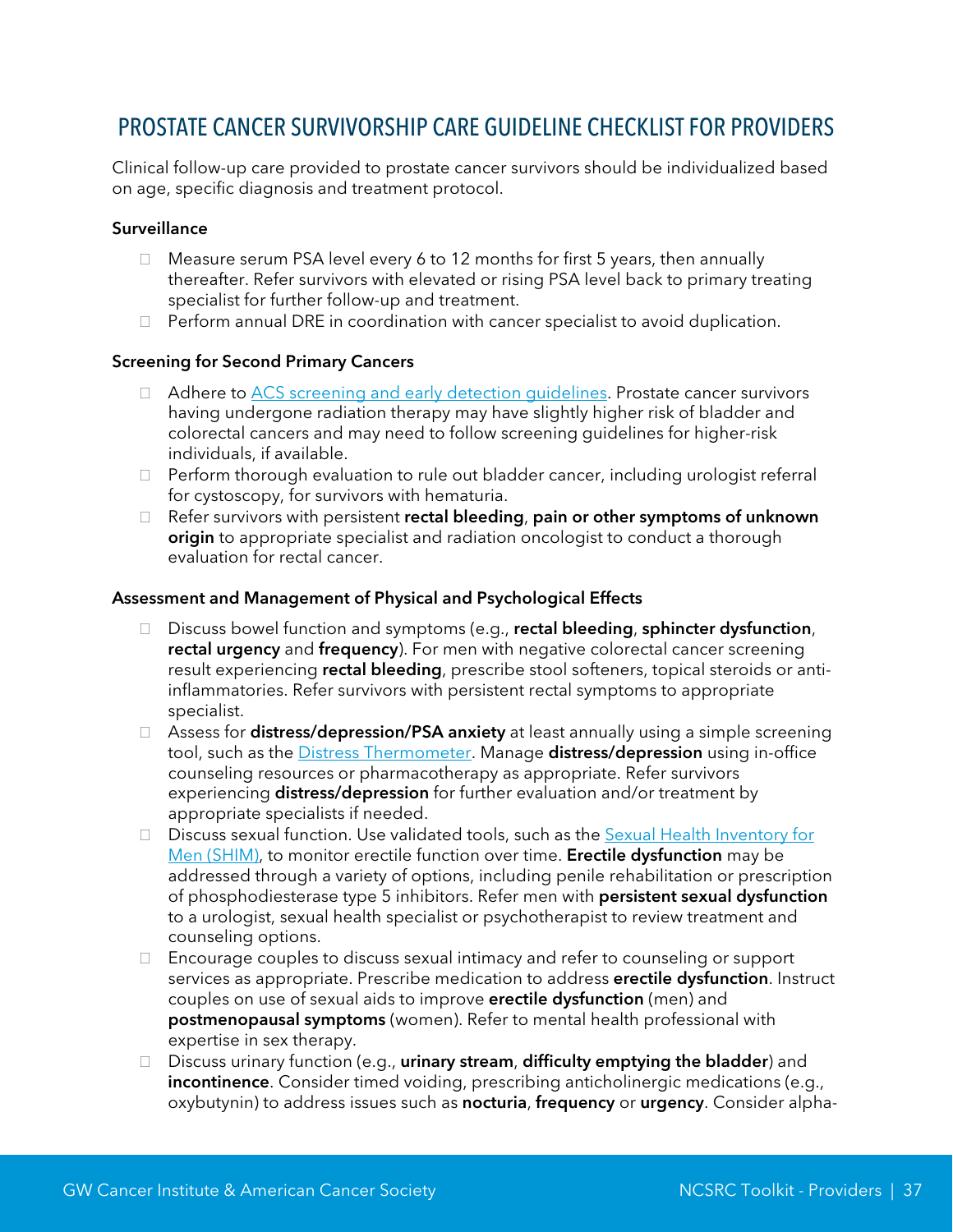blockers (e.g., tamsulosin) for **slow stream**. Refer survivors with **postprostatectomy** incontinence to a physical therapist for pelvic floor rehabilitation; at a minimum, instruct survivors about Kegel exercises. Refer men with persistent leakage or other urinary symptoms to a urologist for further evaluation (e.g., urodynamic testing, cystoscopy) and discussion of treatment options including surgical placement of a male urethral sling or artificial urinary sphincter for *incontinence*.

- $\Box$  Perform annual CBC to monitor hemoglobin levels for **anemia** in men receiving androgen deprivation therapy (ADT).
- □ Follow U.S. Preventive Services Task Force quidelines for evaluation and screening for cardiovascular risk factors, blood pressure monitoring, lipid profiles, and serum glucose in men receiving ADT.
- □ Assess risk of fracture for men treated with ADT or older radiation techniques through baseline DEXA scan and calculation of a FRAX score. For men determined to be high risk, prescribe weekly bisphosphonate therapy (oral alendronate at a dose of 70 mg) or annual intravenous zoledronic acid at a dose of 5 mg to increase bone density. Denosumab is also approved by the FDA to treat men at increased risk of osteoporosis.
- $\Box$  For men receiving ADT who have vasomotor symptoms (e.g., hot flushes), prescription of selective serotonin or noradrenergic reuptake inhibitors or gabapentin may offer symptom relief (note that it is not approved by the FDA for this indication).

|                      | <b>Assessment Tools</b>                   |                                                                                              |
|----------------------|-------------------------------------------|----------------------------------------------------------------------------------------------|
| Distress Thermometer | Sexual Health Inventory for<br>Men (SHIM) | <b>Expanded Prostate Cancer</b><br><b>Index Composite for Clinical</b><br>Practice (EPIC-CP) |

#### Health Promotion

- $\Box$  Assess information needs related to prostate cancer and its treatment, side effects, other health concerns, and available support services. Provide or refer to appropriate resources to meet these needs.
- $\Box$  Counsel to achieve and maintain healthy weight by limiting consumption of highcalorie foods and beverages and promoting increased physical activity.
- $\Box$  Counsel to engage in at least 150 minutes per week of physical activity; this may include weight-bearing exercises.
- □ Counsel to achieve a dietary pattern high in vegetables, fruits and whole grains. Emphasize consumption of micronutrient-rich and phytochemical-rich vegetables and fruits, low amounts of saturated fat, intake of at least 600 IU of vitamin D per day and adequate amounts of dietary sources of calcium (not to exceed 1200 mg/d). Refer survivors with nutrition-related challenges (e.g., bowel problems that impact nutrient absorption) to registered dietitian.
- $\Box$  Counsel to avoid or limit alcohol consumption to no more than 2 drinks per day.
- □ Assess for tobacco use and offer and/or refer to cessation counseling and resources. Counsel to avoid tobacco products.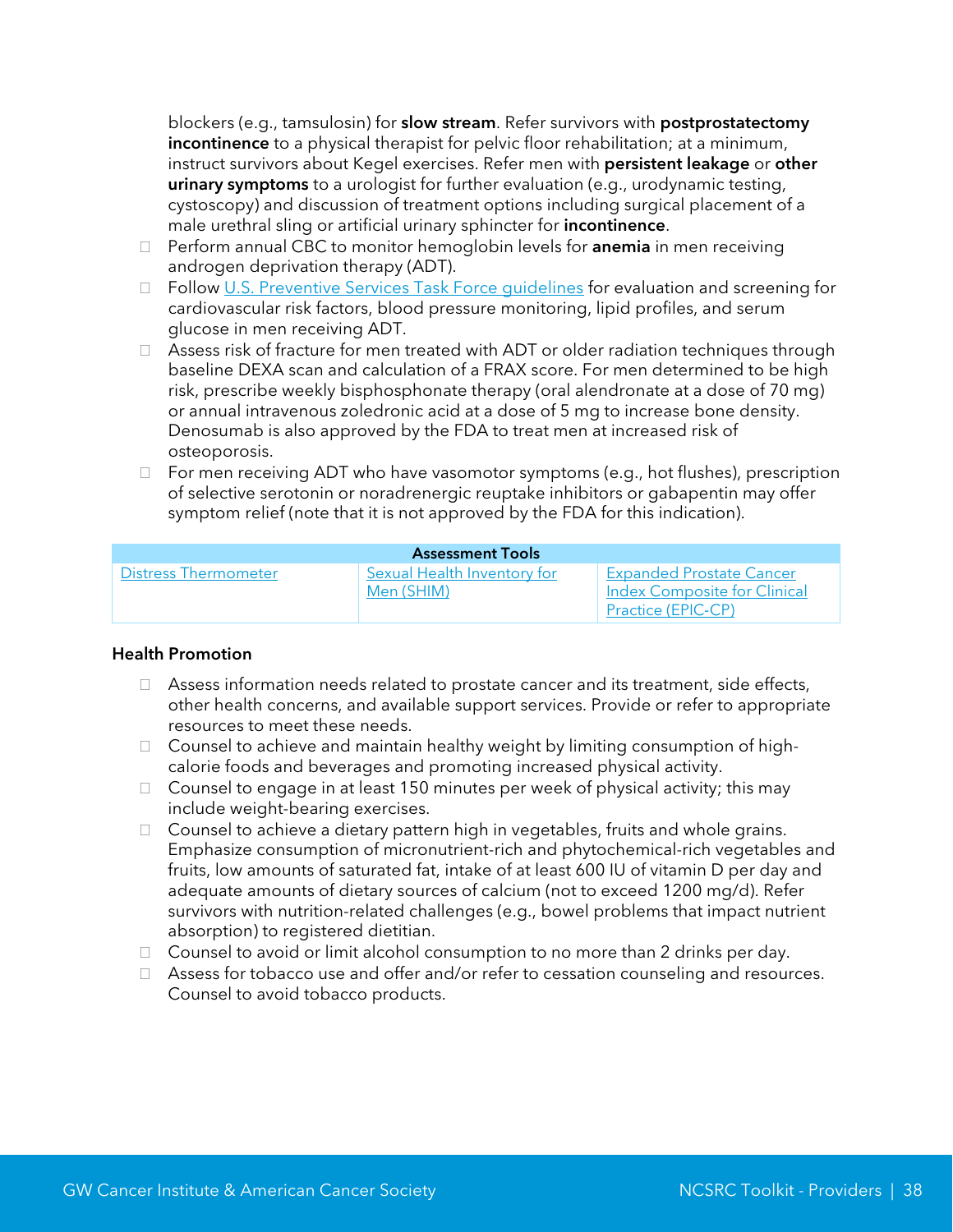#### Care Coordination

- $\Box$  Primary treating specialist is encouraged to provide a treatment summary and survivorship care plan to primary care provider when survivorship care is transferred. Primary care providers and treating oncology specialists should confer regarding survivorship care plan components and determine roles and responsibilities appropriate for survivor's condition and resources available in the primary care setting.
- $\Box$  Primary care providers should maintain role as general medical care coordinator throughout spectrum of prostate cancer detection, treatment, and aftercare, focusing on preventive care and management of preexisting comorbid conditions, regularly addressing patient's overall physical and psychosocial status, and those components of survivorship care mutually agreed upon with treating clinicians.
- $\Box$  Annually assess for presence of long-term or late effects of prostate cancer and its treatment. Use of a validated tool such as **EPIC-CP** may be helpful in this assessment.
- Encourage inclusion of caregivers, spouses, or partners in usual prostate cancer survivorship care.
- □ Refer to appropriate community-based and peer support resources.

View the American Cancer Society Prostate Cancer Survivorship Care Guideline at: [bit.ly/ACSPrCa](http://onlinelibrary.wiley.com/doi/10.3322/caac.21234/abstract)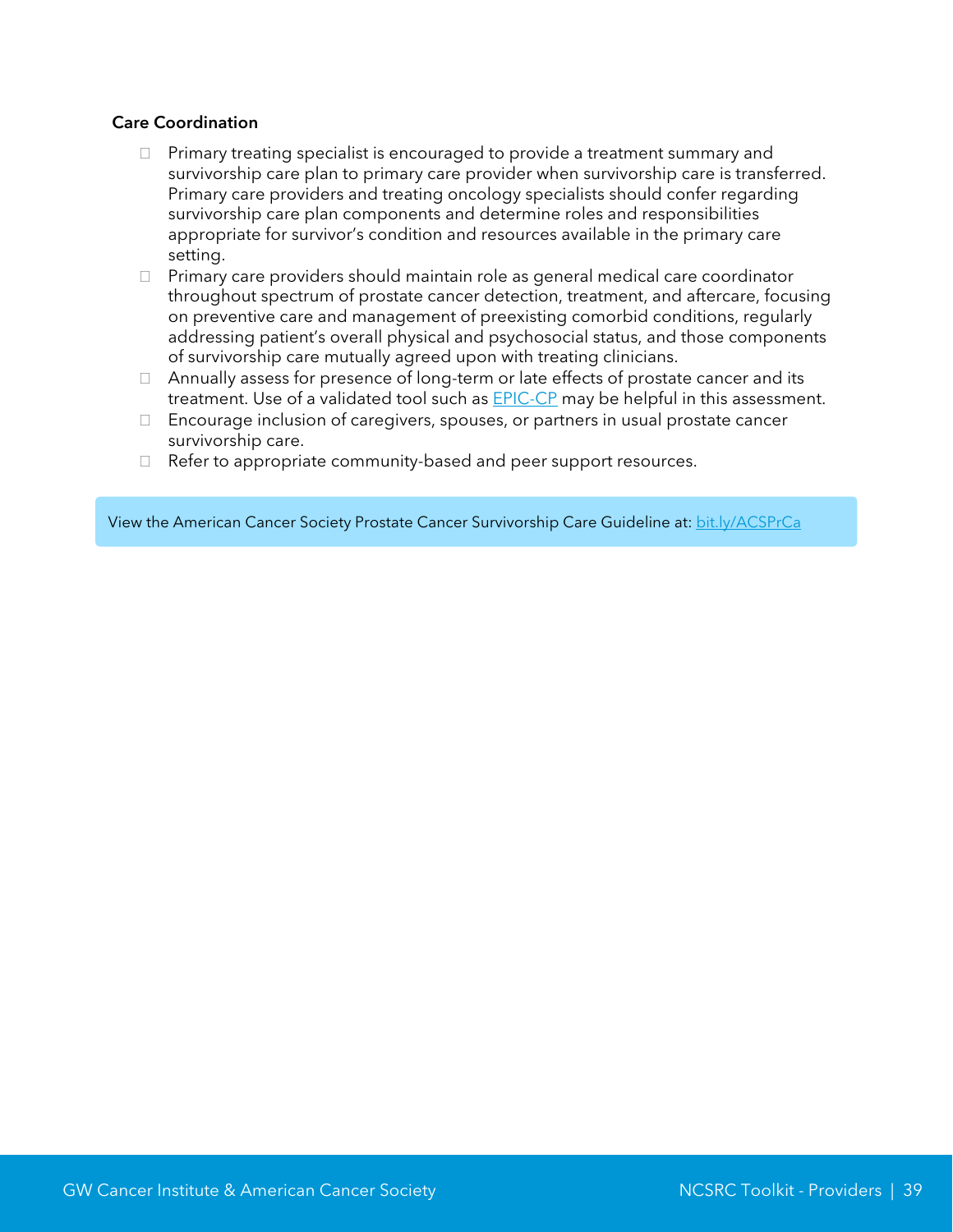### MORE RESOURCES FOR HEALTH CARE PROFESSIONALS

- <span id="page-40-0"></span>• [Information for Health Care Professionals:](http://www.cancer.org/healthy/informationforhealthcareprofessionals/index) Resources and information about prevention, early detection and survivorship guidelines along with other cancerrelated information from the American Cancer Society.
- [Prescription for Cancer Information:](http://www.cancer.org/Treatment/SurvivorshipDuringandAfterTreatment/NationalCancerSurvivorshipResourceCenter/ToolsForHealthCareProfessionals/prescription-for-cancer-information) A tool to help health care professionals talk to survivors about resources available in their office or clinic, in the community, online and over the telephone.
- Cancer Survivorship E-[Learning Series for Primary Care Providers:](http://gwcehp.learnercommunity.com/elearning-series) An e-learning series to help primary care providers understand the needs of cancer survivors and deliver better clinical follow-up care. Continuing education credits are available at no cost to physicians, nurse practitioners, physician assistants, nurses and Certified Health Education Specialists. [Download the informational flyer](https://smhs.gwu.edu/gwci/sites/gwci/files/Feb%202016_E-Learning%20Series%20Updated%20Flyer.pdf) for more information.
- [Coming Soon!] Smartphone App for Primary Care Providers: The American Cancer Society has cancer survivorship care guidelines to help primary care and other clinicians provide clinical follow-up care to adult posttreatment survivors of breast, colorectal, head and neck, and prostate cancer. Evidence-based recommendations address surveillance for recurrence, screening for new cancers, symptom management, healthy lifestyle strategies, and care coordination. Download the app for clinicians to access the guidelines from your Apple or Android smartphone. Share the app with your network of colleagues, especially those in primary care.
- Advancing Survivorship Care through [the National Cancer Survivorship Resource](http://onlinelibrary.wiley.com/doi/10.3322/caac.21183/pdf)  [Center: Developing American Cancer Society Guidelines for Primary Care Providers:](http://onlinelibrary.wiley.com/doi/10.3322/caac.21183/pdf) The Survivorship Center has coordinated the work of experts in oncology, primary care and other health care professions to develop follow-up care guidelines for 10 priority cancer sites.
- [National Cancer Survivorship Resource Center: Tools for Health Care Professionals:](http://cancer.org/treatment/survivorshipduringandaftertreatment/nationalcancersurvivorshipresourcecenter/toolsforhealthcareprofessionals/index) Includes [breast,](http://onlinelibrary.wiley.com/doi/10.3322/caac.21319/full) [colorectal,](http://onlinelibrary.wiley.com/doi/10.3322/caac.21286/full) [head and neck](http://bit.ly/acsheadneck) and [prostate](http://bit.ly/ACSPrCa) cancer survivorship care guidelines designed to help shape adult post-treatment survivorship care and to improve the quality of life for cancer survivors. These clinical follow-up care guidelines were developed for primary care providers and other clinicians who care for cancer survivors.
- [Moving Beyond Patient Satisfaction: Tips to Measure Program Impact Guide:](http://www.cancer.org/Treatment/SurvivorshipDuringandAfterTreatment/NationalCancerSurvivorshipResourceCenter/ToolsForHealthCareProfessionals/moving-beyond-patient-satisfaction) A brief guide detailing indicators and outcome measures that can be used to monitor the success of survivorship programs.
- [Guide for Delivering Quality Survivorship Care:](http://smhs.gwu.edu/gwci/sites/gwci/files/Guide_for_Delivering_Quality_Survivorship_Care_FINAL.pdf) Provides health care professionals with the knowledge, tools and resources to deliver high-quality follow-up care to cancer survivors.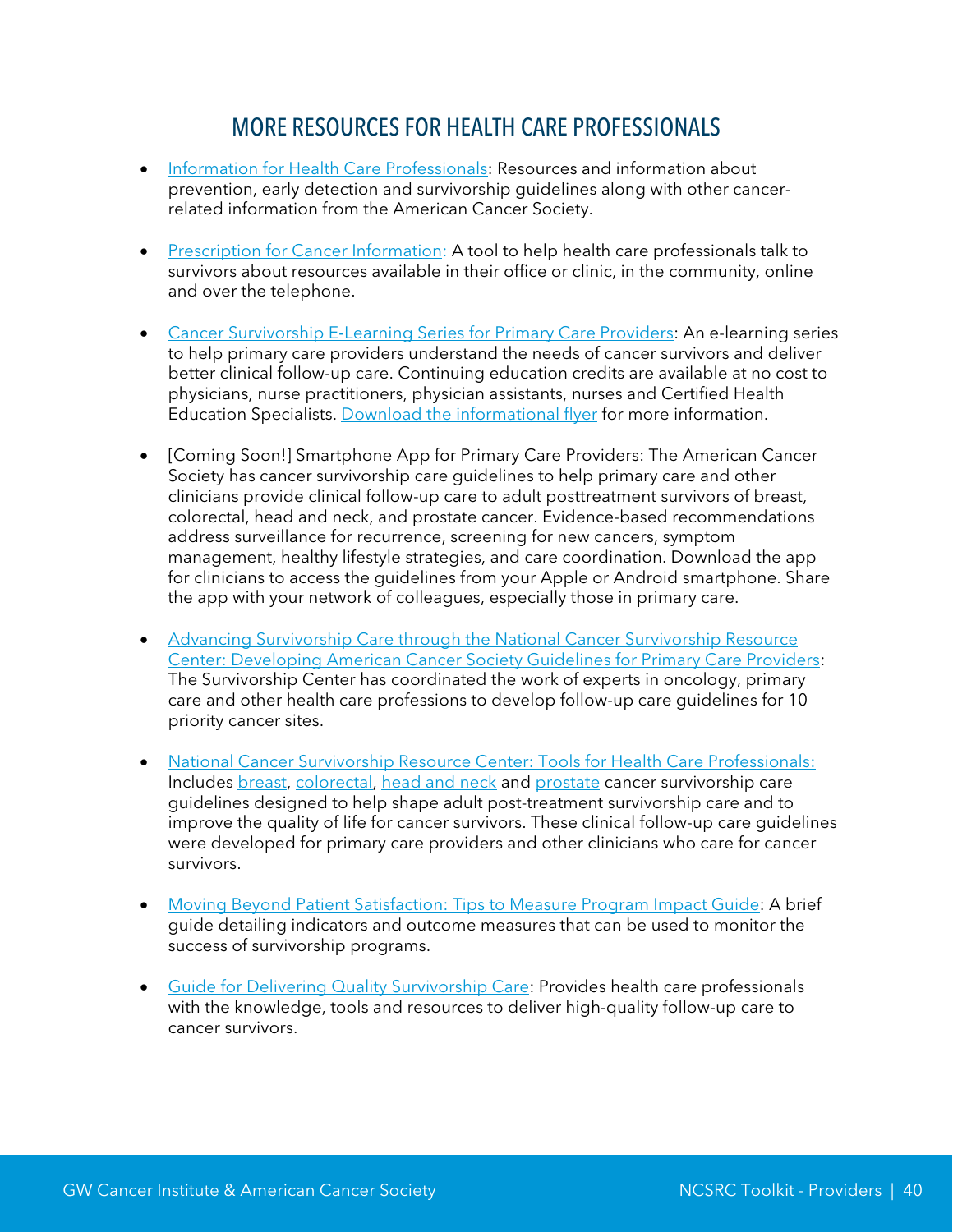### DISSEMINATION STRATEGIES AND MESSAGES

<span id="page-41-0"></span>Looking to spread the word about the latest clinical follow-up care guidelines for cancer survivors but don't know where to start? This section provides strategies, ideas and messages for sharing this toolkit with primary care providers, oncologists, public health professionals, patients and caregivers. Use this section and adapt its messaging for your unique audiences and areas of expertise.

This section was reproduced and adapted from the GW Cancer Institute's *National Cancer Survivors Day® Social Media Toolkit*

#### Social Media 101

According to a 2014 Pew Research Center survey, "74% of online adults use social networking sites." (Pew Research Center, 2014). In addition, Hughes (2010) found that, "one-third of adults access social media related to health" (p. 3). Social media represents a unique opportunity to reach a large audience of both consumers and professionals. It is more important than ever that online medical and health information is "trustworthy, engaging, and accessible to digitally empowered consumers" (Hootsuite, n.d., p. 2).

When designing and thinking about your social media strategy, consider your audience, the channel(s) you want to use, your objective(s), or what you are trying to achieve, as well as how you will measure success. Your social media activities should ultimately support your organization's goals (Hootsuite, n.d.).

#### Social Media Channels

Social media is growing every day, along with opportunities for outreach. Remember that social media includes more than just Twitter and Facebook-it can include LinkedIn, blogs, websites and e-newsletters. Consider reaching out via multiple channels to increase reach when spreading the word about cancer survivorship care.

#### Twitter Best Practices

- Keep Tweets short, between 100-110 characters. This allows other users to Retweet while adding their own comments.
- Add photos or videos. Adding a photo boosts Retweets by 62% on average (Twitter Government and Elections Team, 2014).
- Tweet at author or organizational Twitter handles when possible. If you are mentioning a person/organization at the beginning of a Tweet, add a period (.) before the Tweet, unless you only want the Tweet to be seen by people who are following both of you.

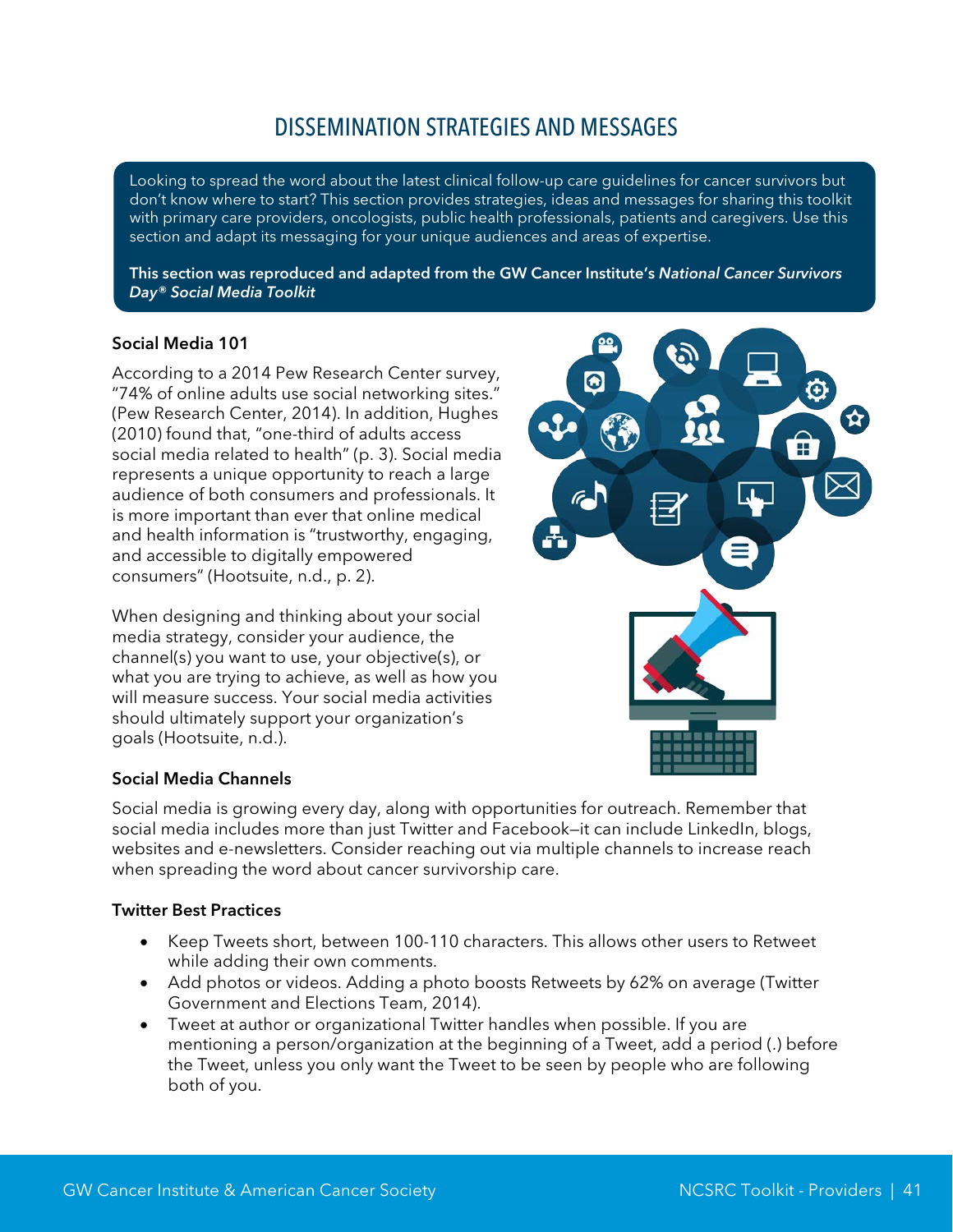- Twitter, Tweetdeck, Sprout Social and Hootsuite all have options to shorten links as you write Tweets.
- Promote engagement with other organizations by favoriting or Retweeting their content. You can even add your own comment before Retweeting.
- Be responsive and recognize Retweets, @ mentions and when others share your content. It doesn't take much, but a simple "thank you" goes a long way toward building engagement.
- Remember that Tweets cannot be edited once they are posted, so proofread before you post!

#### Facebook Best Practices

• Shorter posts (around 250 characters) get up to 60% more distribution than longer posts (CDC, n.d.).

#### In its landmark 2005 report, *From Cancer Patient to Cancer Survivor: Lost in Transition*, the Institute of Medicine identified four key components of quality cancer care:

- 1. Prevention of recurrent or new cancers that can result from cancer and its treatment
- 2. Surveillance for cancer spread, recurrence, or second cancers and assessing medical and psychosocial late effects
- 3. Intervention for side effects of cancer and its treatment, including physical and psychosocial effects as well as non-medical concerns, like employment or financial issues
- 4. Coordination between specialists and primary care providers
- Use photos or videos to make your posts stand out. Posts with photos receive up to 50% more likes than non-photo posts (Hershkowitz & Lavrusik, 2013). However, be aware of Facebook's policies about what can be posted and identifying people in photos without consent (CDC, n.d.).
- Use a conversational tone and explain to your audience why the content should matter to them (Hershkowitz & Lavrusik, 2013).
- Posts that start conversations by asking questions and responding receive approximately 70% above-average engagement (Hershkowitz & Lavrusik, 2013).
- Vary your post type. Users don't engage the same way with every post (Hershkowitz & Lavrusik, 2013).
- Track your results and act on them. Facebook offers analytic data that you can use to find out what posts are being "liked" or shared and which ones aren't. Focus your efforts on what is working (CDC, n.d.).

#### Best Practices for Communicating about Cancer Survivorship

The first step in any communication campaign is to define your audience. According to the National Cancer Institute (NCI), "a person is considered to be a survivor from the time of diagnosis until the end of life" (NCI, n.d.). When communicating about cancer survivorship, your audience may be primary care providers, oncologists, public health professionals or patients, caregivers or families. The messaging in this toolkit is organized around these main audiences, all with their own unique strategies for outreach and framing. Remember to tailor messages to your organization, since each audience may have subgroups with different needs (for example, survivors who are undergoing active treatment vs. five-year survivors who may be out of active treatment but have distinctive screening and follow-up care needs).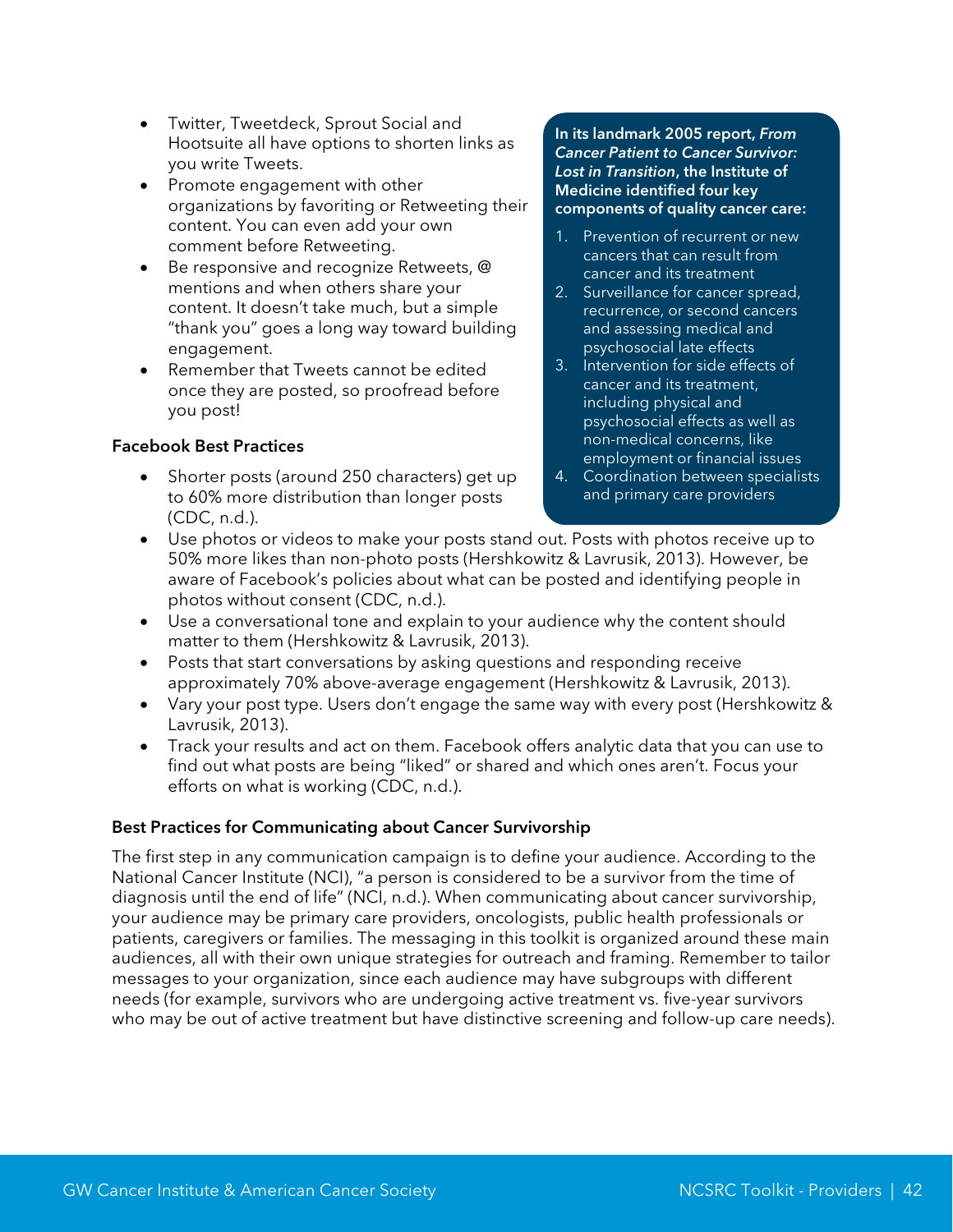#### When communicating with survivors or caregivers…

#### 1. Consider health literacy and numeracy

- a) Use simple language and avoid terms not often used outside of the scientific community. Explain how data impacts your audience and why it's relevant (NCI, 2011).
- b) Organize information so the most important points are first (U.S. Department of Health and Human Services, n.d.).
- c) If presenting data, use integers instead of decimals as they are more convincing and easily recalled (Witteman et al., 2011). Visual representations of data, like icon arrays are most effective.
- d) Where possible, point consumers to supporting materials, visuals and reliable, accurate sources of information such as trusted websites or physicians.

#### 2. Understand the unique perspectives and needs of survivors

- a) Cancer patients and survivors often face "cancer information overload" and may feel overwhelmed by information and unable to process it (Chae, Lee & Jensen, 2015).
- b) A new study found that on average, cancer survivors maintain a less nutritious diet than those in the general population (Zhang, Liu, John, Must & Demark-Wahnefried, 2015). Messages and interventions that focus on healthy eating may be useful to correct this imbalance.
- c) Young adult cancer survivors may face unique challenges and coping strategies. Coping can include taking action, adaptation and ultimately reflecting on and giving meaning to their experiences (Miedema, Hamilton & Easley, 2007).
- d) Narratives can be an effective tool for communicating with survivors. Storytelling can overcome resistance, facilitate information processing, provide social connections and represent emotional and existential issues (Wen-Ying et al., 2007).
- e) Let patients know about specific resources they can request, like survivorship care plans or long-term recommendations about screening and follow-up.

#### When communicating with providers, clinicians or public health professionals…

- 1. Make content accessible on the networks where providers are searching for information
	- a) 70% of physicians reported using social media on at least a monthly basis as of 2012 (McGowan et al., 2012), and a 2009 survey found that 81% of physicians reported using a mobile device to access the web (Cooper et al., 2012).
	- b) Providers often use social media daily to scan or explore medical information, while 14% of providers report contributing new information via social media on a daily basis (McGowan et al., 2012).
	- c) Many providers use physician-only sites like Doximity, Sermo, Ozmosis or medical society membership sites like the American Academy of Pediatrics or the American Medical Association (McGowan et al., 2012). While this toolkit is intended for use on Facebook, Twitter, Google+, LinkedIn and email, the message strategies could easily be adapted to reach providers on other sites as well.
- 2. Emphasize the importance of communication between primary and oncology care providers
	- a) In the past decade, more than 60 anti-cancer drugs have been approved by the FDA, each with their own short- and long-term side effects and potential impacts. Resources aimed at primary care providers should emphasize this information and make it more easily accessible.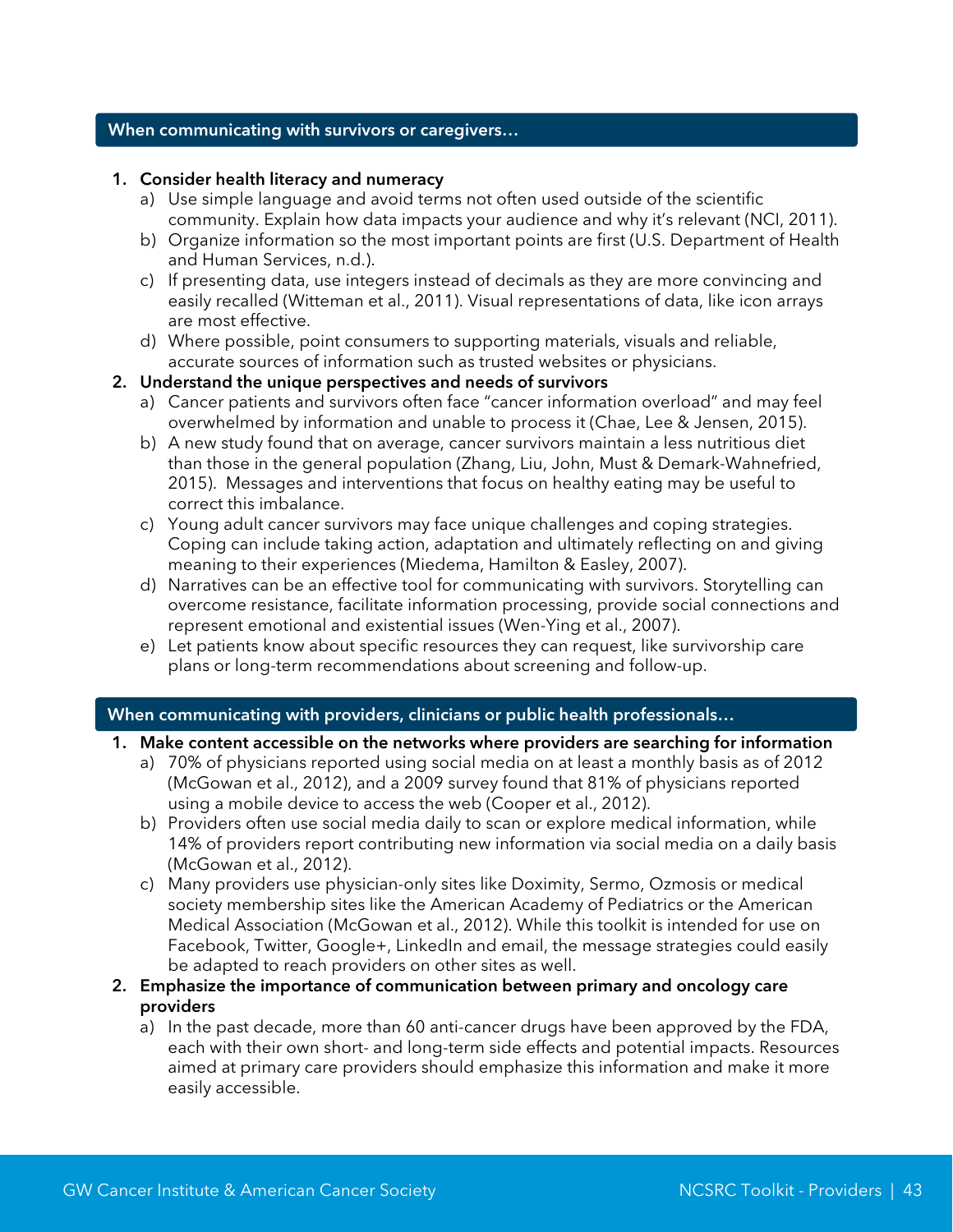- b) Decreased involvement by primary care providers is associated with worse overall care and outcomes, particularly for preventive services and non-cancer-related health conditions (Earle & Nevile, 2004; Snyder et al., 2009).
- c) Collaboration between providers can be facilitated by improving role clarity, communication and knowledge exchange between providers (Sussman & Baldwin, 2010).

#### 3. Promote survivorship care resources

- a) The American College of Surgeons requires Commission on Cancer (CoC)-accredited programs to "provide a summary of treatment and a follow-up plan to all patients completing cancer treatments" (American College of Surgeons, n.d.).
- b) Providers may not be aware of the CoC requirement or may not be aware of cancer survivorship care quidelines for cancer survivors available from the National Cancer Survivorship Resource Center as well as the Cancer Survivorship E-Learning Series for [Primary Care Providers](http://gwcehp.learnercommunity.com/elearning-series) that covers follow-up care for survivors of adult-onset cancers.
- c) Remind providers that patients and survivors are often looking for more information. A 1997 study found that patients reported information as their greatest need, including feedback on the progress of the cancer, information about the probable future of their illness or more information about their illness (Butow et al., 1997).

#### More Tools and Resources

- [Journey Forward Survivorship Care Plan Builder:](http://www.journeyforward.org/professionals/survivorship-care-plan-builder) Helps create customizable survivorship care plans for patients.
- [American Cancer Society Survivorship Care Plans:](http://www.cancer.org/treatment/survivorshipduringandaftertreatment/survivorshipcareplans/index) Information on care plans and improving the quality of life for survivors as they move beyond their cancer treatment.
- [National Cancer Survivorship Resource Center:](http://www.cancer.org/treatment/survivorshipduringandaftertreatment/nationalcancersurvivorshipresourcecenter/index) Information on treatment, clinical follow-up care and resources for patients and providers.
- [Owly:](http://ow.ly/url/shorten-url) Link shortener from Hootsuite
- [TinyURL:](http://tinyurl.com/) Link shortener that allows for customization of URLs to make them more memorable
- [Goo.gl:](https://goo.gl/) Link shortener that allows for tracking of clicks
- [Hootsuite,](https://hootsuite.com/) [Sprout Social:](http://sproutsocial.com/) Online platforms that allow organizations to schedule Tweets and Facebook posts, keep up with their feed (the posts of those they follow), and collect basic analytics for evaluation
- [Tweetdeck:](https://tweetdeck.twitter.com/) Platform from Twitter that allows for pre-scheduling Tweets, including pre-loading photos
- [Thunderclap:](https://www.thunderclap.it/) Social networking tool that allows you to "crowdsource" your social media campaign to increase its impact
- [Klout:](https://klout.com/home) Service that tracks your organization's level of online social influence
- [Canva:](http://www.canva.com/) Allows users to create visually appealing graphics and photos for social media and print materials; includes a collection of low-cost or free stock photos and backgrounds
- [CDC Public Health Image Library](http://phil.cdc.gov/phil/quicksearch.asp) (PHIL): Free image library. Search "cancer," "survivorship" or "healthy living" for relevant results on cancer survivorship.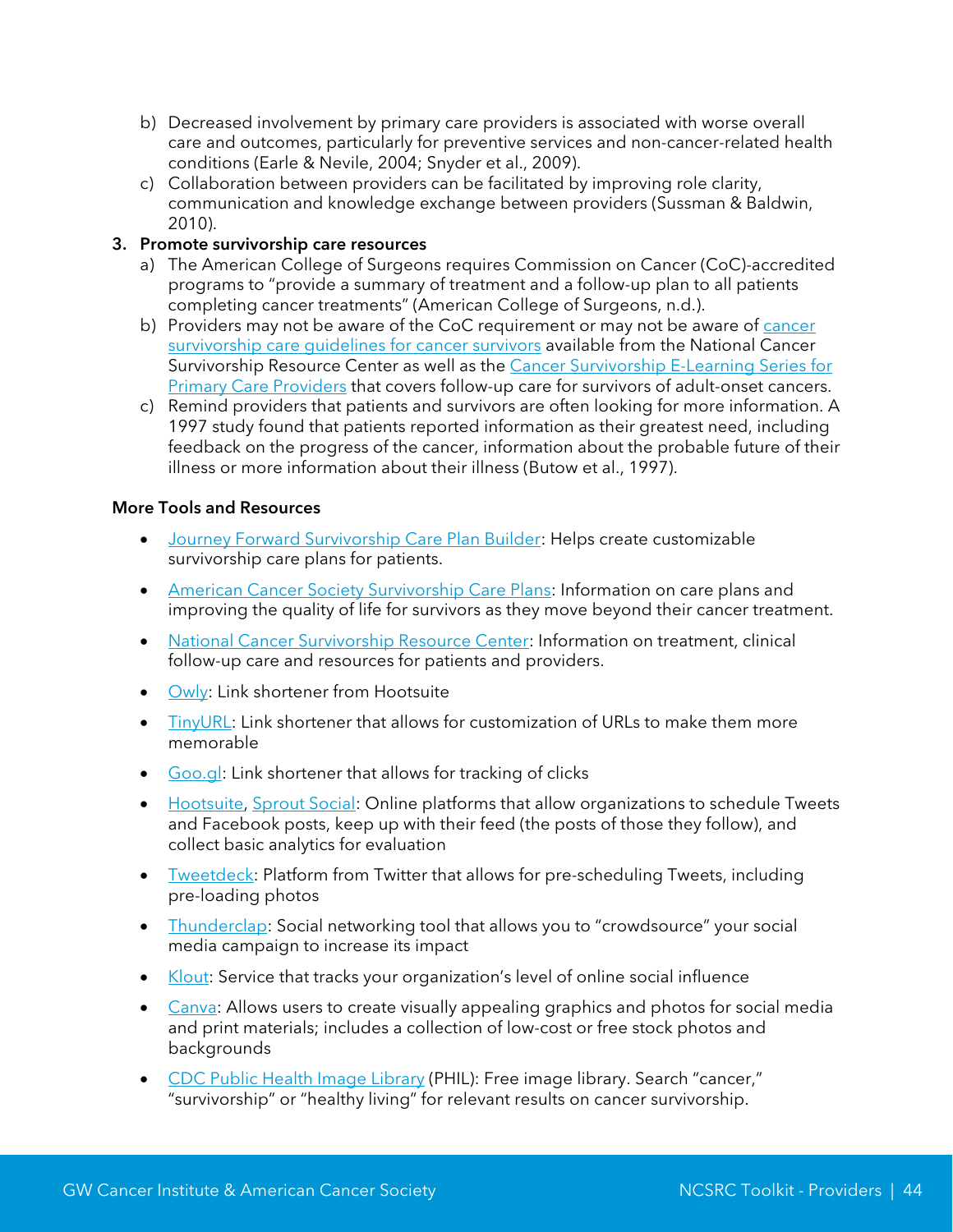- [CDC "photostream" on Flickr:](https://www.flickr.com/photos/CDCsocialmedia) Website designed for public image sharing. CDC images include public health photos and graphics developed for public health events that users can comment on and share. Search "cancer survivors" for relevant results.
- [CDC Infographics:](http://www.cdc.gov/socialmedia/tools/infographics.html) Gallery of CDC-designed infographics to visually communicate data or information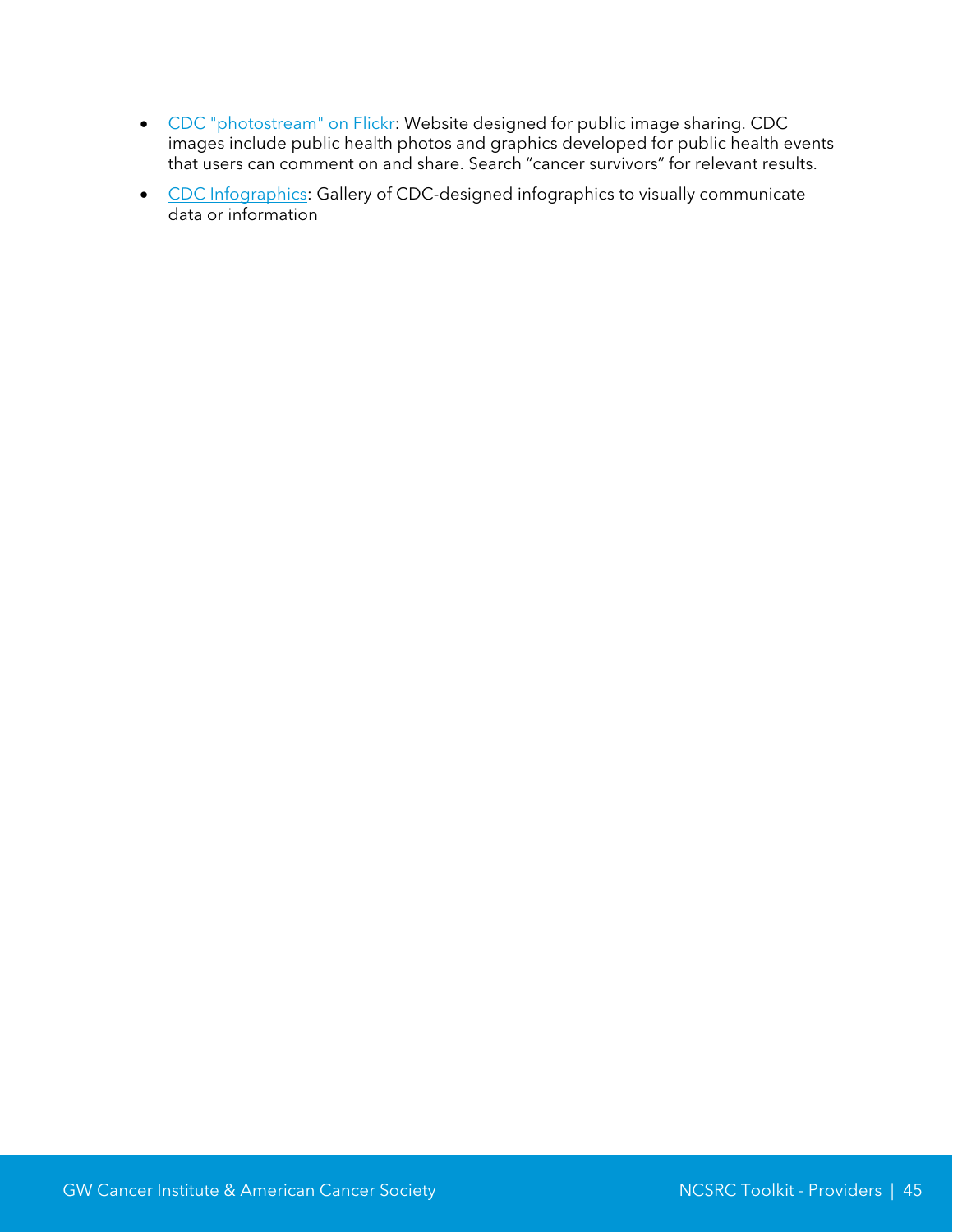#### Sample Messages Aimed at Patients and Caregivers

### **Twitter** Talking w/ your doc after a #cancer diagnosis can be overwhelming. These resources have symptoms & side effects to ask about:<http://bit.ly/NCSRCPatients> #DYK that [*breast, colorectal, head and neck, prostate*] cancer survivors have unique followup care needs? This checklist can help you keep track of your care: <http://bit.ly/NCSRCPatients> Going from #cancer patient to survivor can be challenging. These tools can help keep you empowered & on top of your care: <http://bit.ly/NCSRCPatients> Are you caring for someone with #cancer? This helpful toolkit can help you provide support & organize care: <http://bit.ly/NCSRCPatients> Facebook Talking with your doctor after a cancer diagnosis can be overwhelming. Use this handy toolkit to help you remember the treatments, symptoms and side effects to ask about: <http://bit.ly/NCSRCPatients> Did you know that breast, colorectal, head and neck and prostate cancer survivors have unique follow-up care needs? These tools and checklists can help you keep track of and organize your care:<http://bit.ly/NCSRCPatients> Navigating diagnosis, treatment and post-treatment can be difficult when you have cancer. This toolkit can help you understand your options and ways for you to advocate for your care:<http://bit.ly/NCSRCPatients> Caregivers: Supporting someone with cancer can be overwhelming. This toolkit can help you empower a loved one fighting cancer and understand what symptoms and side effects to ask about:<http://bit.ly/NCSRCPatients> LinkedIn Confused about follow-up care for cancer survivors? You're not alone. This National Cancer Survivorship Resource Center toolkit can help you ask the right questions and take charge of your care with the latest information from the American Cancer Society, the American Society of Clinical Oncology and the George Washington University Cancer Institute. Download it today or share with someone you love:<http://bit.ly/NCSRCPatients>

#### Google+

Patients: When it comes to cancer, it's hard to keep track of treatments, symptoms and side effects. This toolkit from the National Cancer Survivorship Resource Center can help empower you or a loved one to make the most of your care. Download it today or share with someone you love: <http://bit.ly/NCSRCPatients>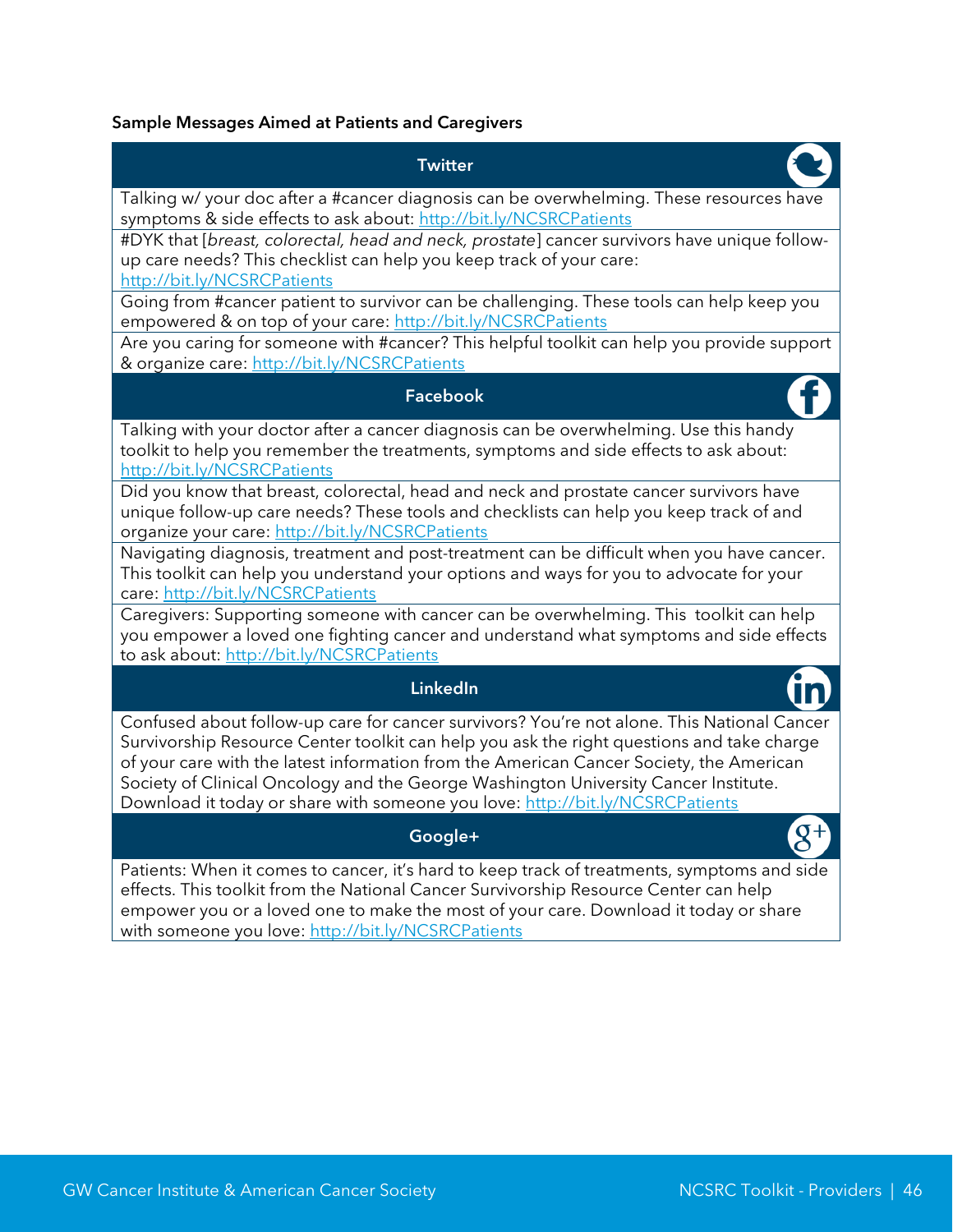### Sample Messages Aimed at Primary Care Providers

| <b>Twitter</b>                                                                                                                                                                                                                                                                                                                                                                                                                                 |
|------------------------------------------------------------------------------------------------------------------------------------------------------------------------------------------------------------------------------------------------------------------------------------------------------------------------------------------------------------------------------------------------------------------------------------------------|
| Primary care providers: #DYK there's an e-learning series on caring for #cancer survivors?<br>Learn more: http://bit.ly/PCPE-Learning                                                                                                                                                                                                                                                                                                          |
| Primary care providers: Keeping track of symptoms & side effects for #cancer patients can<br>be tough. This toolkit can help: http://bit.ly/NCSRCToolkit                                                                                                                                                                                                                                                                                       |
| >60 #cancer drugs have been approved by @US_FDA in the last 10 yrs. Track follow-up<br>care, late/long-term effects w/ this toolkit: http://bit.ly/NCSRCToolkit                                                                                                                                                                                                                                                                                |
| Coordinating #cancer care for survivors can be tough. This guide can help you<br>communicate w/oncologists & organize care: http://bit.ly/NCSRCToolkit                                                                                                                                                                                                                                                                                         |
| <b>Facebook</b>                                                                                                                                                                                                                                                                                                                                                                                                                                |
| Primary care providers: Did you know there's an e-learning series on caring for cancer<br>survivors just for you? Learn more and access the course: http://bit.ly/PCPE-Learning                                                                                                                                                                                                                                                                |
| Keeping track of symptoms, late and long-term effects for cancer patients can be<br>challenging. This toolkit provides guidance on quality clinical follow-up care for breast,<br>colorectal, head and neck and prostate cancer survivors. Read more:<br>http://bit.ly/NCSRCToolkit                                                                                                                                                            |
| Over 60 new anti-cancer drugs have been approved by the FDA in the last 10 years,<br>making follow-up care challenging. Get the latest recommendations and summaries of late<br>and long-term effects here: http://bit.ly/NCSRCToolkit                                                                                                                                                                                                         |
| Care coordination is a priority for cancer patients during and after treatment. Primary care<br>providers play a key role in follow-up care and communication with oncologists. This toolkit<br>from the American Cancer Society and the George Washington University Cancer Institute<br>summarizes the latest clinical care follow-up guidelines to help you provide high quality<br>care: http://bit.ly/NCSRCToolkit                        |
| <b>LinkedIn</b>                                                                                                                                                                                                                                                                                                                                                                                                                                |
| Primary care providers: Get the latest clinical care guidelines for cancer survivors with this<br>handy toolkit from the American Cancer Society and the George Washington University<br>Cancer Institute: http://bit.ly/NCSRCToolkit. Follow-up care guidelines are also covered in<br>depth in the e-learning series for primary care providers, with CEUs available at no cost to<br>providers. Register today: http://bit.ly/PCPE-Learning |
| Google+                                                                                                                                                                                                                                                                                                                                                                                                                                        |

Primary care providers: It can be challenging to get the latest info on caring for cancer survivors. Luckily, there's an e-learning series designed just for you. Access it today <http://bit.ly/PCPE-Learning> and don't miss out on the companion National Cancer Survivorship Resource Center Toolkit summarizing clinical follow-up care guidelines for breast, colorectal, head and neck and prostate cancer survivors: <u>http://bit.ly/NCSRCToolkit</u>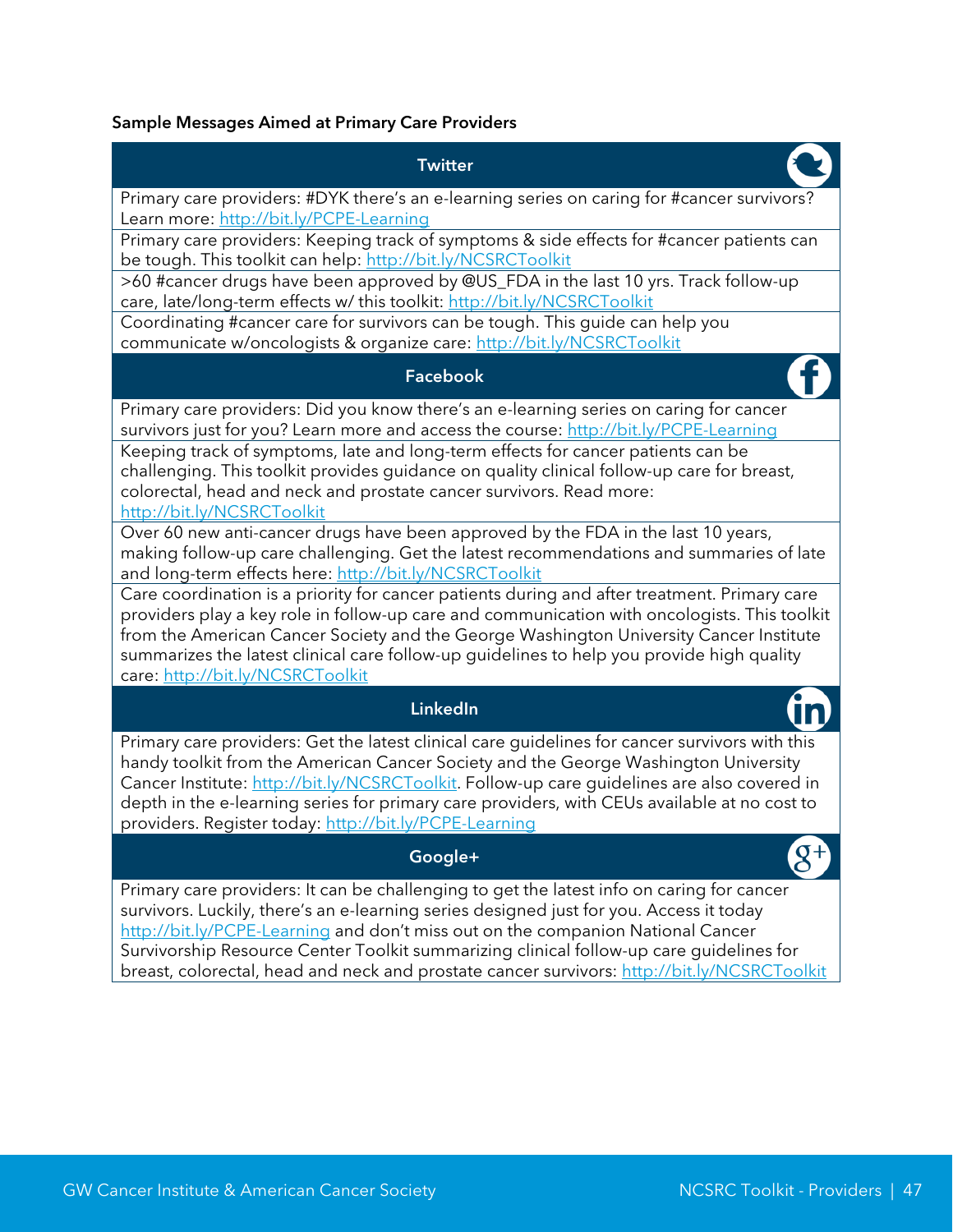#### Sample Messages Aimed at Oncologists

### **Twitter** Oncology providers: #DYK there's an e-learning series on caring for #cancer survivors? Learn more:<http://bit.ly/PCPE-Learning> Oncology providers: It's more important than ever to coordinate care w/PCPs. This toolkit can help:<http://bit.ly/NCSRCToolkit> Survivorship care plans are now a routine standard of care for #cancer patients. Learn more w/this toolkit:<http://bit.ly/NCSRCToolkit> Oncology providers: Have you seen the latest toolkit from @AmericanCancer and @GWCancerInst? Stay up-to-date on the latest in #survivorship care: <http://bit.ly/NCSRCToolkit> Facebook Oncology providers: You play a critical role in coordinating follow-up care for cancer patients. Get the latest clinical follow-up care guidelines to inform survivorship care plans for your patients and coordinate with primary care providers. Download the American Cancer Society and the George Washington University Cancer Institute's toolkit today: <http://bit.ly/NCSRCToolkit> The Commission on Cancer now requires providers to provide all patients with a survivorship care plan. This toolkit provides guidance on quality clinical follow-up care for breast, colorectal, head and neck and prostate cancer patients to inform survivorship care planning. Read more:<http://bit.ly/NCSRCToolkit> Cancer survivors often feel "lost in transition" after treatment. Help provide quality care for your patients and get the latest clinical follow-up care guidelines for breast, colorectal, head and neck and prostate cancer patients: <http://bit.ly/NCSRCToolkit> Care coordination is a priority for cancer patients during and after treatment. Oncology providers play a key role in follow-up care and communication with primary care providers. This toolkit from the American Cancer Society and the George Washington University Cancer Institute summarizes the latest clinical follow-up care guidelines to help you provide high quality care and inform survivorship care planning:<http://bit.ly/NCSRCToolkit> LinkedIn Oncology providers: Get the latest clinical follow-up care guidelines for breast, colorectal, head and neck and prostate cancer survivors with this handy toolkit from the American Cancer Society and the George Washington University Cancer Institute: [http://bit.ly/NCSRCToolkit.](http://bit.ly/NCSRCToolkit) Google+ The Commission on Cancer requires survivorship care plans for cancer patients. Get the

latest clinical follow-up care guidelines for breast, colorectal, head and neck and prostate cancer survivors here: <http://bit.ly/NCSRCToolkit>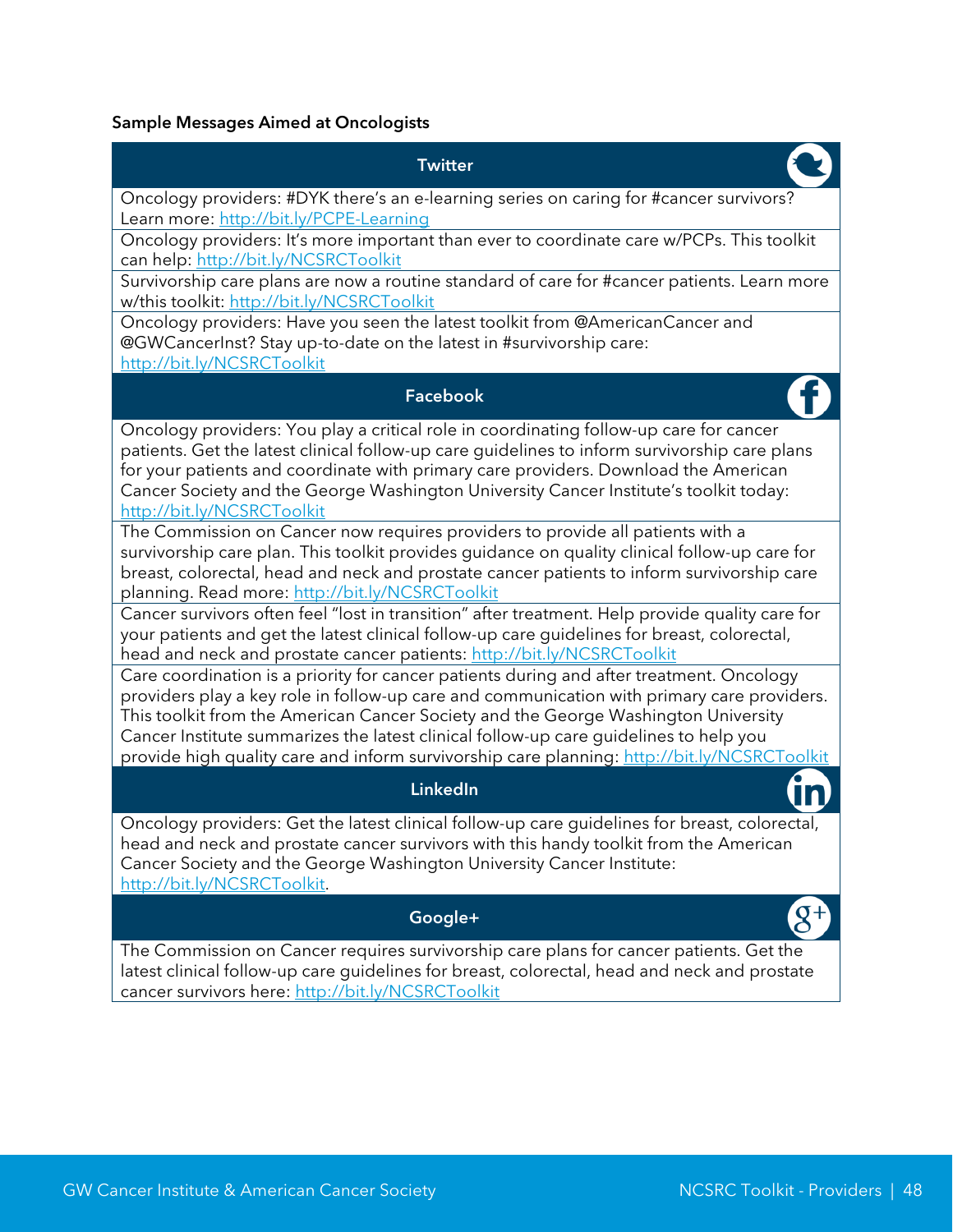#### Sample Messages Aimed at Public Health Professionals

### **Twitter** #CompCancer professionals: Looking to improve the quality of cancer #survivorship care? This toolkit can help:<http://bit.ly/NCSRCToolkit> Coordination $\rightarrow$ quality #cancer care. Support coordination between primary care providers & oncologists w/this toolkit:<http://bit.ly/NCSRCToolkit> #DYK there's a toolkit to help improve care for #cancer survivors? Share & download today: <http://bit.ly/NCSRCToolkit> Quality #cancer care is a #publichealth issue. Support the latest in survivorship care w/this toolkit:<http://bit.ly/NCSRCToolkit> #CompCancer professionals: #DYK there's an e-learning series on #cancer survivorship? Spread the word today:<http://bit.ly/PCPE-Learning> Facebook Comprehensive cancer control professionals: Are you looking to improve the quality of cancer survivorship care and support survivorship care plans as a routine standard of care? This toolkit from the American Cancer Society and the George Washington University Cancer Institute can help:<http://bit.ly/NCSRCToolkit> Coordination is a key part of quality cancer care. Support high quality care with these cancer survivorship care guidelines for breast, colorectal, head and neck and prostate cancer. Read more and help spread the word in your community about these new guidelines:<http://bit.ly/NCSRCToolkit> Did you know there's an e-learning series on cancer survivorship for primary care providers? Comprehensive cancer professionals: Spread the word and share with providers in your area:<http://bit.ly/PCPE-Learning> Cancer survivors often feel "lost in transition" after treatment. Help provide quality comprehensive cancer follow-up care for cancer survivors and promote the latest clinical follow-up care guidelines for breast, colorectal, head and neck and prostate cancer: <http://bit.ly/NCSRCToolkit> Care coordination is a priority for cancer patients during and after treatment and the Commission on Cancer now requires survivorship care plans as a routine part of care. This toolkit from the American Cancer Society and the George Washington University Cancer Institute summarizes the latest clinical care guidelines so you can promote high quality care and inform survivorship care planning:<http://bit.ly/NCSRCToolkit> LinkedIn Comprehensive cancer control professionals: Get the latest clinical follow-up care guidelines for breast, colorectal, head and neck and prostate cancer survivors and spread the word with this handy toolkit from the American Cancer Society and the George Washington University Cancer Institute: [http://bit.ly/NCSRCToolkit.](http://bit.ly/NCSRCToolkit) Google+ The Commission on Cancer requires survivorship care plans for cancer patients. Get the latest clinical follow-up care guidelines for breast, colorectal, head and neck and prostate cancer survivors and spread the word to other comprehensive cancer control professionals here:<http://bit.ly/NCSRCToolkit>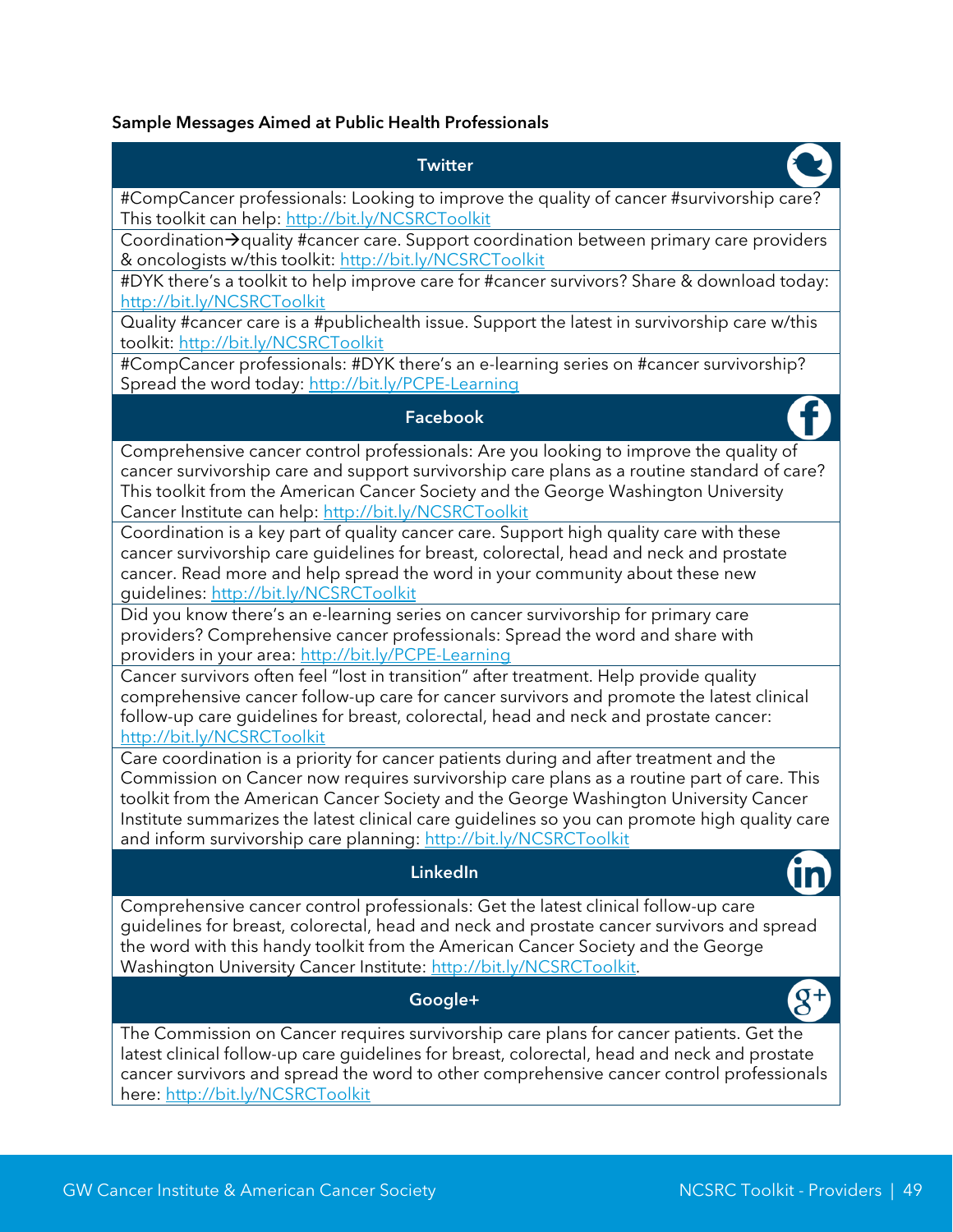#### Sample Email Message to Primary Care Providers, Oncology Providers or Public Health Professionals

With the number of cancer survivors expected to grow to over 18 million by the year 2020, it has never been more critical to champion quality clinical follow-up care guidelines for cancer survivors. A new Commission on Cancer Accreditation Standard requires Survivorship Care Plans (treatment summary + follow-up care plan) be given to and discussed with patients treated with curative intent who are finishing active treatment, so this practice is becoming part of the standard of care.

As primary care providers and oncology providers seek to meet this standard and coordinate follow-up care for survivors, it's important to have the latest clinical follow-up care guidelines at your fingertips. The American Cancer Society and the George Washington University Cancer Institute have released a National Cancer Survivorship Resource Center Toolkit: Implementing Clinical Practice Guidelines for Cancer Survivorship Care.

This toolkit offers summaries of the latest clinical follow-up care guidelines for breast, colorectal, head and neck and prostate cancer survivors, including late and long-term treatment effects, summaries of care guidelines and checklists for primary care providers. These guidelines can inform survivorship care plans, support patient empowerment and ensure care coordination between primary care and oncology providers across the care continuum. Download the toolkit today and share with your colleagues: <http://bit.ly/NCSRCToolkit>

#### Sample Email Message to Patients or Caregivers

Did you know that in cancer, a person is considered to be a survivor from the time of diagnosis until the end of life? Receiving a cancer diagnosis can be overwhelming, but navigating treatment and follow-up care can be even more so. How do you navigate the transition from your cancer care team to your primary care doctor? What are potential longterm and late side effects from cancer and its treatment? These checklists from The National Cancer Survivorship Resource Center Toolkit: Implementing Clinical Practice Guidelines for Cancer Survivorship Care from the American Cancer Society and the George Washington University Cancer Institute can help you take charge of your care or the care of a loved one.

Learn more about treatment and side effects for breast, colorectal, head and neck and prostate cancers. Get checklists of questions to ask your doctor and additional tools to support patient and caregiver empowerment. Download or share the no-cost toolkit here <http://bit.ly/NCSRCPatients> and be a prepared patient today.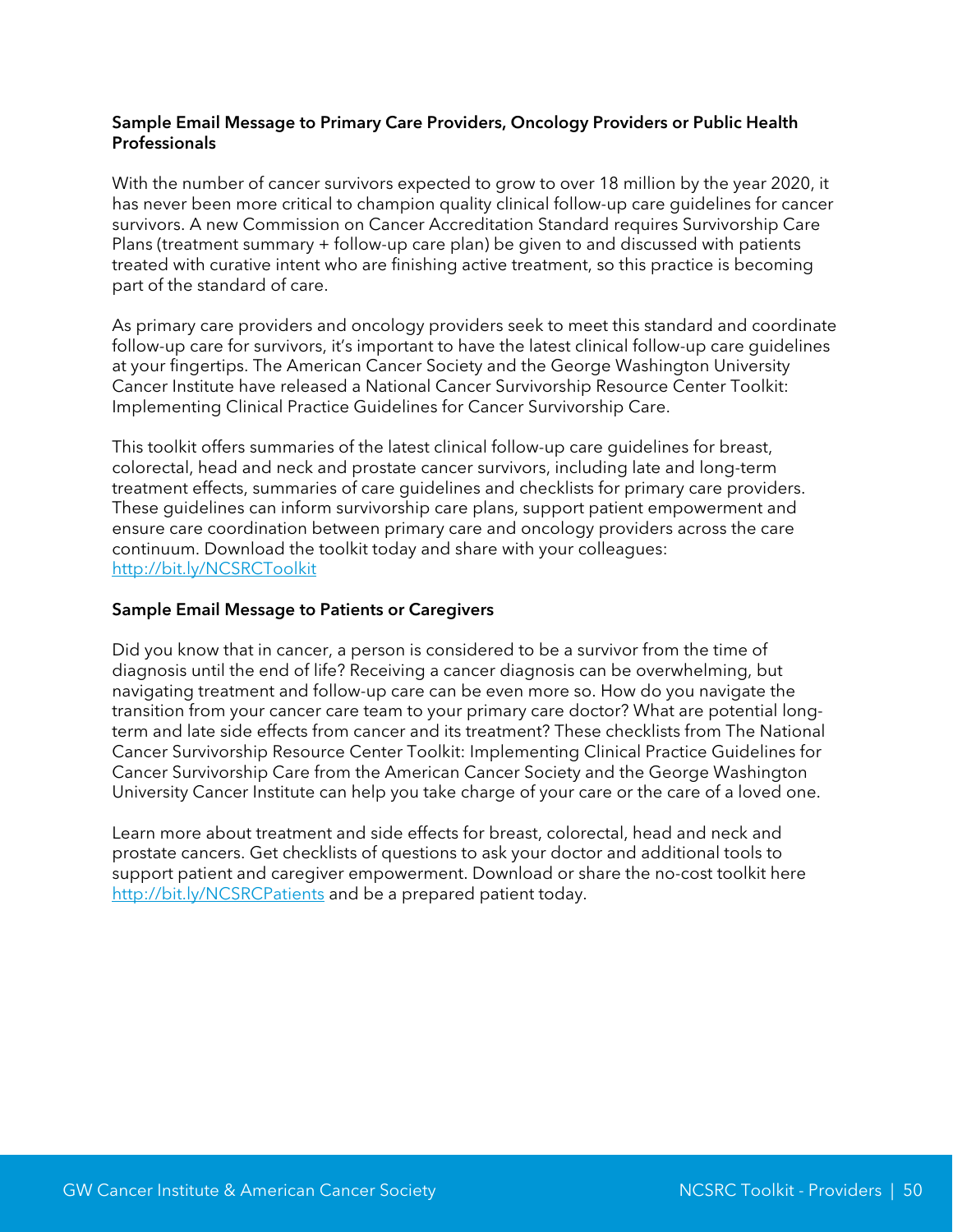#### Sample Press Release about the National Cancer Survivorship Resource Center Toolkit

Be sure to customize this press release—including all quotes and relevant information about your organization—before publishing.

#### CONTACT:

Name Email address Phone:

New Toolkit Highlights Need for Quality Follow-up Care for Cancer Survivors

*New cancer survivorship care guidelines help primary care providers coordinate care with cancer team, patients and caregivers*

WASHINGTON, DC – The American Cancer Society and the George Washington University Cancer Institute released a new toolkit on the latest clinical follow-up care guidelines for breast, colorectal, head and neck and prostate cancer survivors.

This toolkit is part of a broader effort to meet the needs of cancer survivors, a group that is projected to top 18 million in the U.S. by 2020. The American College of Surgeons' Commission on Cancer recently implemented new accreditation standards that require patients to be provided with a survivorship care plan (a treatment summary and clinical follow-up care guidelines). These guidelines, summarized in the National Cancer Survivorship Resource Center Toolkit, are intended to help primary care and oncology providers coordinate care and implement quality survivorship care plans for patients.

The National Cancer Survivorship Resource Center Toolkit: Implementing Clinical Practice Guidelines for Cancer Survivorship Care includes resources to help with implementing cancer survivorship care based on the American Cancer Society cancer survivorship care guidelines for post-treatment survivorship care in colorectal, head and neck and prostate cancers and the American Cancer Society/American Society of Clinical Oncology cancer survivorship care guideline for breast cancer. In addition to the guidelines, information is provided on training opportunities for primary care providers and patient materials to help activate cancer survivors to be full participants in their survivorship care.

"We've made significant progress in caring for cancer survivors after diagnosis, but as many survivors can attest, primary care providers and oncology providers are often uncoordinated when it comes to following up with patients," said [INSERT NAME AND TITLE]. "This toolkit fills the gap for primary care and oncology providers by helping them keep track of late and long-term treatment effects and helps support patient empowerment in their care."

The toolkit was created to be used by primary care and oncology providers, comprehensive cancer control professionals and patient navigators with summary checklists also available for patients or caregivers.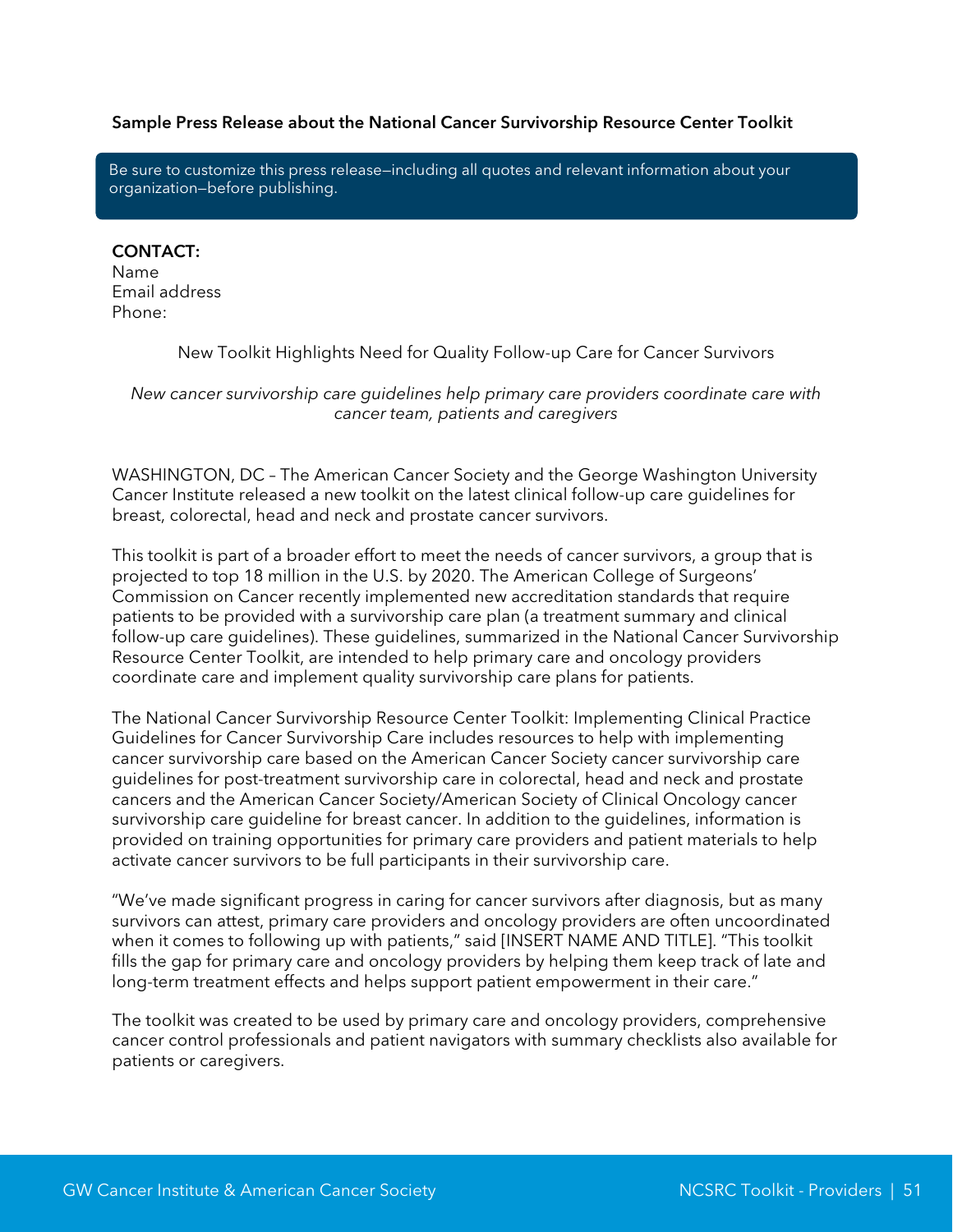The goals of the toolkit are to:

- Educate primary care and oncology providers about clinical follow-up care needs of cancer survivors
- Provide tools primary care and oncology providers can implement to improve care for cancer survivors
- Equip patients with tools to discuss their long-term health with providers
- Highlight free continuing education resources to help improve survivorship care

"The information and free resources provided in this toolkit can be used to enhance practice and help ensure cancer survivors receive evidence-based follow-up care," said [INSERT NAME].

For more information and to download the toolkit, visit [http://bit.ly/NCSRCToolkit.](http://bit.ly/NCSRCToolkit) An elearning series for primary care providers based on the survivorship care guidelines is also available from [http://bit.ly/PCPE-Learning.](http://bit.ly/PCPE-Learning)

#### About [INSERT YOUR ORGANIZATION'S NAME HERE]

[Include general information about your organization to provide journalists with background information about the institution the news is coming from.]

###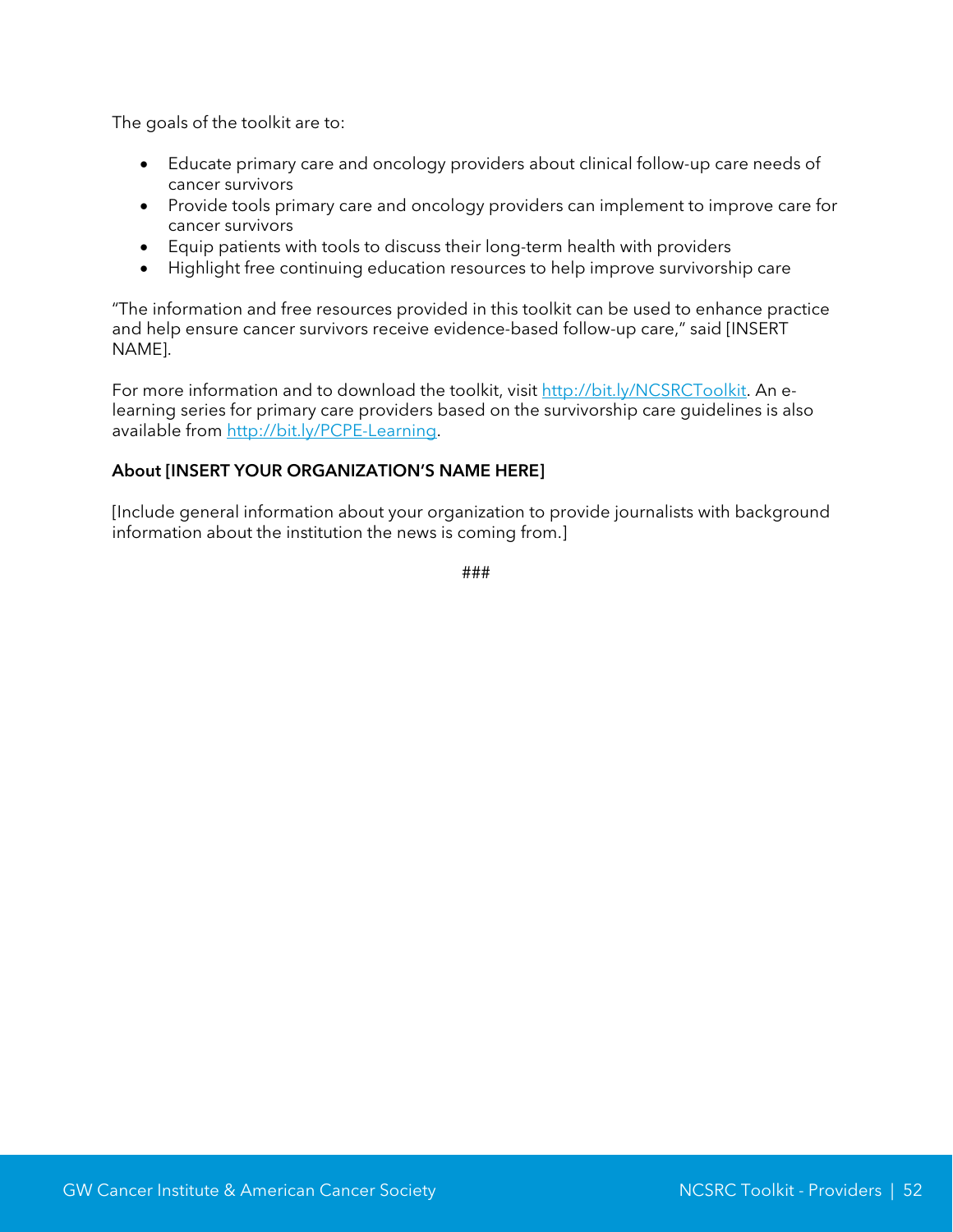### **REFERENCES**

<span id="page-53-0"></span>American College of Surgeons. (n.d.). *Chapter 3: Continuum of Care Services*. [Webpage]. Retrieved from<https://www.facs.org/quality%20programs/cancer/coc/standards/video/chapter3>

Butow, P.N., Maclean, M., Dunn, S.M. Tattersall, M.H. Boyer, M.J. (1997). The dynamics of change: Cancer patients' preferences for information, involvement and support. *Annals of Oncology, 8*(9), 857- 863.

Centers for Disease Control and Prevention (n.d.). *SocialMediaWorks*. Retrieved from <https://cdc.orau.gov/healthcommworks/Account/LogOn?signInArea=SocialMediaWorks#1>

Chae, J., Lee, C., Jensen, J.D. (2015). Correlates of cancer information overload: Focusing on individual ability and motivation. *Health Communication, 31*(5), 626-634. <http://dx.doi.org/10.1080/10410236.2014.986026>

Cooper, C.P., Gelb, C.A., Rim, S.H., Hawkins, N.A., Rodriguez, J.L., Polonec, L. (2012). Physicians who use social media and other internet-based communication technologies. *Journal of the American Medical informatics Association 19*(6), 960-964.

Earle, C.C., Neville, B.A. (2004). Underuse of necessary care among cancer survivors. *Cancer, 101*(8), 1712-1719.

Hershkowitz, S. & Lavrusik, V. (2013, May 2). *12 best practices for media companies using Facebook pages*. Retrieved from [https://m.facebook.com/notes/facebook-media/12-best-practices-for-media](https://m.facebook.com/notes/facebook-media/12-best-practices-for-media-companies-using-facebook-pages/518053828230111/)[companies-using-facebook-pages/518053828230111/](https://m.facebook.com/notes/facebook-media/12-best-practices-for-media-companies-using-facebook-pages/518053828230111/)

Hootsuite (n.d.). *Health care: The 4-step guide to driving greater patient engagement.* Retrieved from <https://hootsuite.com/resources/guide/health-care-guide-driving-patient-engagement>

Hughes, A. (2010). *Using social media platforms to amplify public health messages: An examination of tenets and best practices for communicating with key audiences*. Retrieved from [http://smexchange.ogilvypr.com/wp-content/uploads/2010/11/OW\\_SM\\_WhitePaper.pdf](http://smexchange.ogilvypr.com/wp-content/uploads/2010/11/OW_SM_WhitePaper.pdf)

Institute of Medicine. (2005). *From cancer patient to cancer survivor: Lost in transition*. Hewitt, M., Greenfield, S., & Stovall, E. (Eds.). Washington, DC: The National Academies Press.

McGowan B.S., Wasko M., Vartabedian B.S., Miller R.S., Freiherr D.D., Adbolrasulnia M. (2012). Understanding the factors that influence the adoption and meaningful use of social media by physicians to share medical information. *Journal of Medical Internet Research* 14(5) e117. doi: <http://doi.org/10.2196/jmir.2138>

Miedema, Hamilton & Easley. (2007). From "invincibility to "normalcy": Coping strategies of young adults during the cancer journey. *Palliative and Supportive Care, 5*(1), 41-49. <http://dx.doi.org/10.10170S147895150707006X>

National Cancer Institute. (2011). *Making data talk: A workbook*. Retrieved from <http://www.cancer.gov/publications/health-communication/making-data-talk.pdf>

National Cancer Institute. (n.d.). *NCI Dictionary of cancer terms – definition of "survivor".* Retrieved from <http://www.cancer.gov/publications/dictionaries/cancer-terms?cdrid=450125>

Pew Research Center. (2014). *Internet Project January omnibus survey, January 23-26, 2014*. Retrieved from<http://www.pewinternet.org/fact-sheets/social-networking-fact-sheet/>

Snyder, C.F., Frick, K.D., Kantsiper, M.E., Peairs, K.S., Herbert, R.J., Blackford, A.L….Earle, C.C. (2009). Prevention, screening, and surveillance care for breast cancer survivors compared with controls: Changes from 1998 to 2002. *Journal of Clinical Oncology, 27*(7). <http://dx.doi.org/10.1200/JCO.2008.18.0950>